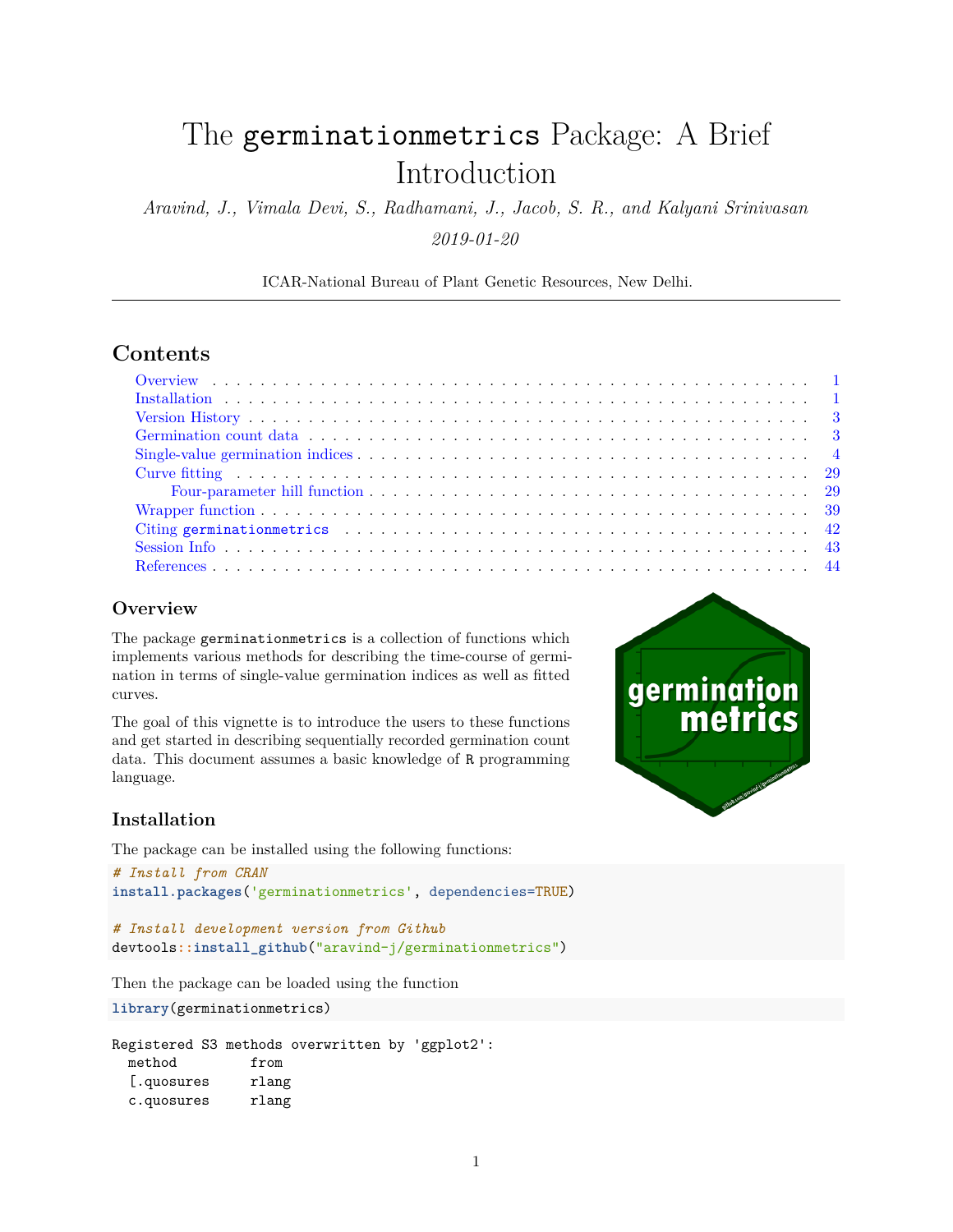```
print.quosures rlang
--------------------------------------------------------------------------------
Welcome to germinationmetrics version 0.1.3
# To know how to use this package type:
 browseVignettes(package = 'germinationmetrics')
  for the package vignette.
# To know whats new in this version type:
  news(package='germinationmetrics')
  for the NEWS file.
# To cite the methods in the package type:
  citation(package='germinationmetrics')
# To suppress this message use:
  suppressPackageStartupMessages(library(germinationmetrics))
--------------------------------------------------------------------------------
```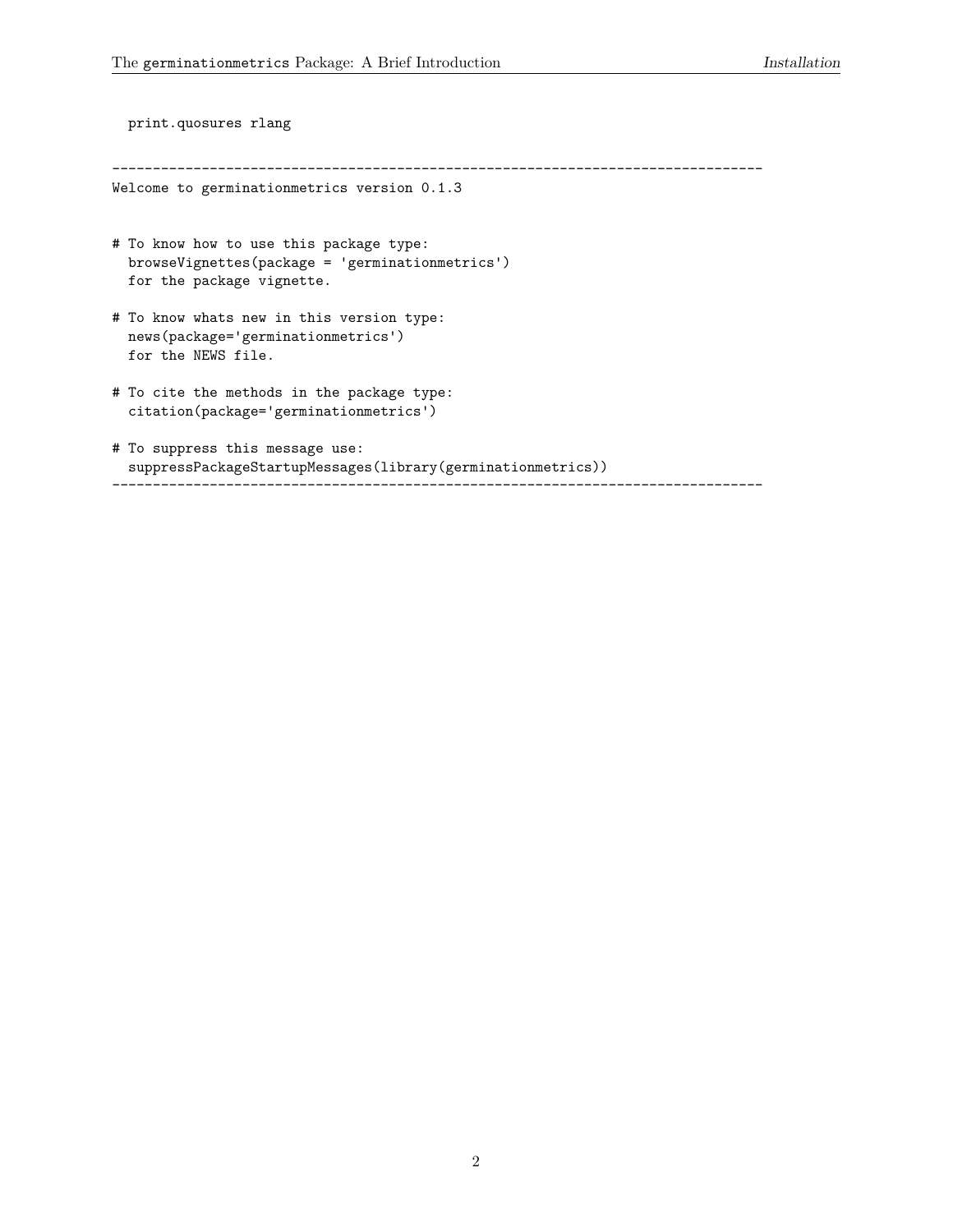# <span id="page-2-0"></span>**Version History**

The current version of the package is 0.1.3. The previous versions are as follows.

**Table 1.** Version history of germinationmetrics R package.

| Version | Date       |
|---------|------------|
| 0.1.0   | 2018-04-17 |
| 0.1.1   | 2018-07-26 |
| 0.1.1.1 | 2018-10-16 |
| 0.1.2   | 2018-10-31 |
|         |            |

To know detailed history of changes use news(package='germinationmetrics').

## <span id="page-2-1"></span>**Germination count data**

Typically in a germination test, the germination count data of a fixed number of seeds is recorded at regular intervals for a definite period of time or until all the seeds have germinated. These germination count data can be either partial or cumulative (Table 2).

**Table 2 :** A typical germination count data.

| intervals      | counts | cumulative.counts |
|----------------|--------|-------------------|
| 1              | 0      | 0                 |
| $\overline{2}$ | 0      | 0                 |
| 3              | 0      | 0                 |
| 4              | 0      | 0                 |
| 5              | 4      | 4                 |
| 6              | 17     | 21                |
| 7              | 10     | 31                |
| 8              | 7      | 38                |
| 9              | 1      | 39                |
| 10             | 0      | 39                |
| 11             | 1      | 40                |
| 12             | 0      | 40                |
| 13             | 0      | 40                |
| 14             | 0      | 40                |

The time-course of germination can be plotted as follows:

```
data <- data.frame(intervals = 1:14,
                    counts = c(0, 0, 0, 0, 4, 17, 10, 7, 1, 0, 1, 0, 0, 0))
# Partial germination counts
x <- data$counts
# Cumulative germination counts
y \leftarrow \text{cumsum}(x)# Time intervals of observations
int <- data$intervals
plot(int, cumsum(x))
```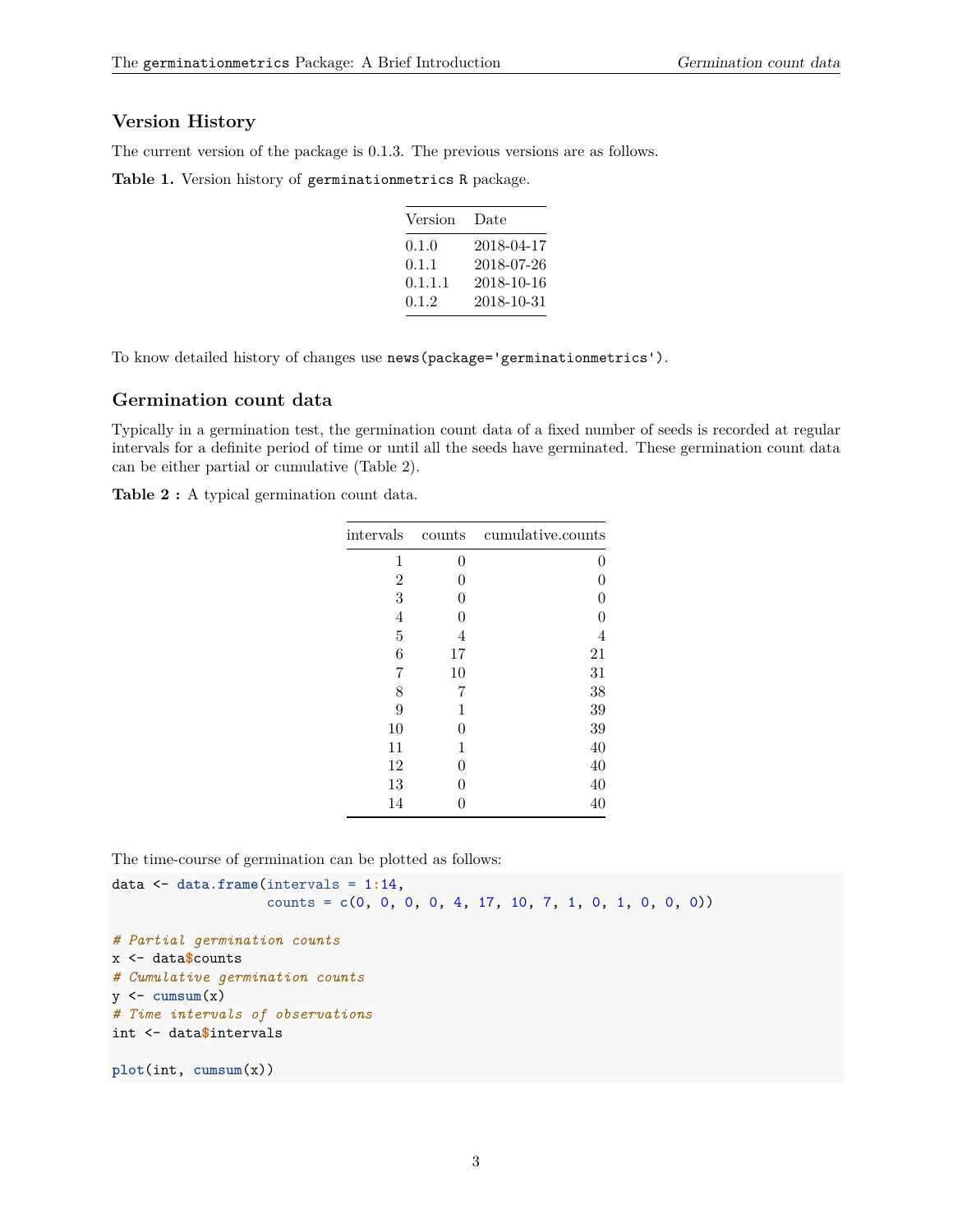

# <span id="page-3-0"></span>**Single-value germination indices**

The details about the single-value germination indices implemented in germinationmetrics are described in Table 3.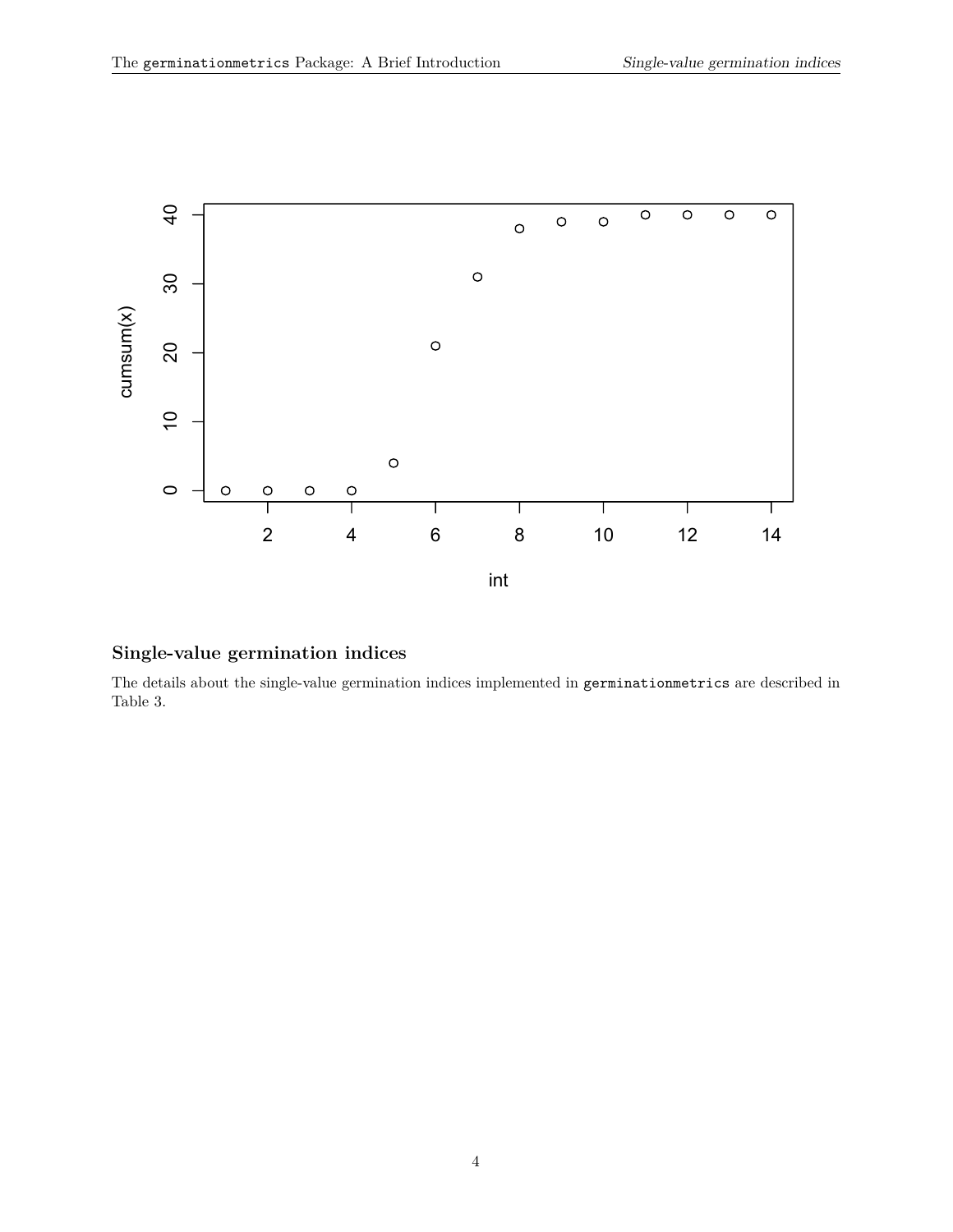| Germination<br>index                                                          | function       | Details                                                                                                                                                                                                                                                                                                                                                                                                                                                                                                                                    | Unit                 | Measures | Reference                                                                                                                                                 |
|-------------------------------------------------------------------------------|----------------|--------------------------------------------------------------------------------------------------------------------------------------------------------------------------------------------------------------------------------------------------------------------------------------------------------------------------------------------------------------------------------------------------------------------------------------------------------------------------------------------------------------------------------------------|----------------------|----------|-----------------------------------------------------------------------------------------------------------------------------------------------------------|
| Germination<br>percentage or<br>Germinability<br>(GP)                         | GermPercent    | It is computed as follows:<br>$GP = \frac{N_g}{N_c} \times 100$<br>Where, $N_g$ is the number of germinated seeds and $N_t$ is the<br>total number of seeds.                                                                                                                                                                                                                                                                                                                                                                               | Percentage<br>$(\%)$ | capacity | Germination ISTA (2015)                                                                                                                                   |
| Time for the first<br>germination or<br>Germination time<br>$\text{lag}(t_0)$ | FirstGermTime  | It is the time for first germination to occur (e.g. First day of<br>germination)                                                                                                                                                                                                                                                                                                                                                                                                                                                           | time                 | time     | Germination Edwards (1932);<br>Czabator $(1962)$ ; Goloff<br>and Bazzaz $(1975)$ ;<br>Labouriau $(1983a)$ ;<br>Ranal (1999);<br>Quintanilla et al. (2000) |
| Time for the last<br>germination $(t_q)$                                      | LastGermTime   | It is the time for last germination to occur (e.g. Last day of<br>germination)                                                                                                                                                                                                                                                                                                                                                                                                                                                             | time                 | time     | Germination Edwards (1932)                                                                                                                                |
| Time spread of<br>germination or<br>Germination<br>distribution               | TimeSpreadGerm | It is the difference between time for last germination $(t_q)$ and<br>time for first germination $(t_0)$ .<br>Time spread of germination = $t_g - t_0$                                                                                                                                                                                                                                                                                                                                                                                     | time                 | time     | Germination Al-Mudaris (1998);<br>Schrader and Graves<br>$(2000)$ ; Kader $(2005)$                                                                        |
| Peak period of<br>germination or<br>Modal time of<br>germination              | PeakGermTime   | It is the time in which highest frequency of germinated seeds<br>are observed and need not be unique.                                                                                                                                                                                                                                                                                                                                                                                                                                      | time                 | time     | Germination Ranal and Santana<br>(2006)                                                                                                                   |
| Median<br>germination time<br>$(t_{50})$ (Coolbear)                           | t50            | It is the time to reach $50\%$ of final/maximum germination.<br>With argument method specified as "coolbear", it is<br>computed according to the formula by (Coolbear et al., 1984)<br>as follows:<br>$t_{50} = T_i + \frac{(\frac{N+1}{2} - N_i)(T_j - T_i)}{N_i - N_i}$<br>Where, $t_{50}$ is the median germination time, $N$ is the final<br>number of germinated seeds and $N_i$ and $N_j$ are the total<br>number of seeds germinated in adjacent counts at time $T_i$ and<br>$T_j$ respectively, when $N_i < \frac{N+1}{2} < N_j$ . | time                 | time     | Germination Coolbear et al. (1984)                                                                                                                        |

**Table 3 :** Single-value germination indices implemented in germinationmetrics.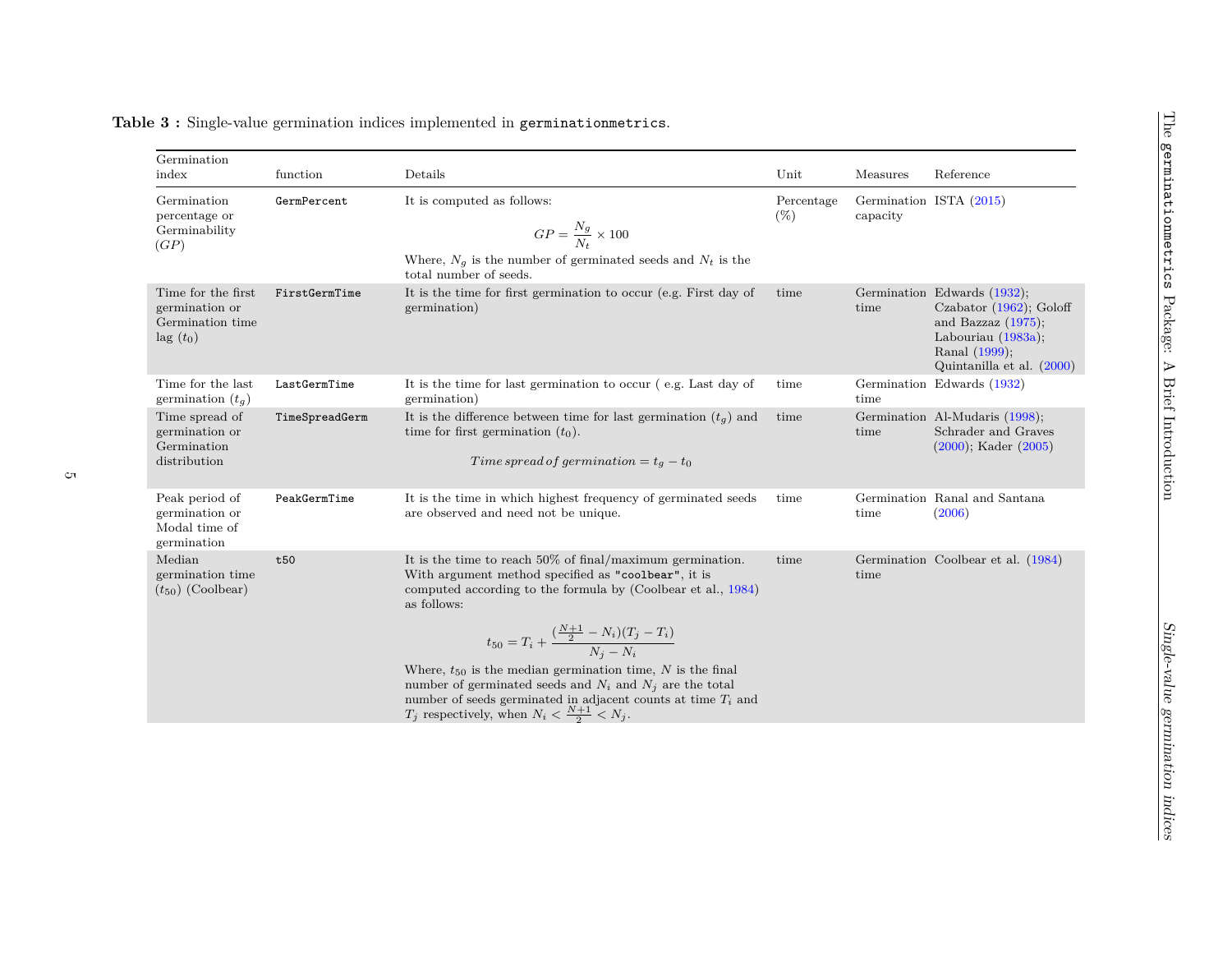| Germination<br>index                                                                                                                                        | function     | Details                                                                                                                                                                                                                                                                                                                                                                                                                                                                                                                                                                                                   | Unit | Measures | Reference                                                                                                                                                                                                                   |
|-------------------------------------------------------------------------------------------------------------------------------------------------------------|--------------|-----------------------------------------------------------------------------------------------------------------------------------------------------------------------------------------------------------------------------------------------------------------------------------------------------------------------------------------------------------------------------------------------------------------------------------------------------------------------------------------------------------------------------------------------------------------------------------------------------------|------|----------|-----------------------------------------------------------------------------------------------------------------------------------------------------------------------------------------------------------------------------|
| Median<br>germination time<br>$(t_{50})$ (Farooq)                                                                                                           | t50          | With argument method specified as "farooq", it is computed<br>according to the formula by (Coolbear et al., $1984$ ) as follows:<br>$t_{50} = T_i + \frac{(\frac{N}{2} - N_i)(T_j - T_i)}{N_i - N_i}$<br>Where, $t_{50}$ is the median germination time, N is the final<br>number of germinated seeds and $N_i$ and $N_j$ are the total<br>number of seeds germinated in adjacent counts at time $T_i$ and<br>$T_j$ respectively, when $N_i < \frac{N}{2} < N_j$ .                                                                                                                                        | time | time     | Germination Farooq et al. (2005)                                                                                                                                                                                            |
| Mean<br>germination time<br>or Mean length of<br>incubation time<br>$(\overline{T})$ or<br>Germination<br>resistance $(GR)$<br>or Sprouting<br>index $(SI)$ | MeanGermTime | It is the average length of time required for maximum<br>germination of a seed lot and is estimated according to the<br>following formula.<br>$\overline{T} = \frac{\sum_{i=1}^k N_i T_i}{\sum_{i=1}^k N_i}$<br>Where, $T_i$ is the time from the start of the experiment to the<br>ith observation, $N_i$ is the number of seeds germinated in the<br>ith time (not the accumulated number, but the number<br>correspondent to the <i>i</i> th observation) and $k$ is the last time of<br>germination.<br>It is the inverse of mean germination rate $(V)$ .<br>$\overline{T} = \frac{1}{\overline{V}}$ | time | time     | Germination Edmond and Drapala<br>$(1958)$ ; Czabator $(1962)$ ;<br>Smith and Millet (1964);<br>Gordon $(1969)$ ; Gordon<br>$(1971)$ ; Ellis and Roberts<br>$(1980)$ Labouriau<br>$(1983a)$ ; Ranal and<br>Santana $(2006)$ |
| Variance of<br>germination time<br>$(s_T^2)$                                                                                                                | VarGermTime  | It is computed according to the following formula.<br>$\sum_{i=1}^k N_i (T_i - \overline{T})^2$                                                                                                                                                                                                                                                                                                                                                                                                                                                                                                           | time | time     | Germination Labouriau (1983a);<br>Ranal and Santana<br>(2006)                                                                                                                                                               |

 $s_T^2 = \frac{\sum_{i=1}^k N_i (T_i - \overline{T})^2}{\sum_{i=1}^k N_i - 1}$ Where, *T<sup>i</sup>* is the time from the start of the experiment to the *i*th observation, *N<sup>i</sup>* is the number of seeds germinated in the *i*th time (not the accumulated number, but the number correspondent to the *i*th observation) and *k* is the last time of germination.

 $(s_T^2)$ 

Mean

The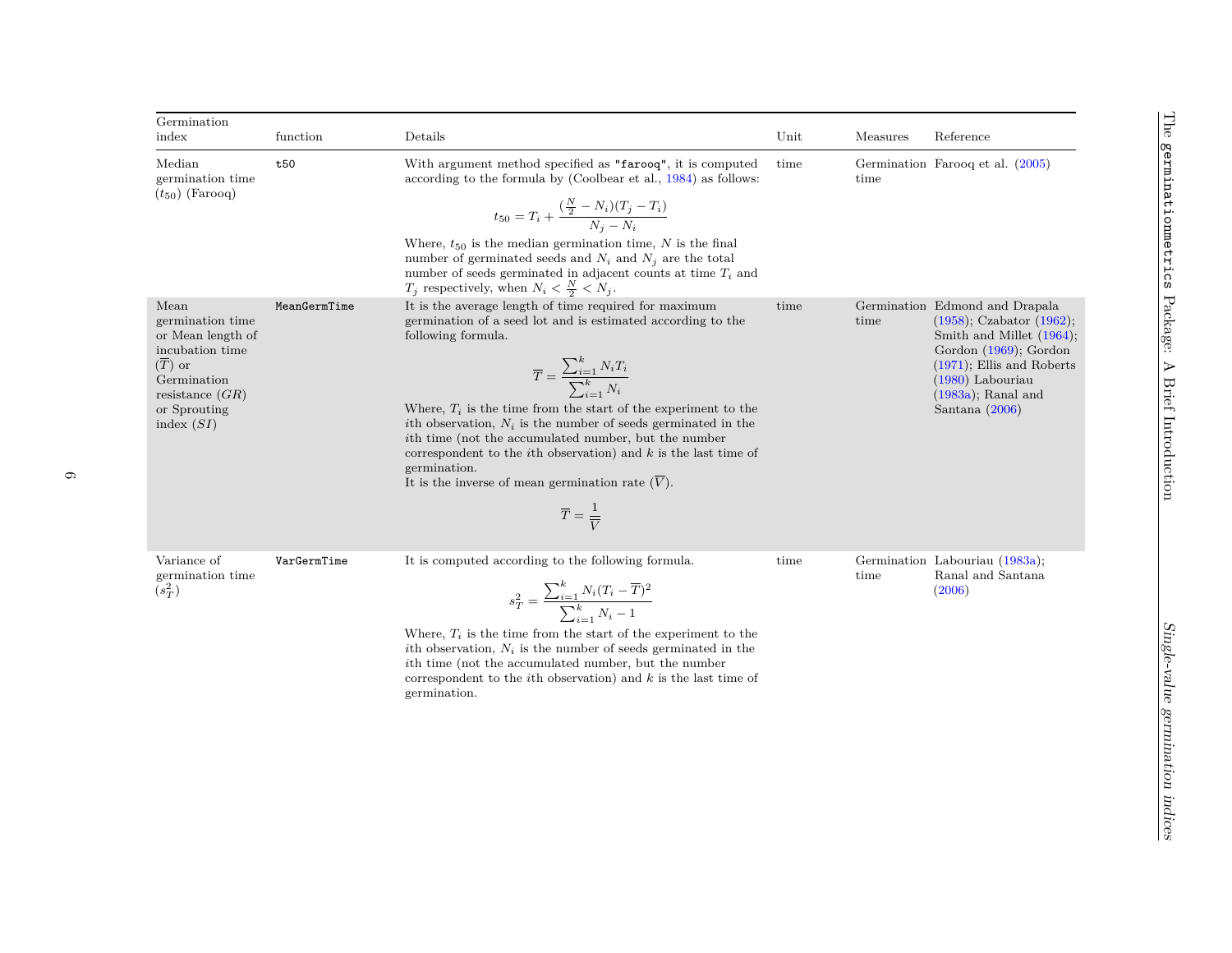| Germination<br>index                                                                                                                                          | function     | Details                                                                                                                                                                                                                                                                                                                                                                                                                                                                                                                      | Unit             | Measures | Reference                                                                                                                                          |
|---------------------------------------------------------------------------------------------------------------------------------------------------------------|--------------|------------------------------------------------------------------------------------------------------------------------------------------------------------------------------------------------------------------------------------------------------------------------------------------------------------------------------------------------------------------------------------------------------------------------------------------------------------------------------------------------------------------------------|------------------|----------|----------------------------------------------------------------------------------------------------------------------------------------------------|
|                                                                                                                                                               |              |                                                                                                                                                                                                                                                                                                                                                                                                                                                                                                                              |                  |          |                                                                                                                                                    |
| Standard error of<br>germination time<br>$(s_{\overline{T}})$                                                                                                 | SEGermTime   | It signifies the accuracy of the calculation of the mean<br>germination time.<br>It is estimated according to the following formula:                                                                                                                                                                                                                                                                                                                                                                                         | time             | time     | Germination Labouriau (1983a);<br>Ranal and Santana<br>(2006)                                                                                      |
|                                                                                                                                                               |              | $s_{\overline{T}} = \sqrt{\frac{s_T^2}{\sum_{i=1}^k N_i}}$                                                                                                                                                                                                                                                                                                                                                                                                                                                                   |                  |          |                                                                                                                                                    |
|                                                                                                                                                               |              | Where, $N_i$ is the number of seeds germinated in the <i>i</i> th time<br>(not the accumulated number, but the number correspondent<br>to the <i>i</i> th observation) and $k$ is the last time of germination.                                                                                                                                                                                                                                                                                                              |                  |          |                                                                                                                                                    |
| Mean<br>germination rate<br>(V)                                                                                                                               | MeanGermRate | It is computed according to the following formula:<br>$\overline{V} = \frac{\sum_{i=1}^{k} N_i}{\sum_{i=1}^{k} N_i T_i}$<br>Where, $T_i$ is the time from the start of the experiment to the<br>ith observation, $N_i$ is the number of seeds germinated in the<br><i>ith</i> time (not the accumulated number, but the number<br>correspondent to the <i>i</i> th observation) and $k$ is the last time of<br>germination.<br>It is the inverse of mean germination time $(T)$ .<br>$\overline{V} = \frac{1}{\overline{T}}$ | $time^{-1}$      | rate     | Germination Labouriau and Valadares<br>$(1976)$ ; Labouriau<br>$(1983b)$ ; Ranal and<br>Santana $(2006)$                                           |
| Coefficient of<br>velocity of<br>germination<br>$(CVG)$ or<br>Coefficient of rate<br>of germination<br>$(CRG)$ or<br>Kotowski's<br>coefficient of<br>velocity | <b>CVG</b>   | It is estimated according to the following formula.<br>$CVG = \frac{\sum_{i=1}^{k} N_i}{\sum_{i=1}^{k} N_i T_i} \times 100$<br>$CVG = \overline{V} \times 100$<br>Where, $T_i$ is the time from the start of the experiment to the<br>ith observation, $N_i$ is the number of seeds germinated in the<br><i>i</i> th time (not the accumulated number, but the number<br>correspondent to the <i>i</i> th observation) and $k$ is the last time of<br>germination.                                                           | $\%$ day $^{-1}$ | rate     | Germination Kotowski (1926), Nichols<br>and Heydecker $(1968)$ ;<br>Bewley and Black<br>$(1994)$ ; Labouriau<br>$(1983b)$ ; Scott et al.<br>(1984) |
| Variance of<br>germination rate<br>$(s_V^2)$                                                                                                                  | VarGermRate  | It is calculated according to the following formula.<br>$s_V^2 = \overline{V}^4 \times s_T^2$<br>$2 + 1$ $1$                                                                                                                                                                                                                                                                                                                                                                                                                 | $time^{-2}$      | rate     | Germination Labouriau (1983b);<br>Ranal and Santana<br>(2006)                                                                                      |

Where,  $s_T^2$  is the variance of germination time.

 $\rightarrow$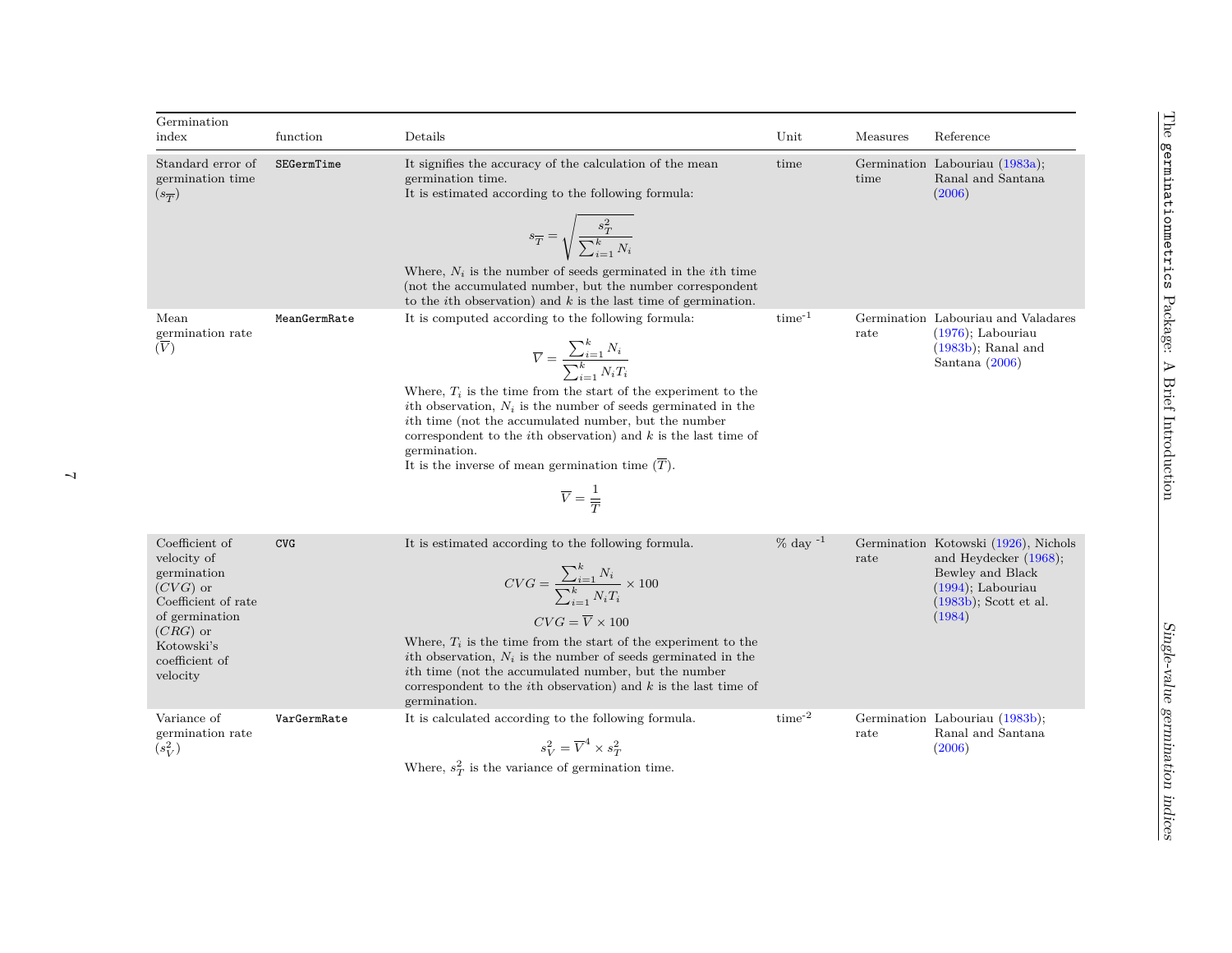| Germination<br>index                                                                                                                                                            | function      | Details                                                                                                                                                                                                                                                                                                                                                                                                                                                                                                                                                                                                                   | Unit          | Measures            | Reference                                                                                                                                                                                                                                                 |
|---------------------------------------------------------------------------------------------------------------------------------------------------------------------------------|---------------|---------------------------------------------------------------------------------------------------------------------------------------------------------------------------------------------------------------------------------------------------------------------------------------------------------------------------------------------------------------------------------------------------------------------------------------------------------------------------------------------------------------------------------------------------------------------------------------------------------------------------|---------------|---------------------|-----------------------------------------------------------------------------------------------------------------------------------------------------------------------------------------------------------------------------------------------------------|
|                                                                                                                                                                                 |               |                                                                                                                                                                                                                                                                                                                                                                                                                                                                                                                                                                                                                           |               |                     |                                                                                                                                                                                                                                                           |
| Standard error of<br>germination rate<br>$(s_{\overline{V}})$                                                                                                                   | SEGermRate    | It is estimated according to the following formula.<br>$s_{\overline{V}} = \sqrt{\frac{s_{V}^{2}}{\sum_{i=1}^{k} N_{i}}}$<br>Where, $N_i$ is the number of seeds germinated in the <i>i</i> th time<br>(not the accumulated number, but the number correspondent<br>to the <i>i</i> th observation) and $k$ is the last time of germination.                                                                                                                                                                                                                                                                              | $time^{-1}$   | rate                | Germination Labouriau (1983b);<br>Ranal and Santana<br>(2006)                                                                                                                                                                                             |
| Germination rate<br>as the reciprocal<br>of the median<br>time $(v_{50})$                                                                                                       | GermRateRecip | It is the reciprocal of the median germination time $(t_{50})$ .<br>$v_{50} = \frac{1}{t_{50}}$                                                                                                                                                                                                                                                                                                                                                                                                                                                                                                                           | $time^{-1}$   | Germination<br>rate | Went (1957); Labouriau<br>$(1983b)$ ; Ranal and<br>Santana $(2006)$                                                                                                                                                                                       |
| Speed of<br>germination or<br>Germination rate<br>Index or index of<br>velocity of<br>germination or<br>Emergence rate<br>index<br>(Germination)<br>index according<br>to AOSA) | GermSpeed     | It is the rate of germination in terms of the total number of<br>seeds that germinate in a time interval.<br>It is estimated as follows:<br>$S = \frac{N_1}{T_1} + \frac{N_2}{T_2} + \frac{N_3}{T_3} + \cdots + \frac{N_n}{T_n}$<br>Where, $N_1, N_2, N_3, \cdots, N_n$ are the number of germinated<br>seeds observed at time (days or hours) $T_1, T_2, T_3, \cdots, T_n$<br>after sowing. (Not accumulated/cumulative number, but the<br>number of seeds that germinated at the specific time).<br>Instead of germination counts, germination percentages may<br>also be used for computation of speed of germination. | $% time^{-1}$ | Mixed               | Throneberry and Smith<br>$(1955)$ ; Maguire $(1962)$ ;<br>Allan et al. $(1962)$ ,<br>Kendrick and Frankland<br>$(1969)$ . Bouton et al.<br>$(1976)$ ; AOSA $(1983)$ ;<br>Khandakar and<br>Bradbeer $(1983)$ ,<br>Bradbeer (1988), Wardle<br>et al. (1991) |
| Speed of<br>accumulated<br>germination                                                                                                                                          |               | GermSpeedAccumulat It is estimated as follows:<br>$S_{accumulated} = \frac{N_1}{T_1} + \frac{N_1 + N_2}{T_2} + \frac{N_1 + N_2 + N_3}{T_3} + \cdots + \frac{N_1 + N_2}{T_3}$<br>Where, $N_1, N_2, N_3, \dots, N_n$ are the number of germinated<br>seeds observed at time (days or hours) $T_1, T_2, T_3, \cdots, T_n$<br>after sowing. (Not accumulated/cumulative number, but the<br>number of seeds that germinated at the specific time).<br>Instead of germination counts, germination percentages may<br>also be used for computation of speed of germination.                                                      | $%time^{-1}$  | Mixed               | Bradbeer (1988); Wardle<br>et al. $(1991)$ ; Haugland<br>and Brandsaeter $(1996)$ ;<br>Santana and Ranal<br>(2004)                                                                                                                                        |
| Corrected<br>germination rate<br>index                                                                                                                                          |               | GermSpeedCorrected It is computed as follows:<br>$S_{corrected} = \frac{S}{ECD}$<br>Where, $FGP$ : the final germination percentage or<br>germinability.                                                                                                                                                                                                                                                                                                                                                                                                                                                                  | $time^{-1}$   | Mixed               | Evetts and Burnside<br>(1972)                                                                                                                                                                                                                             |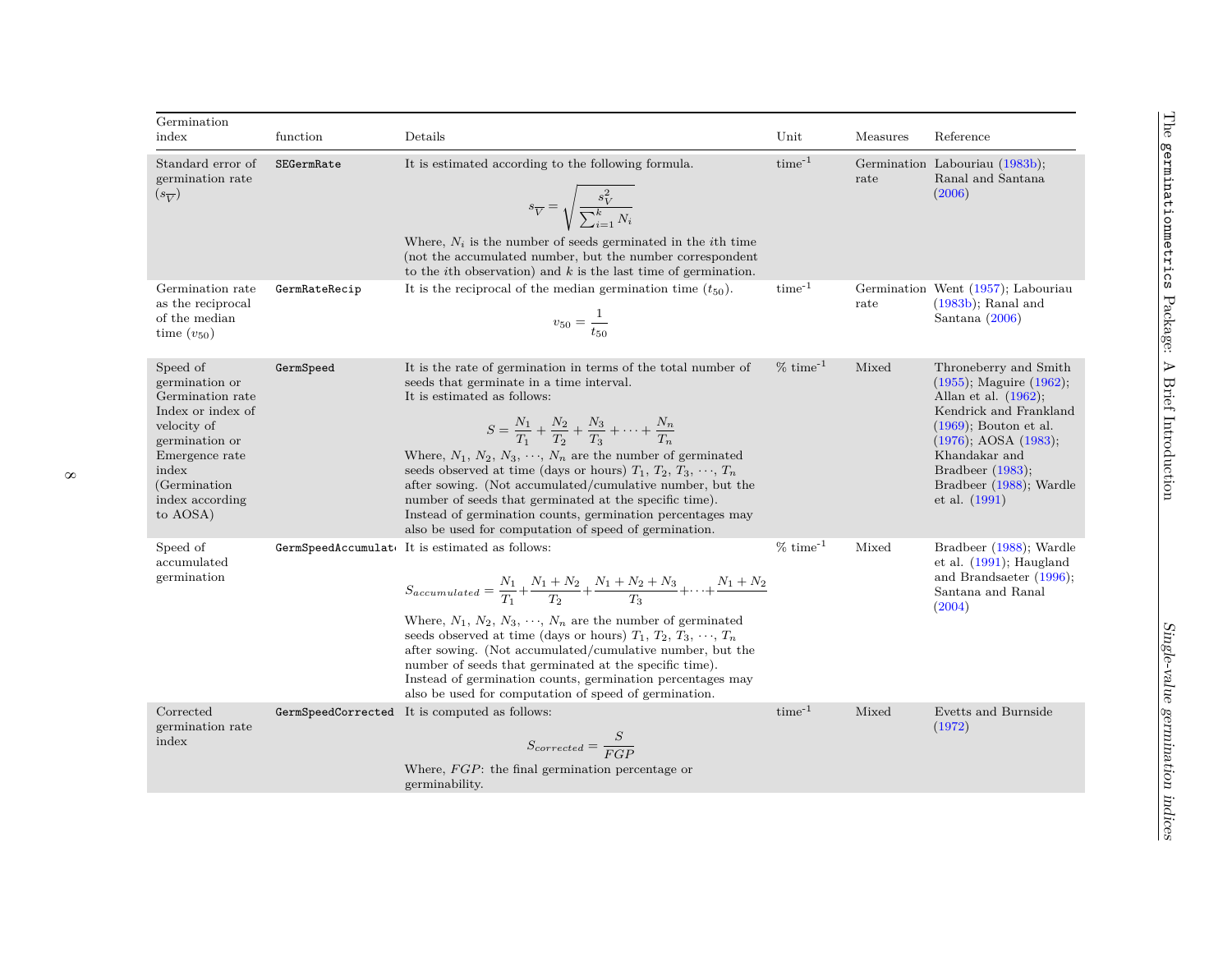| Germination<br>index                                                                                                  | function          | Details                                                                                                                                                                                                                                                                                                                                                                                                                                                                                                                                                                                                                                                                                | Unit | Measures | Reference                                                                                                                                        |
|-----------------------------------------------------------------------------------------------------------------------|-------------------|----------------------------------------------------------------------------------------------------------------------------------------------------------------------------------------------------------------------------------------------------------------------------------------------------------------------------------------------------------------------------------------------------------------------------------------------------------------------------------------------------------------------------------------------------------------------------------------------------------------------------------------------------------------------------------------|------|----------|--------------------------------------------------------------------------------------------------------------------------------------------------|
| Weighted<br>germination<br>percentage<br>(WGP)                                                                        | WeightGermPercent | It is estimated as follows:<br>$WGP = \frac{\sum_{i=1}^{t} (t-i+1)N_i}{t \times N} \times 100$<br>Where, $N_i$ is the number of seeds that germinated in the time<br>interval $i$ (not cumulative, but partial count), $N$ is the total<br>number of seeds tested and $t$ is the total number of time<br>intervals.                                                                                                                                                                                                                                                                                                                                                                    |      | Mixed    | Reddy et al. $(1985)$ ;<br>Reddy (1978)                                                                                                          |
| Mean<br>germination<br>percentage per<br>unit time $(GP)$                                                             | MeanGermPercent   | It is estimated as follows:<br>$\overline{G} = \frac{GP}{T_r}$<br>Where, $GP$ is the final germination percentage and $T_n$ is the<br>total number of intervals (e.g. days) required for final<br>germination.                                                                                                                                                                                                                                                                                                                                                                                                                                                                         |      | Mixed    | Czabator $(1962)$                                                                                                                                |
| Number of seeds<br>germinated per<br>unit time $\overline{N}$                                                         | MeanGermNumber    | It is estimated as follows:<br>$\overline{N} = \frac{N_g}{T_s}$<br>Where, $N_g$ is the number of germinated seeds and $T_n$ is the<br>total number of intervals (e.g. days) required for final<br>germination.                                                                                                                                                                                                                                                                                                                                                                                                                                                                         |      | Mixed    | Khamassi et al. (2013)                                                                                                                           |
| Timson's index<br>$[\sum 10$ (Ten<br>summation), $\sum 5$<br>or $\sum 20]$ or<br>Germination<br>energy index<br>(GEI) | TimsonsIndex      | It is the progressive total of cumulative germination<br>percentage recorded at specific intervals for a set period of<br>time and is estimated in terms of cumulative germination<br>percentage $(G_i)$ as follows:<br>$\sum_{i=1}^{n} G_i$<br>Where, $G_i$ is the cumulative germination percentage in time<br>interval $i$ and $t$ is the total number of time intervals.<br>It also estimated in terms of partial germination percentage as<br>follows:<br>$\sum_{i=1}^{t} g_i(t-j)$<br>Where, $g_i$ is the germination (not cumulative, but partial<br>germination) in time interval $i$ (i varying from 0 to t) and t is<br>the total number of time intervals and $j = i - 1$ . |      | Mixed    | Grose and Zimmer<br>$(1958)$ ; Timson $(1965)$ ;<br>Brown and Mayer<br>$(1988)$ ; Baskin and<br>Baskin (1998);<br>Goodchild and Walker<br>(1971) |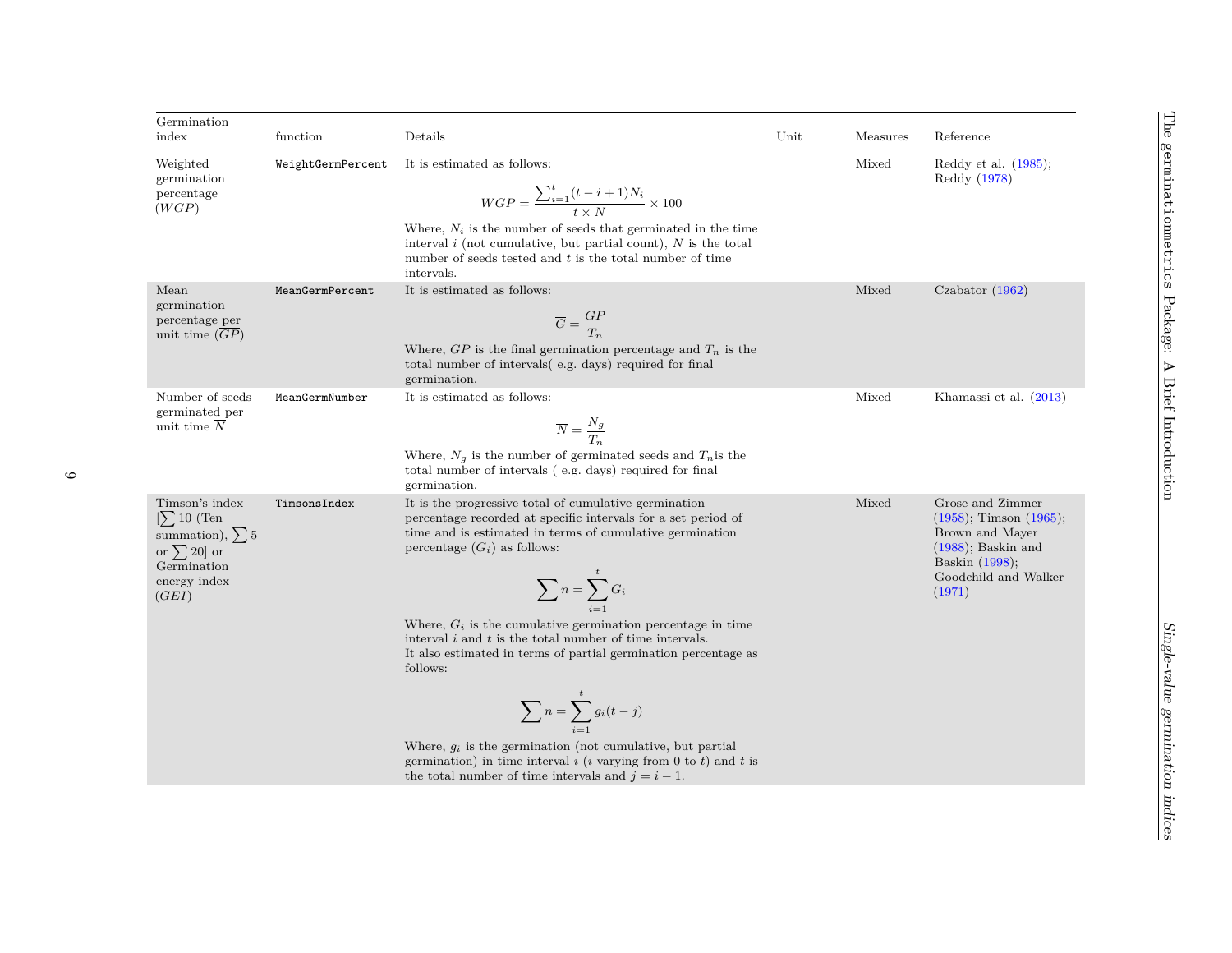| Germination<br>index                                             | function       | Details                                                                                                                                                                                                                                                                                                                                                        | Unit | Measures | Reference                                                                            |
|------------------------------------------------------------------|----------------|----------------------------------------------------------------------------------------------------------------------------------------------------------------------------------------------------------------------------------------------------------------------------------------------------------------------------------------------------------------|------|----------|--------------------------------------------------------------------------------------|
| Modified<br>Timson's index<br>(Labouriau)                        | TimsonsIndex   | It is estimated as Timson's index $T$ divided by the sum of<br>partial germination percentages.<br>$T_{mod} = \frac{T}{\sum_{i=1}^{t} g_i}$                                                                                                                                                                                                                    |      | Mixed    | Ranal and Santana<br>(2006)                                                          |
| Modified<br>Timson's index<br>(Khan and<br>Unger)                | TimsonsIndex   | It is estimated as Timson's index $(T)$ divided by the number<br>of intervals $(t)$ .<br>$T_{mod} = \frac{T}{t}$                                                                                                                                                                                                                                               |      | Mixed    | Khan and Ungar (1984)                                                                |
| George's index                                                   | GermRateGeorge | It is estimated as follows:<br>$GR = \sum_{i=1}^{k} N_i K_i$<br>Where $N_i$ is the number of seeds germinated by <i>i</i> th interval<br>and $K_i$ is the number of intervals(eg. days) until the end of<br>the test.                                                                                                                                          |      | Mixed    | George $(1961)$ ; Tucker<br>and Wright $(1965)$ ;<br>Nichols and Heydecker<br>(1968) |
| Peak value $(PV)$<br>(Czabator) or<br>Emergence<br>Energy $(EE)$ | PeakValue      | It is the accumulated number of seeds germinated at the point<br>on the germination curve at which the rate of germination<br>starts to decrease. It is computed as the maximum quotient<br>obtained by dividing successive cumulative germination values<br>by the relevant incubation time.                                                                  |      | Mixed    | Czabator $(1962)$ ; Bonner<br>(1967)                                                 |
| Germination<br>value $(GV)$<br>(Czabator)                        | GermValue      | It is computed as follows:<br>$GV = PV \times MDG$<br>Where, $PV$ is the peak value and $MDG$ is the mean daily<br>germination percentage from the onset of germination.<br>It can also be computed for other time intervals of successive<br>germination counts, by replacing $MDG$ with the mean<br>germination percentage per unit time $\overline{(GP)}$ . |      | Mixed    | Czabator $(1962)$                                                                    |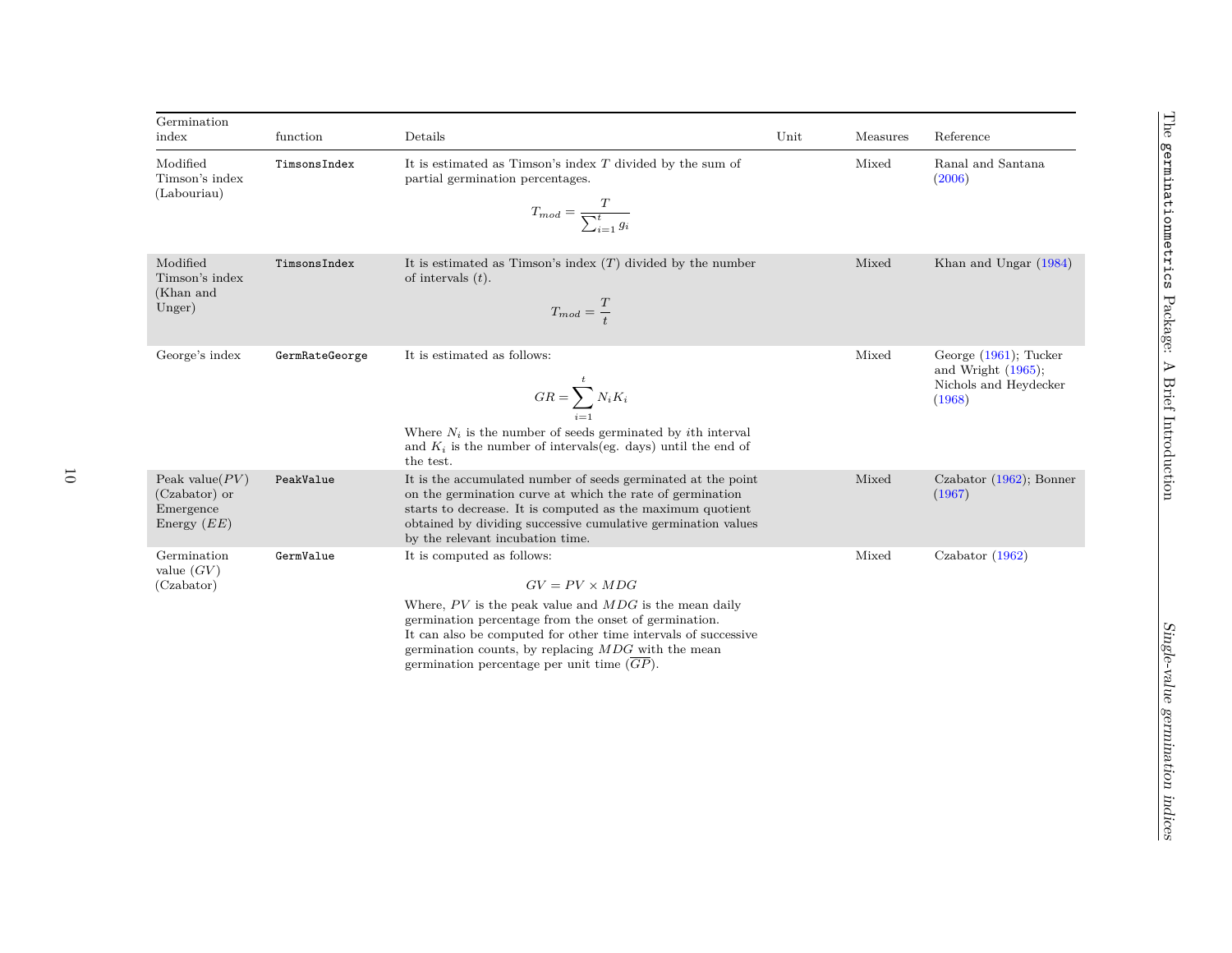| Germination<br>index                                                                                                         | function        | Details                                                                                                                                                                                                                                                                                                                                                                                                                                                                                                                                                                                                                                                                                                                                                                                                                            | Unit | Measures                 | Reference                                                                        |
|------------------------------------------------------------------------------------------------------------------------------|-----------------|------------------------------------------------------------------------------------------------------------------------------------------------------------------------------------------------------------------------------------------------------------------------------------------------------------------------------------------------------------------------------------------------------------------------------------------------------------------------------------------------------------------------------------------------------------------------------------------------------------------------------------------------------------------------------------------------------------------------------------------------------------------------------------------------------------------------------------|------|--------------------------|----------------------------------------------------------------------------------|
| Germination<br>value $(GV)$<br>(Diavanshir and<br>Pourbiek)                                                                  | GermValue       | It is computed as follows:<br>$GV = \frac{\sum DGS}{N} \times GP \times k$<br>Where, DGS is the daily germination speed computed by<br>dividing cumulative germination percentage by the number of<br>days since the since the onset of germination, $N$ is the<br>frequency or number of DGS calculated during the test, $GP$ is<br>the germination percentage expressed over 100 and $k$ is a<br>constant. The value of $k$ is decided on the basis of average<br>daily speed of germination $\left(\frac{\sum DGS}{N}\right)$ . If it is less than 10, then k value of 10 can be used and if it is more than 10, then<br>value of 7 or 8 can be used for $k$ .<br>$GV$ value can be modified $(GV_{mod})$ , to consider the entire<br>duration from the beginning of the test instead of just from<br>the onset of germination. |      | Mixed                    | Djavanshir and Pourbeik<br>$(1976)$ ; Brown and<br>Mayer (1988)                  |
| Coefficient of<br>uniformity of<br>germination<br>(CUG)                                                                      | CUGerm          | It is computed as follows:<br>$CV_T = \frac{\sum_{i=1}^{k} N_i}{\sum_{i=1}^{k} (\overline{T} - T_i)^2 N_i}$<br>Where, $\overline{T}$ is the the mean germination time, $T_i$ is the time<br>from the start of the experiment to the <i>i</i> th observation (day<br>for the example); $N_i$ is the number of seeds germinated in the<br><i>ith</i> time (not the accumulated number, but the number<br>correspondent to the <i>i</i> th observation), and $k$ is the last time<br>of germination.                                                                                                                                                                                                                                                                                                                                  |      | Germinatin<br>unifromity | Heydecker $(1972)$ ;<br>Bewley and Black (1994)                                  |
| Coefficient of<br>variation of the<br>germination time<br>$(CV_T)$                                                           | CVGermTime      | It is estimated as follows:<br>$CV_T = \sqrt{\frac{s_T^2}{\overline{T}}}$<br>Where, $s_T^2$ is the variance of germination time and $\overline{T}$ is the<br>mean germination time.                                                                                                                                                                                                                                                                                                                                                                                                                                                                                                                                                                                                                                                |      | Germinatin<br>unifromity | Ranal and Santana<br>(2006)                                                      |
| Synchronization<br>index $(E)$ or<br>Uncertainty of<br>the germination<br>process $(U)$ or<br>informational<br>entropy $(H)$ | GermUncertainty | It is estimated as follows:<br>$\overline{E} = -\sum_{i=1}^k f_i \log_2 f_i$<br>Where, $f_i$ is the relative frequency of germination<br>$(f_i = \frac{N_i}{\sum_{i=1}^k N_i}), N_i$ is the number of seeds germinated on the<br>ith time and $k$ is the last day of observation.                                                                                                                                                                                                                                                                                                                                                                                                                                                                                                                                                  | bit  | Germination<br>synchrony | Shannon $(1948)$ ;<br>Labouriau and<br>Valadares $(1976)$ ;<br>Labouriau (1983b) |

germinationmetrics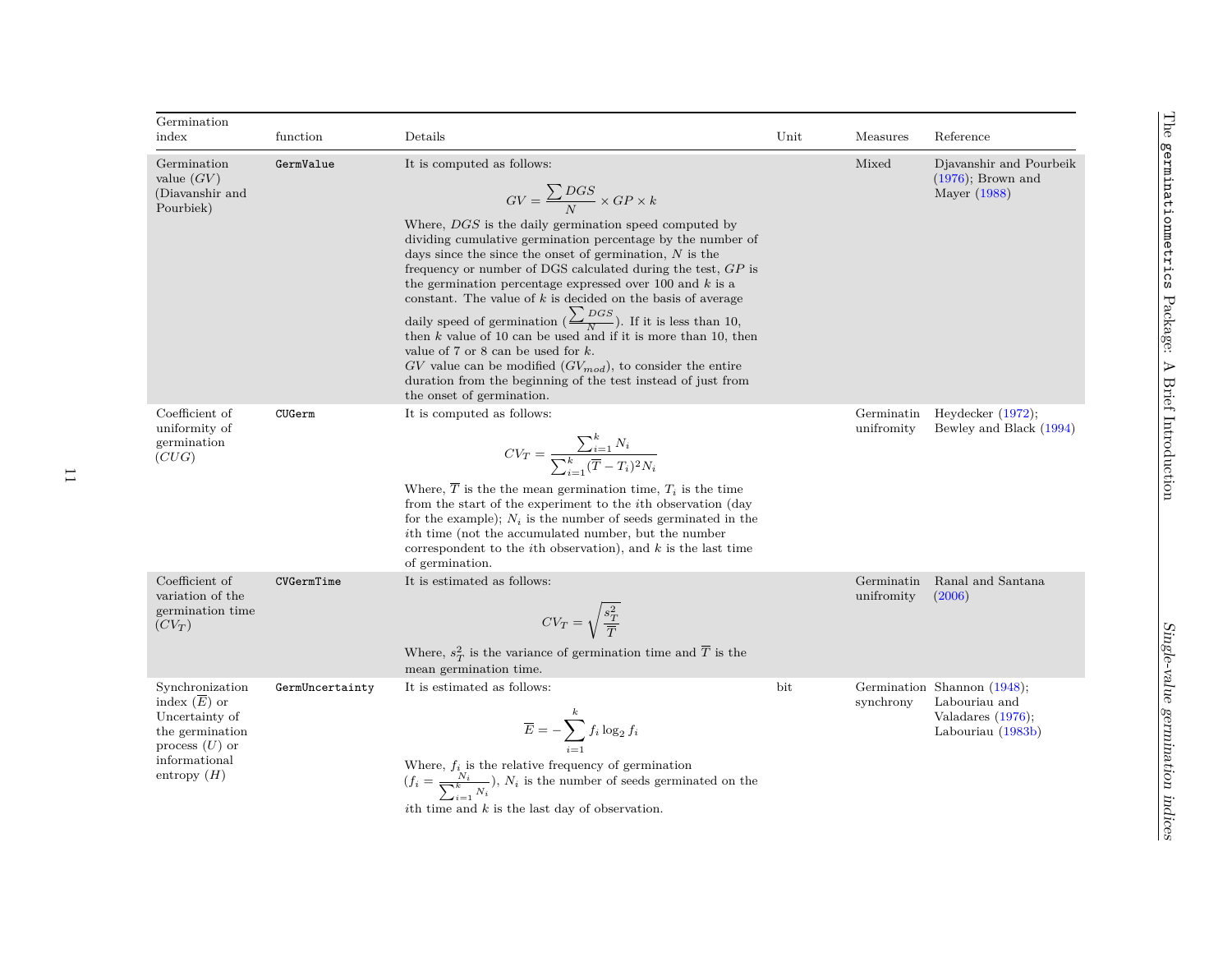| Germination<br>index                        | function      | Details                                                                                                                                                                                                                                                                                                                                                                                                                                                                                                                         | Unit | Measures  | Reference                                                 |
|---------------------------------------------|---------------|---------------------------------------------------------------------------------------------------------------------------------------------------------------------------------------------------------------------------------------------------------------------------------------------------------------------------------------------------------------------------------------------------------------------------------------------------------------------------------------------------------------------------------|------|-----------|-----------------------------------------------------------|
| Synchrony of<br>germination $(Z)$<br>index) | GermSynchrony | It is computed as follows:<br>$Z = \frac{\sum_{i=1}^{k} C_{N_i,2}}{C_{\sum N_i,2}}$<br>Where, $C_{N_i,2}$ is the partial combination of the two<br>germinated seeds from among $N_i$ , the number of seeds<br>germinated on the <i>i</i> th time (estimated as $C_{N_i,2} = \frac{Ni(N_i-1)}{2}$ )<br>and $C_{\Sigma N_i,2}$ is the partial combination of the two germinated<br>seeds from among the total number of seeds germinated at the<br>final count, assuming that all seeds that germinated did so<br>simultaneously. |      | synchrony | Germination Primack (1985); Ranal<br>and Santana $(2006)$ |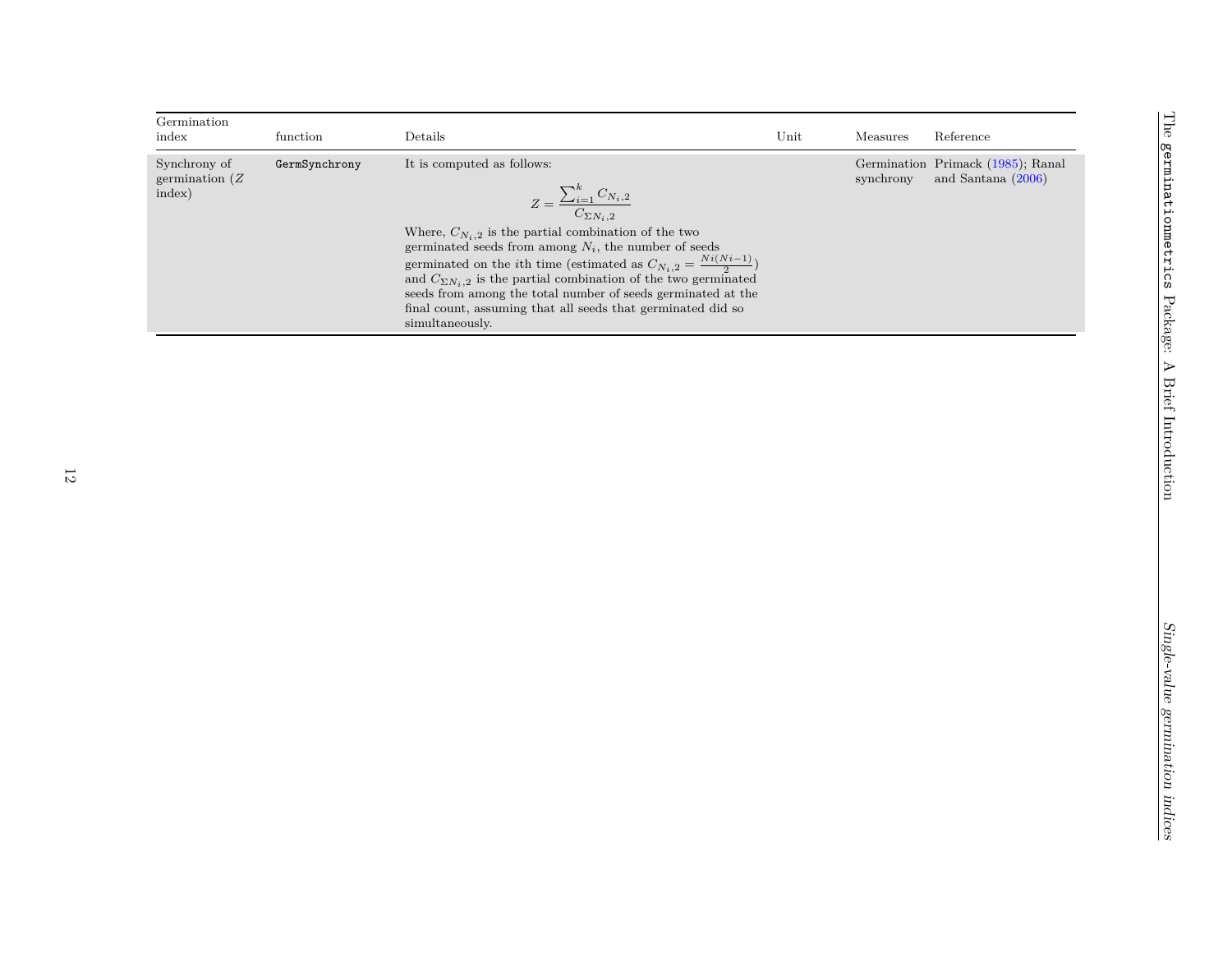#### **Examples**

```
GermPercent()
x <- c(0, 0, 0, 0, 4, 17, 10, 7, 1, 0, 1, 0, 0, 0)
y <- c(0, 0, 0, 0, 4, 21, 31, 38, 39, 39, 40, 40, 40, 40)
# From partial germination counts
GermPercent(germ.counts = x, total.seeds = 50)
[1] 80
# From cumulative germination counts
GermPercent(germ.counts = y, total.seeds = 50, partial = FALSE)
[1] 80
# From number of germinated seeds
GermPercent(germinated.seeds = 40, total.seeds = 50)
[1] 80
FirstGermTime(), LastGermTime(), PeakGermTime(), TimeSpreadGerm()
x <- c(0, 0, 0, 0, 4, 17, 10, 7, 1, 0, 1, 0, 0, 0)
y <- c(0, 0, 0, 0, 4, 21, 31, 38, 39, 39, 40, 40, 40, 40)
z <- c(0, 0, 0, 0, 11, 11, 9, 7, 1, 0, 1, 0, 0, 0)
int <- 1:length(x)
# From partial germination counts
#----------------------------------------------------------------------------
FirstGermTime(germ.counts = x, intervals = int)
[1] 5
LastGermTime(germ.counts = x, intervals = int)
[1] 11
TimeSpreadGerm(germ.counts = x, intervals = int)
[1] 6
PeakGermTime(germ.counts = x, intervals = int)
[1] 6
# For multiple peak germination times
PeakGermTime(germ.counts = z, intervals = int)
Warning in PeakGermTime(germ.counts = z, intervals = int): Multiple peak
germination times exist.
[1] 5 6
# From cumulative germination counts
#----------------------------------------------------------------------------
FirstGermTime(germ.counts = y, intervals = int, partial = FALSE)
```
[1] 5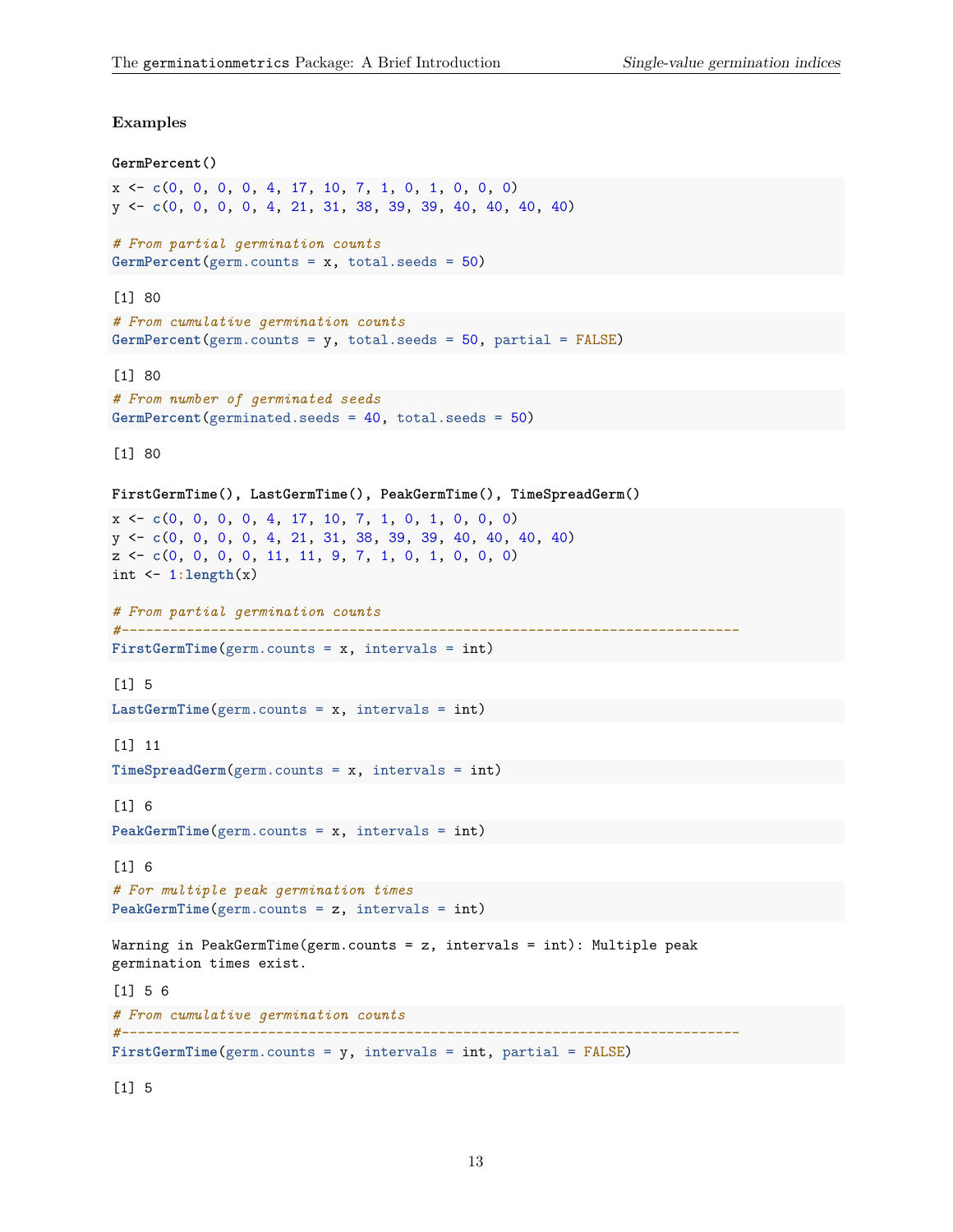```
LastGermTime(germ.counts = y, intervals = int, partial = FALSE)
[1] 11
TimeSpreadGerm(germ.counts = y, intervals = int, partial = FALSE)
[1] 6
PeakGermTime(germ.counts = y, intervals = int, partial = FALSE)
[1] 6
# For multiple peak germination time
PeakGermTime(germ.counts = cumsum(z), intervals = int, partial = FALSE)
Warning in PeakGermTime(germ.counts = cum(s), intervals = int, partial =
FALSE): Multiple peak germination times exist.
[1] 5 6
t50()
x <- c(0, 0, 0, 0, 4, 17, 10, 7, 1, 0, 1, 0, 0, 0)
y <- c(0, 0, 0, 0, 4, 21, 31, 38, 39, 39, 40, 40, 40, 40)
int <- 1:length(x)
# From partial germination counts
#----------------------------------------------------------------------------
t50(germ.counts = x, intervals = int, method = "coolbear")
[1] 5.970588
t50(germ.counts = x, intervals = int, method = "farooq")
[1] 5.941176
# From cumulative germination counts
#----------------------------------------------------------------------------
t50(germ.counts = y, intervals = int, partial = FALSE, method = "coolbear")
[1] 5.970588
t50(germ.counts = y, intervals = int, partial = FALSE, method = "farooq")
[1] 5.941176
MeanGermTime(), VarGermTime(), SEGermTime(), CVGermTime()
x <- c(0, 0, 0, 0, 4, 17, 10, 7, 1, 0, 1, 0, 0, 0)
y <- c(0, 0, 0, 0, 4, 21, 31, 38, 39, 39, 40, 40, 40, 40)
int <- 1:length(x)
# From partial germination counts
#----------------------------------------------------------------------------
MeanGermTime(germ.counts = x, intervals = int)
[1] 6.7
VarGermTime(germ.counts = x, intervals = int)
```
[1] 1.446154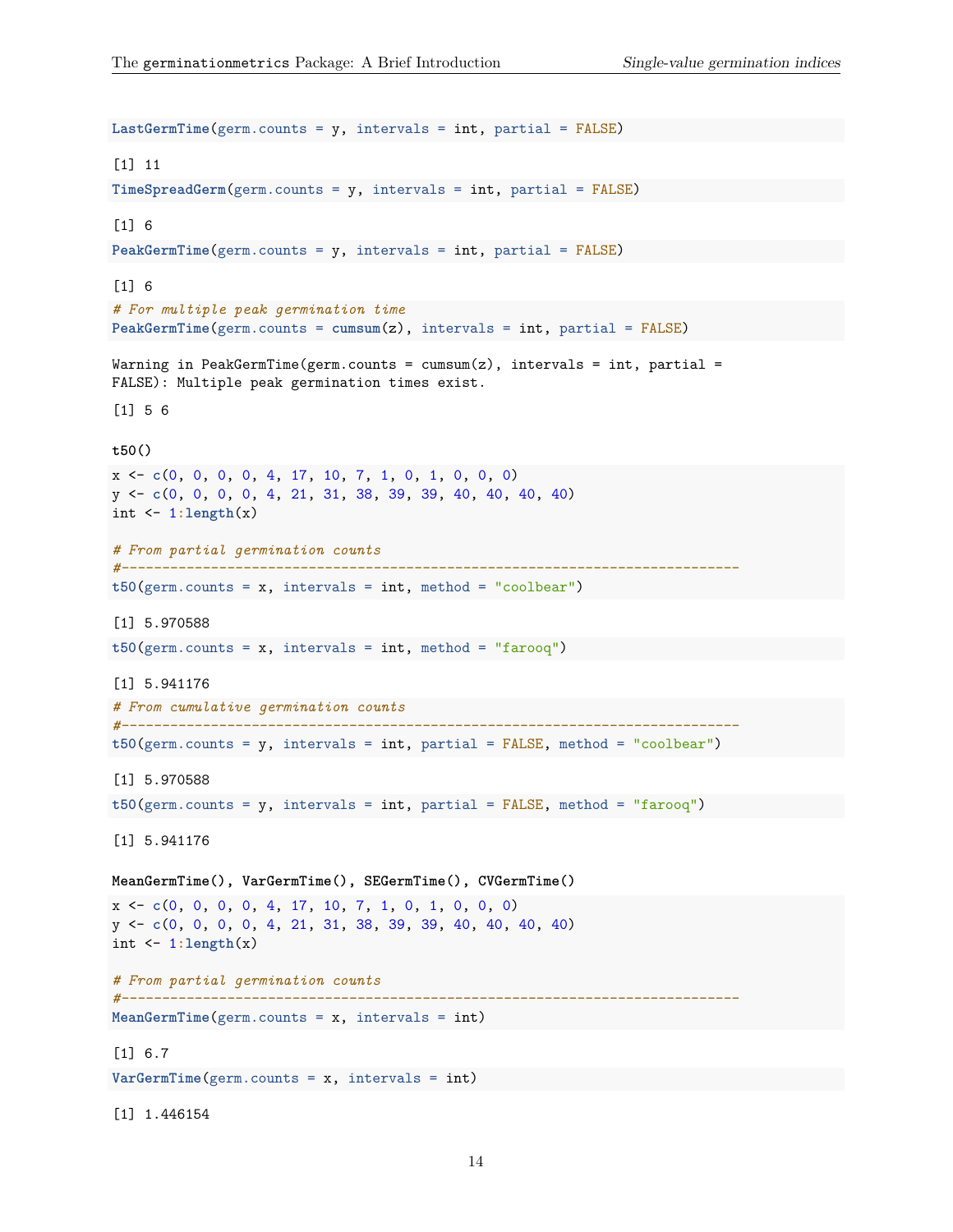```
SEGermTime(germ.counts = x, intervals = int)
[1] 0.1901416
CVGermTime(germ.counts = x, intervals = int)
[1] 0.1794868
# From cumulative germination counts
#----------------------------------------------------------------------------
MeanGermTime(germ.counts = y, intervals = int, partial = FALSE)
[1] 6.7
VarGermTime(germ.counts = y, intervals = int, partial = FALSE)
[1] 19.04012
SEGermTime(germ.counts = y, intervals = int, partial = FALSE)
[1] 0.2394781
CVGermTime(germ.counts = y, intervals = int, partial = FALSE)
[1] 0.6512685
MeanGermRate(), CVG(), VarGermRate(), SEGermRate(), GermRateRecip()
x <- c(0, 0, 0, 0, 4, 17, 10, 7, 1, 0, 1, 0, 0, 0)
y <- c(0, 0, 0, 0, 4, 21, 31, 38, 39, 39, 40, 40, 40, 40)
int <- 1:length(x)
# From partial germination counts
#----------------------------------------------------------------------------
MeanGermRate(germ.counts = x, intervals = int)
[1] 0.1492537
CVG(germ.counts = x, intervals = int)[1] 14.92537
VarGermRate(germ.counts = x, intervals = int)
[1] 0.0007176543
SEGermRate(germ.counts = x, intervals = int)
[1] 0.004235724
GermRateRecip(germ.counts = x, intervals = int, method = "coolbear")
[1] 0.1674877
GermRateRecip(germ.counts = x, intervals = int, method = "farooq")
[1] 0.1683168
# From cumulative germination counts
#----------------------------------------------------------------------------
MeanGermRate(germ.counts = y, intervals = int, partial = FALSE)
```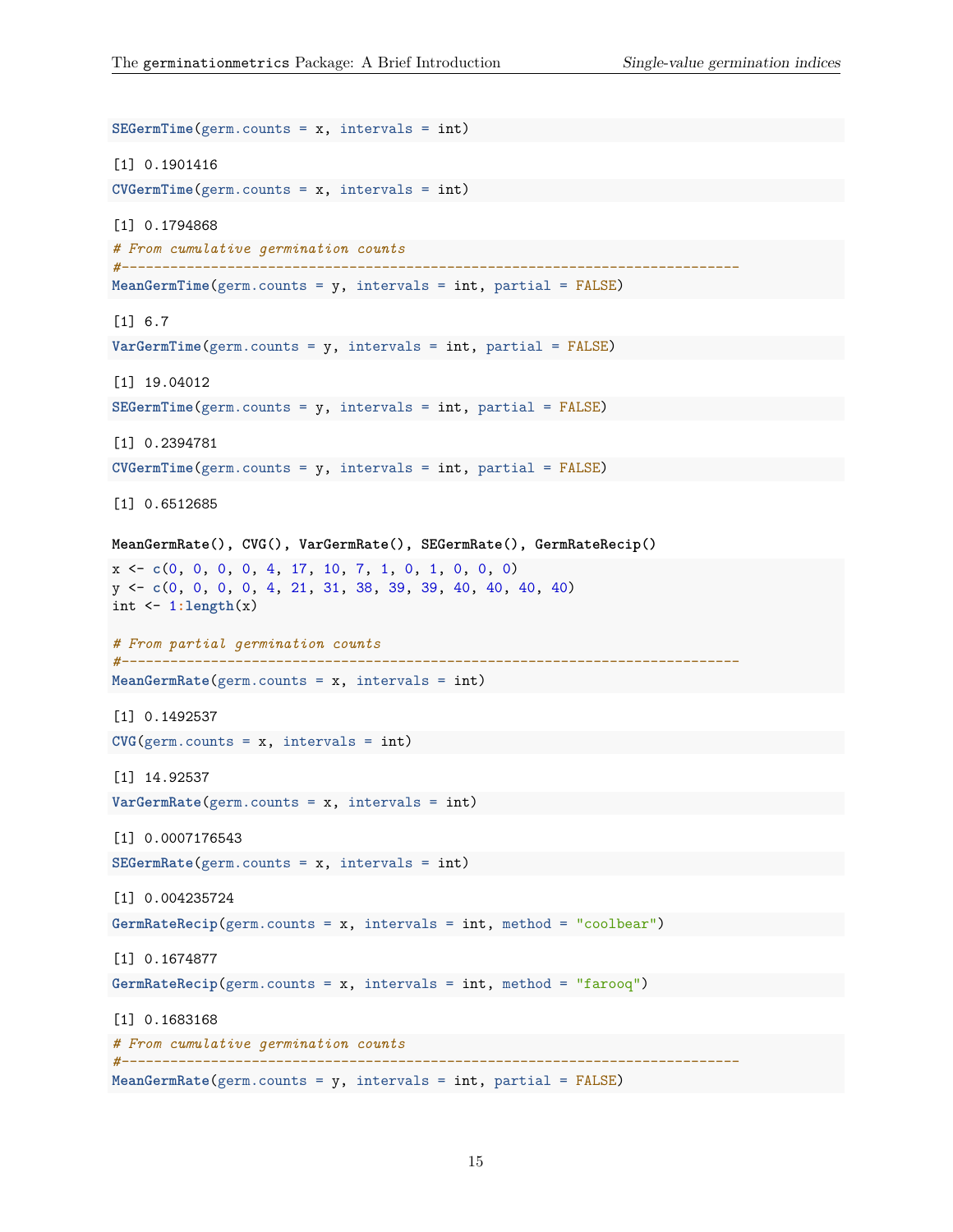```
[1] 0.1492537
CVG(germ.counts = y, intervals = int, partial = FALSE)[1] 14.92537
VarGermRate(germ.counts = y, intervals = int, partial = FALSE)
[1] 0.009448666
SEGermRate(germ.counts = y, intervals = int, partial = FALSE)
[1] 0.005334776
GermRateRecip(germ.counts = y, intervals = int,
              method = "coolbear", partial = FALSE)
[1] 0.1674877
GermRateRecip(germ.counts = y, intervals = int,
              method = "farooq", partial = FALSE)
[1] 0.1683168
GermSpeed(), GermSpeedAccumulated(), GermSpeedCorrected()
x <- c(0, 0, 0, 0, 4, 17, 10, 7, 1, 0, 1, 0, 0, 0)
y <- c(0, 0, 0, 0, 4, 21, 31, 38, 39, 39, 40, 40, 40, 40)
int <- 1:length(x)
# From partial germination counts
#----------------------------------------------------------------------------
GermSpeed(germ.counts = x, intervals = int)
[1] 6.138925
GermSpeedAccumulated(germ.counts = x, intervals = int)
[1] 34.61567
GermSpeedCorrected(germ.counts = x, intervals = int, total.seeds = 50,
                   method = "normal")
[1] 0.07673656
GermSpeedCorrected(germ.counts = x, intervals = int, total.seeds = 50,
                method = "accumulated")
[1] 0.4326958
# From partial germination counts (with percentages instead of counts)
#----------------------------------------------------------------------------
GermSpeed(germ.counts = x, intervals = int,
         percent = TRUE, total.seeds = 50)
[1] 12.27785
GermSpeedAccumulated(germ.counts = x, intervals = int,
                      percent = TRUE, total.seeds = 50)
```
[1] 69.23134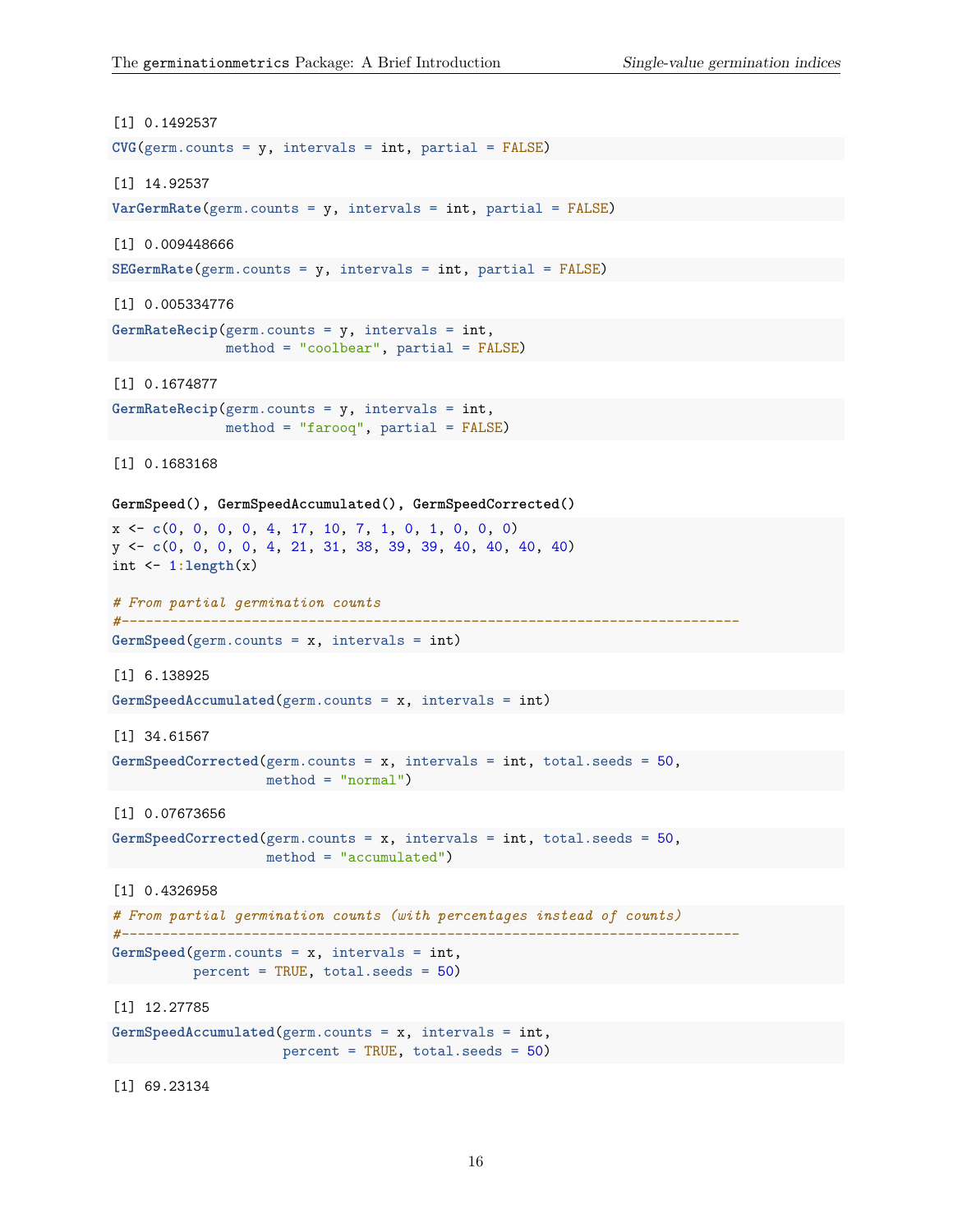```
# From cumulative germination counts
#----------------------------------------------------------------------------
GermSpeed(germ.counts = y, intervals = int, partial = FALSE)
[1] 6.138925
GermSpeedAccumulated(germ.counts = y, intervals = int, partial = FALSE)[1] 34.61567
GermSpeedCorrected(germ.counts = y, intervals = int,
                    partial = FALSE, total.seeds = 50, method = "normal")
[1] 0.07673656
GermSpeedCorrected(germ.counts = y, intervals = int,
                    partial = FALSE, total.seeds = 50, method = "accumulated")
[1] 0.4326958
# From cumulative germination counts (with percentages instead of counts)
#----------------------------------------------------------------------------
GermSpeed(germ.counts = y, intervals = int, partial = FALSE,
          percent = TRUE, total.seeds = 50)
[1] 12.27785
GermSpeedAccumulated(germ.counts = y, intervals = int, partial = FALSE,
                      percent = TRUE, total.seeds = 50)
[1] 69.23134
GermSpeed(), GermSpeedAccumulated(), GermSpeedCorrected()
x <- c(0, 0, 0, 0, 4, 17, 10, 7, 1, 0, 1, 0, 0, 0)
y <- c(0, 0, 0, 0, 4, 21, 31, 38, 39, 39, 40, 40, 40, 40)
int <- 1:length(x)
# From partial germination counts
#----------------------------------------------------------------------------
GermSpeed(germ.counts = x, intervals = int)
[1] 6.138925
GermSpeedAccumulated(germ.counts = x, intervals = int)
[1] 34.61567
GermSpeedCorrected(germ.counts = x, intervals = int, total.seeds = 50,
                  method = "normal")
[1] 0.07673656
GermSpeedCorrected(germ.counts = x, intervals = int, total.seeds = 50,
                    method = "accumulated")
[1] 0.4326958
# From partial germination counts (with percentages instead of counts)
```
*#----------------------------------------------------------------------------*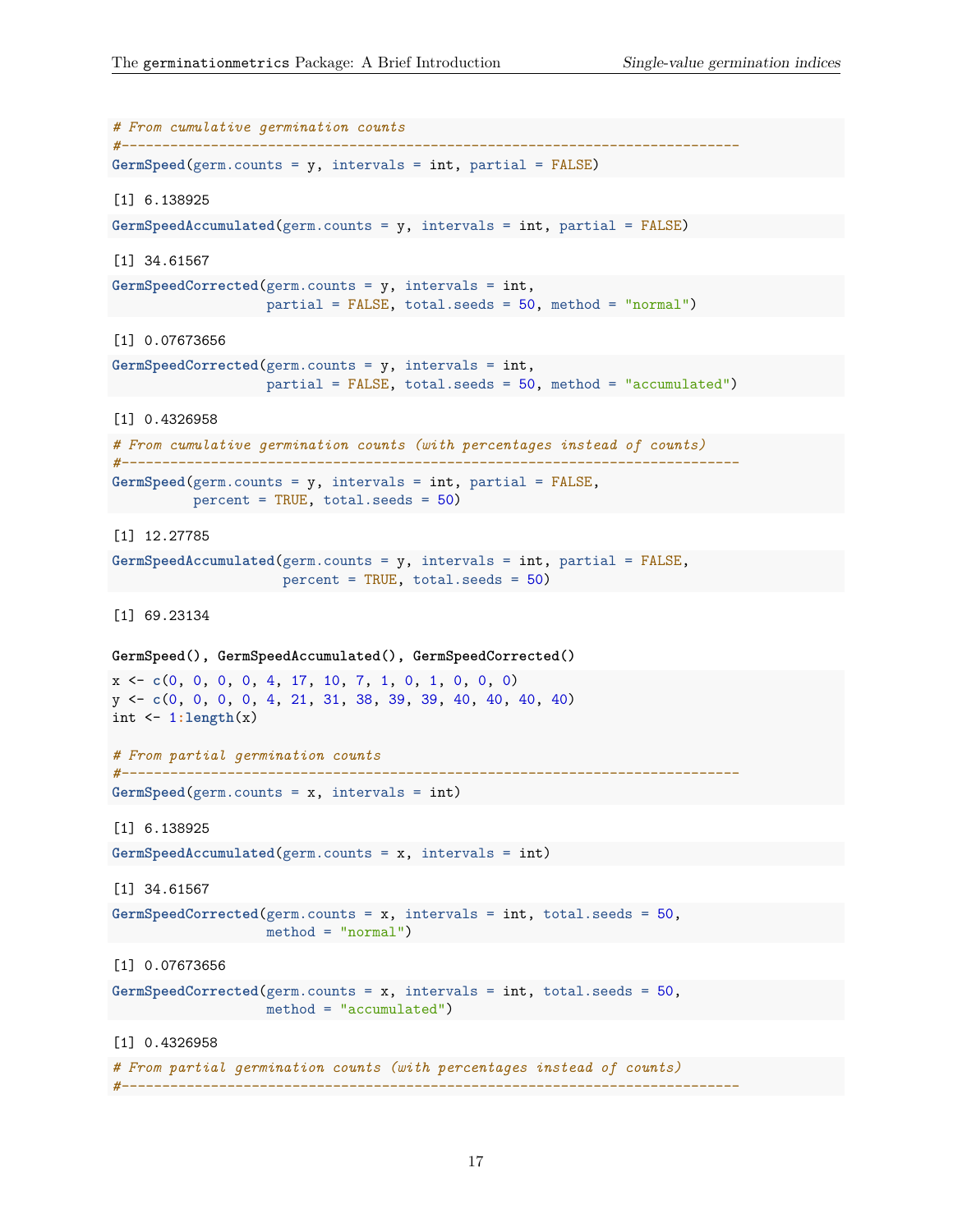```
GermSpeed(germ.counts = x, intervals = int,
         percent = TRUE, total.seeds = 50)
[1] 12.27785
GermSpeedAccumulated(germ.counts = x, intervals = int,
                     percent = TRUE, total.seeds = 50)
[1] 69.23134
# From cumulative germination counts
#----------------------------------------------------------------------------
GermSpeed(germ.counts = y, intervals = int, partial = FALSE)
[1] 6.138925
GermSpeedAccumulated(germ.counts = y, intervals = int, partial = FALSE)
[1] 34.61567
GermSpeedCorrected(germ.counts = y, intervals = int,
                   partial = FALSE, total.seeds = 50, method = "normal")
[1] 0.07673656
GermSpeedCorrected(germ.counts = y, intervals = int,
                 partial = FALSE, total.seeds = 50, method = "accumulated")
[1] 0.4326958
# From cumulative germination counts (with percentages instead of counts)
#----------------------------------------------------------------------------
GermSpeed(germ.counts = y, intervals = int, partial = FALSE,
          percent = TRUE, total.seeds = 50)
[1] 12.27785
GermSpeedAccumulated(germ.counts = y, intervals = int, partial = FALSE,
               percent = TRUE, total.seeds = 50)
[1] 69.23134
WeightGermPercent()
x <- c(0, 0, 0, 0, 4, 17, 10, 7, 1, 0, 1, 0, 0, 0)
y <- c(0, 0, 0, 0, 4, 21, 31, 38, 39, 39, 40, 40, 40, 40)
int <- 1:length(x)
# From partial germination counts
#----------------------------------------------------------------------------
WeightGermPercent(germ.counts = x, total.seeds = 50, intervals = int)
[1] 47.42857
# From cumulative germination counts
#----------------------------------------------------------------------------
WeightGermPercent(germ.counts = y, total.seeds = 50, intervals = int,
                 partial = FALSE)
```
[1] 47.42857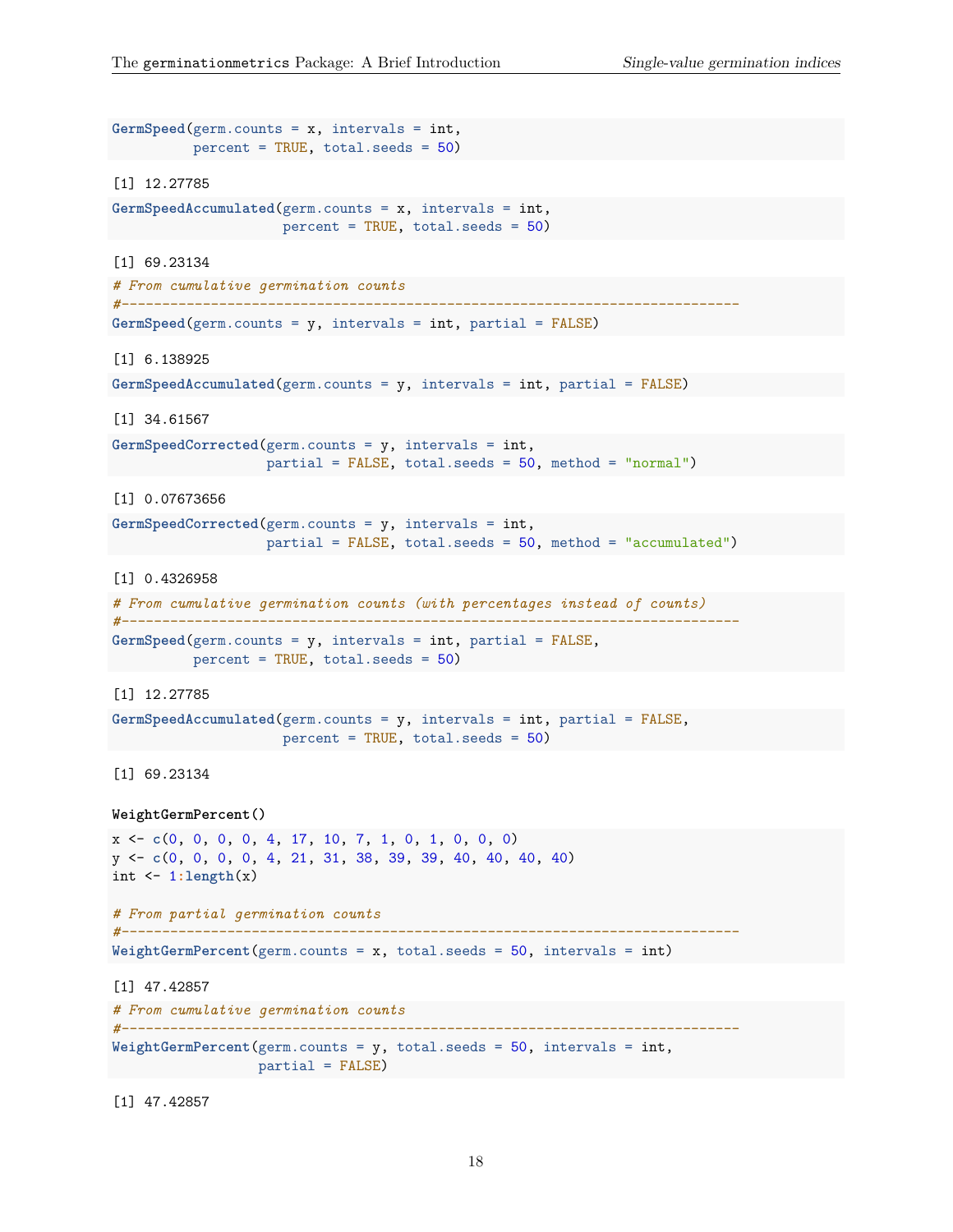```
MeanGermPercent(), MeanGermNumber()
x <- c(0, 0, 0, 0, 4, 17, 10, 7, 1, 0, 1, 0, 0, 0)
y <- c(0, 0, 0, 0, 4, 21, 31, 38, 39, 39, 40, 40, 40, 40)
int \leftarrow 1:length(x)# From partial germination counts
#----------------------------------------------------------------------------
MeanGermPercent(germ.counts = x, total.seeds = 50, intervals = int)
[1] 5.714286
MeanGermNumber(germ.counts = x, intervals = int)
[1] 2.857143
# From cumulative germination counts
#----------------------------------------------------------------------------
MeanGermPercent(germ.counts = y, total.seeds = 50, intervals = int, partial = FALSE)
[1] 5.714286
MeanGermNumber(germ.counts = y, intervals = int, partial = FALSE)
[1] 2.857143
# From number of germinated seeds
#----------------------------------------------------------------------------
MeanGermPercent(germinated.seeds = 40, total.seeds = 50, intervals = int)
[1] 5.714286
TimsonsIndex(), GermRateGeorge()
x <- c(0, 0, 0, 0, 4, 17, 10, 7, 1, 0, 1, 0, 0, 0)
y <- c(0, 0, 0, 0, 4, 21, 31, 38, 39, 39, 40, 40, 40, 40)
int <- 1:length(x)
# From partial germination counts
#----------------------------------------------------------------------------
# Wihout max specified
TimsonsIndex(germ.counts = x, intervals = int, total.eeds = 50)[1] 664
TimsonsIndex(germ.counts = x, intervals = int, total.seeds = 50,
             modification = "none")
[1] 664
TimsonsIndex(germ.counts = x, intervals = int, total.eeds = 50,modification = "labouriau")
[1] 8.3
TimsonsIndex(germ.counts = x, intervals = int, total.eeds = 50,modification = "khanungar")
```
[1] 47.42857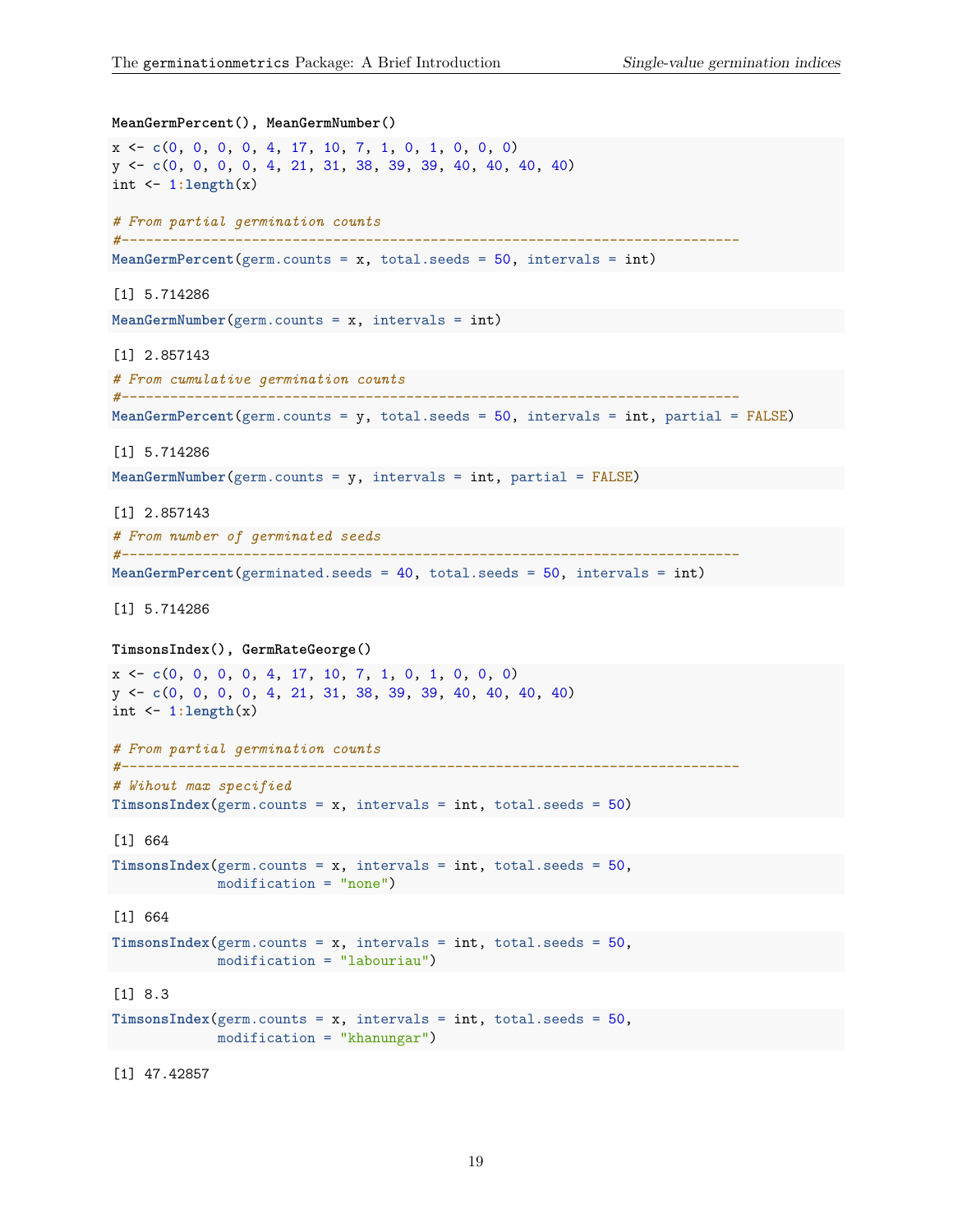```
# With max specified
TimsonsIndex(germ.counts = x, intervals = int, total.seeds = 50, max = 10)
[1] 344
TimsonsIndex(germ.counts = x, intervals = int, total.seeds = 50,
             max = 10, modification = "none")
[1] 344
TimsonsIndex(germ.counts = x, intervals = int, total.seeds = 50,
             max = 10, modification = "labouriau")
[1] 4.410256
TimsonsIndex(germ.counts = x, intervals = int, total.seeds = 50,
            max = 10, modification = "khanungar")
[1] 24.57143
# Wihout max specified
GermRateGeorge(germ.counts = x, intervals = int)
[1] 332
# With max specified
GermRateGeorge(germ.counts = x, intervals = int, max = 10)
[1] 172
GermRateGeorge(germ.counts = x, intervals = int, max = 14)
[1] 332
# From cumulative germination counts
#----------------------------------------------------------------------------
# Wihout max specified
GermRateGeorge(germ.counts = x, intervals = int, partial = TRUE)
[1] 332
# With max specified
GermRateGeorge(germ.counts = x, intervals = int, partial = TRUE, max = 10)
[1] 172
GermRateGeorge(germ.counts = x, intervals = int, partial = TRUE, max = 14)
[1] 332
PeakValue(), GermValue()
x <- c(0, 0, 34, 40, 21, 10, 4, 5, 3, 5, 8, 7, 7, 6, 6, 4, 0, 2, 0, 2)
y <- c(0, 0, 34, 74, 95, 105, 109, 114, 117, 122, 130, 137, 144, 150,
      156, 160, 160, 162, 162, 164)
int <- 1:length(x)
total.seeds = 200# From partial germination counts
```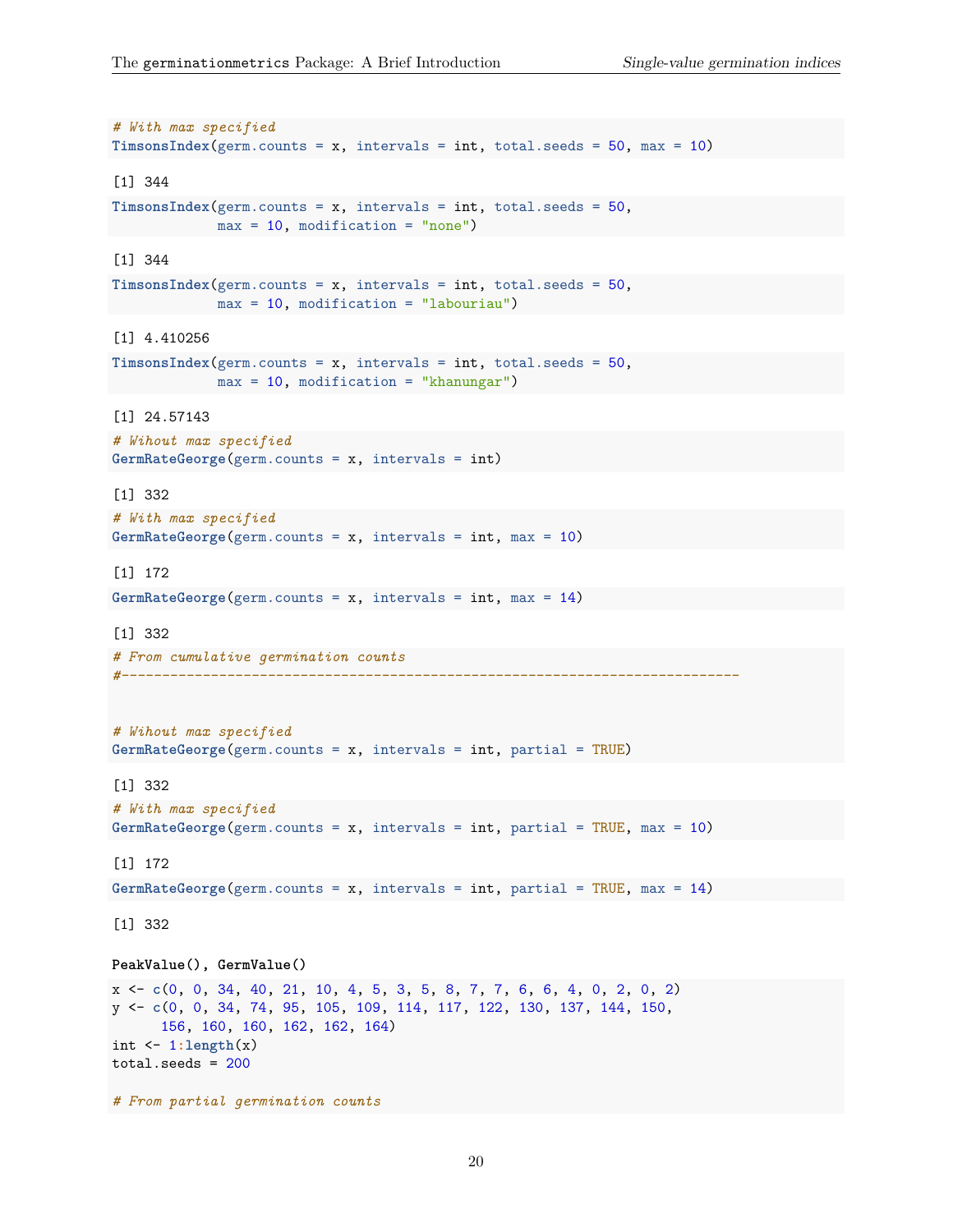```
#----------------------------------------------------------------------------
PeakValue(germ.counts = x, intervals = int, total.seeds = 200)
[1] 9.5
GermValue(germ.counts = x, intervals = int, total.seeds = 200,
    method = "czabator")
$`Germination Value`
[1] 38.95
[[2]]
 germ.counts intervals Cumulative.germ.counts Cumulative.germ.percent
3 34 3 34 17.0
4 4 4 4 74 37.0
5 21 5 95 47.5
6 10 6 105 52.5
7 4 7 109 54.5
8 5 8 114 57.0
9 3 9 117 58.5
10 5 10 122 61.0
11 8 11 130 65.0
12 7 12 137 68.5
13 7 13 144 72.0
14 6 14 150 75.0
15 6 15 156 156 78.0
16 4 16 160 80.0
17 0 17 160 80.0
18 2 18 162 81.0
19 0 19 162 81.0
20 20 20 164 82.0
   DGS
3 5.666667
4 9.250000
5 9.500000
6 8.750000
7 7.785714
8 7.125000
9 6.500000
10 6.100000
11 5.909091
12 5.708333
13 5.538462
14 5.357143
15 5.200000
16 5.000000
17 4.705882
18 4.500000
19 4.263158
20 4.100000
GermValue(germ.counts = x, intervals = int, total.seeds = 200,
    method = "dp", k = 10)
```
\$`Germination Value`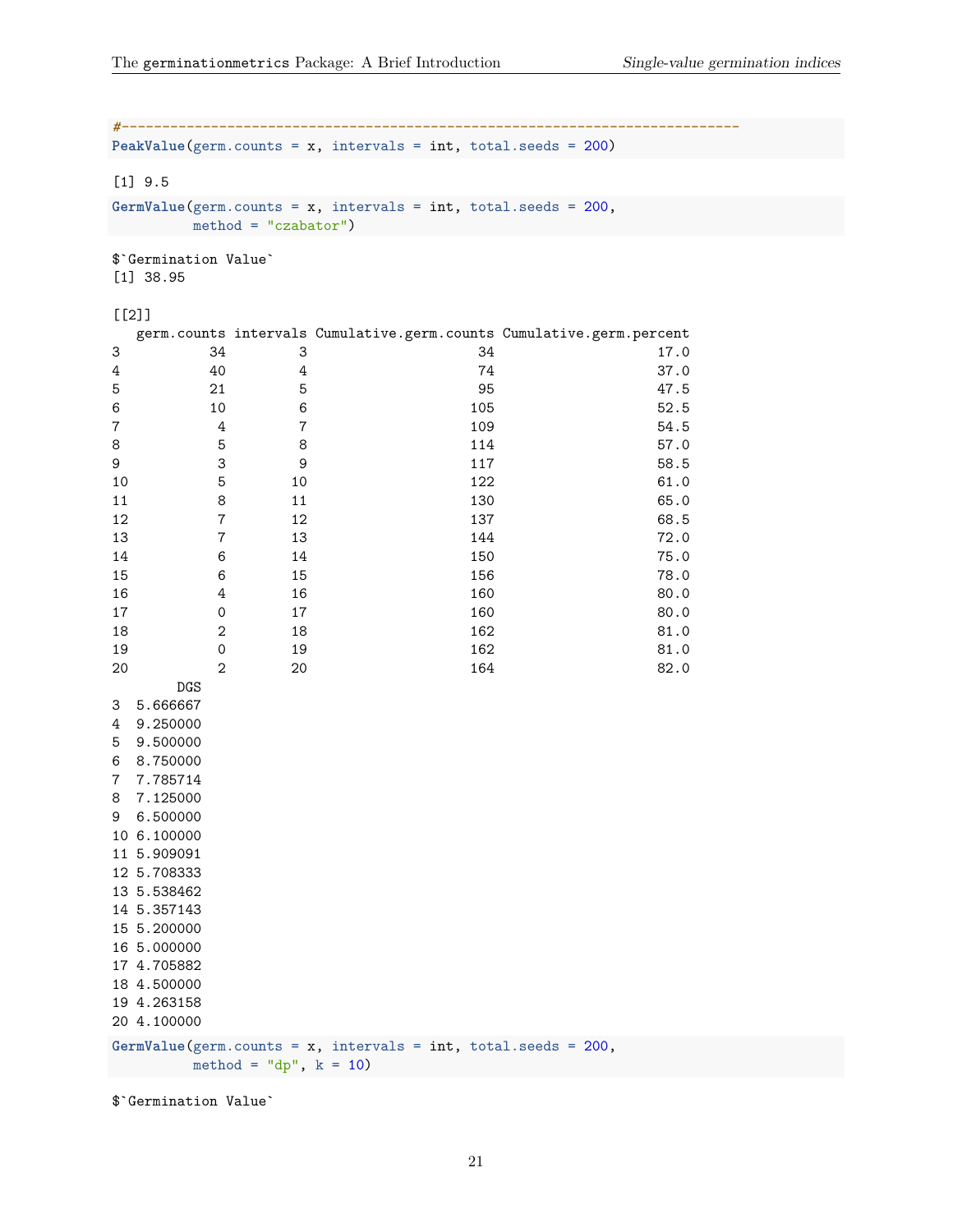# [1] 53.36595

# [[2]]

|          |                                |                    |                                                                                                               | germ.counts intervals Cumulative.germ.counts Cumulative.germ.percent |
|----------|--------------------------------|--------------------|---------------------------------------------------------------------------------------------------------------|----------------------------------------------------------------------|
| 3        | 34                             | 3                  | 34                                                                                                            | 17.0                                                                 |
| 4        | 40                             | $\sqrt{4}$         | 74                                                                                                            | 37.0                                                                 |
| 5        | 21                             | 5                  | 95                                                                                                            | 47.5                                                                 |
| 6        | 10                             | 6                  | 105                                                                                                           | 52.5                                                                 |
| 7        | 4                              | $\bf 7$            | 109                                                                                                           | 54.5                                                                 |
| 8        | 5                              | 8                  | 114                                                                                                           | 57.0                                                                 |
| 9        | 3                              | 9                  | 117                                                                                                           | 58.5                                                                 |
| 10       | 5                              | 10                 | 122                                                                                                           | 61.0                                                                 |
| 11       | 8                              | 11                 | 130                                                                                                           | 65.0                                                                 |
| 12       | $\bf 7$                        | 12                 | 137                                                                                                           | 68.5                                                                 |
| 13       | $\bf 7$                        | 13                 | 144                                                                                                           | 72.0                                                                 |
| 14       | 6                              | 14                 | 150                                                                                                           | 75.0                                                                 |
| 15       | 6                              | 15                 | 156                                                                                                           | 78.0                                                                 |
| 16       | 4                              | 16                 | 160                                                                                                           | 80.0                                                                 |
| 17       | 0                              | 17                 | 160                                                                                                           | 80.0                                                                 |
| 18       | $\mathbf 2$                    | 18                 | 162                                                                                                           | 81.0                                                                 |
| 19       | 0                              | 19                 | 162                                                                                                           | 81.0                                                                 |
| 20       | $\overline{2}$                 | 20                 | 164                                                                                                           | 82.0                                                                 |
|          |                                | DGS SumDGSbyN      | GV                                                                                                            |                                                                      |
| 3        | 5.666667                       | 5.666667           | 9.633333                                                                                                      |                                                                      |
| 4        | 9.250000                       | 7.458333 27.595833 |                                                                                                               |                                                                      |
| 5        | 9.500000                       | 8.138889 38.659722 |                                                                                                               |                                                                      |
| 6        | 8.750000 8.291667 43.531250    |                    |                                                                                                               |                                                                      |
| 7        | 7.785714 8.190476 44.638095    |                    |                                                                                                               |                                                                      |
| 8        | 7.125000                       | 8.012897 45.673512 |                                                                                                               |                                                                      |
| 9        | 6.500000                       | 7.796769 45.611097 |                                                                                                               |                                                                      |
|          | 10 6.100000                    | 7.584673 46.266503 |                                                                                                               |                                                                      |
|          | 11 5.909091                    | 7.398497 48.090230 |                                                                                                               |                                                                      |
|          | 12 5.708333                    | 7.229481 49.521942 |                                                                                                               |                                                                      |
|          | 13 5.538462                    | 7.075752 50.945411 |                                                                                                               |                                                                      |
|          | 14 5.357143                    | 6.932534 51.994006 |                                                                                                               |                                                                      |
|          | 15 5.200000                    | 6.799262 53.034246 |                                                                                                               |                                                                      |
|          | 16 5.000000                    | 6.670744 53.365948 |                                                                                                               |                                                                      |
|          | 17 4.705882                    | 6.539753 52.318022 |                                                                                                               |                                                                      |
|          | 18 4.500000                    | 6.412268 51.939373 |                                                                                                               |                                                                      |
|          | 19 4.263158                    | 6.285850 50.915385 |                                                                                                               |                                                                      |
|          | 20 4.100000 6.164414 50.548194 |                    |                                                                                                               |                                                                      |
|          |                                |                    |                                                                                                               |                                                                      |
|          | \$testend                      |                    |                                                                                                               |                                                                      |
|          | $[1]$ 16                       |                    |                                                                                                               |                                                                      |
|          |                                |                    |                                                                                                               |                                                                      |
|          |                                |                    | GermValue(germ.counts = $x$ , intervals = int, total.seeds = 200,<br>method = "czabator", from.onset = FALSE) |                                                                      |
|          | \$'Germination Value'          |                    |                                                                                                               |                                                                      |
|          | $[1]$ 38.95                    |                    |                                                                                                               |                                                                      |
| $[$ [2]] |                                |                    |                                                                                                               |                                                                      |
|          |                                |                    |                                                                                                               | germ.counts intervals Cumulative.germ.counts Cumulative.germ.percent |
| 1        | 0                              | 1                  | 0                                                                                                             | 0.0                                                                  |
| 2        | 0                              | 2                  | 0                                                                                                             | 0.0                                                                  |
|          |                                |                    |                                                                                                               |                                                                      |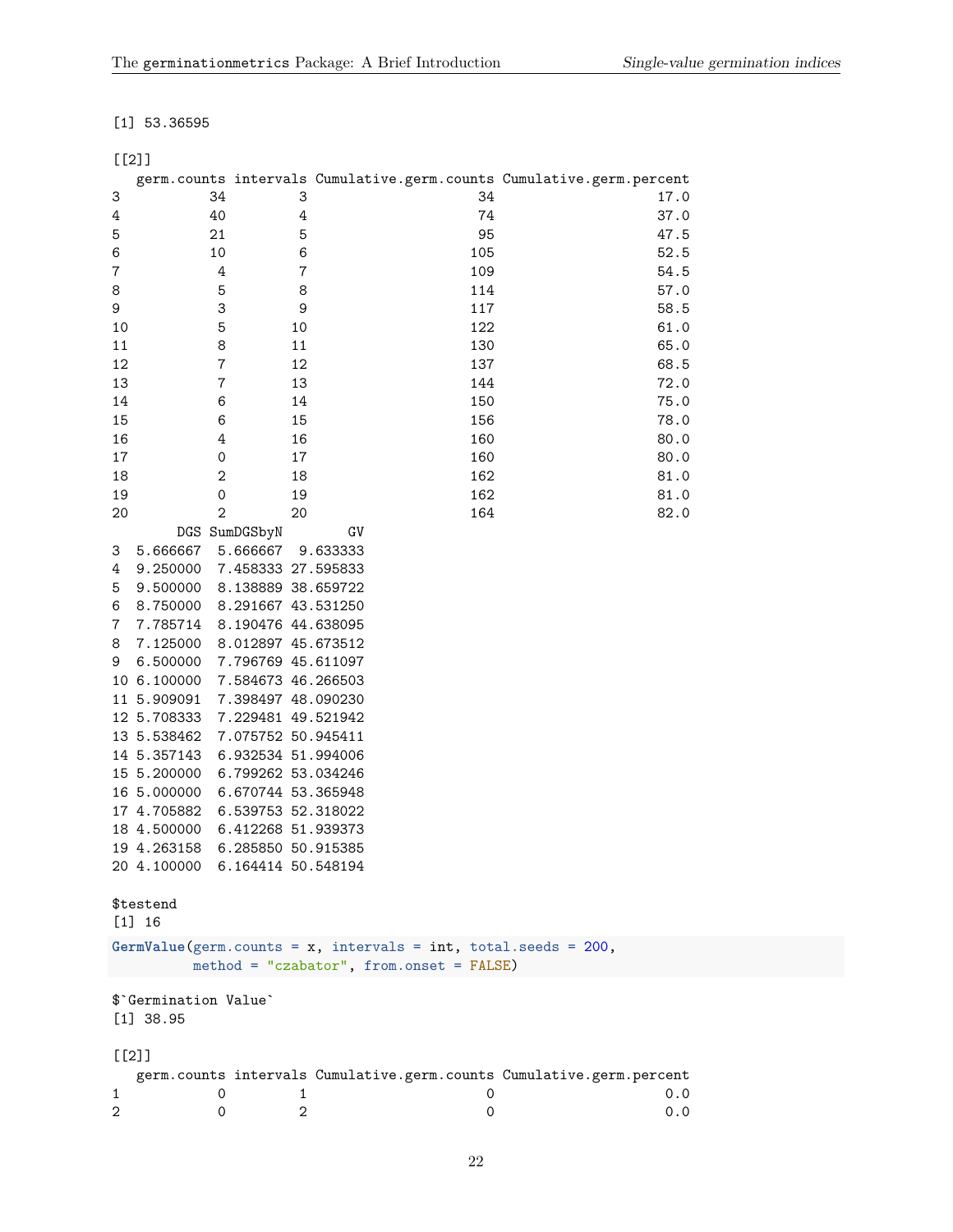| 3                          | 34                               | 3              | 34                                                                   | 17.0         |  |  |
|----------------------------|----------------------------------|----------------|----------------------------------------------------------------------|--------------|--|--|
| $\ensuremath{4}$           | 40                               | $\overline{4}$ | 74                                                                   | 37.0         |  |  |
| 5                          | 21                               | 5              | 95                                                                   | 47.5         |  |  |
| $\,6$                      | 10                               | $\,6$          | 105                                                                  | 52.5         |  |  |
| $\bf 7$                    | $\ensuremath{4}$                 | $\overline{7}$ | 109                                                                  | 54.5         |  |  |
| 8                          | 5                                | 8              | 114                                                                  | 57.0         |  |  |
| 9                          | 3                                | 9              | 117                                                                  | 58.5         |  |  |
| 10                         | 5                                | 10             | 122                                                                  | 61.0         |  |  |
| $11\,$                     | 8                                | $11\,$         | 130                                                                  | 65.0         |  |  |
| 12<br>13                   | $\overline{7}$<br>$\overline{7}$ | 12<br>13       | 137<br>144                                                           | 68.5<br>72.0 |  |  |
| $14\,$                     | 6                                | $14\,$         | 150                                                                  | 75.0         |  |  |
| 15                         | 6                                | 15             | 156                                                                  | 78.0         |  |  |
| 16                         | 4                                | 16             | 160                                                                  | 80.0         |  |  |
| $17\,$                     | $\mathbf 0$                      | $17\,$         | 160                                                                  | 80.0         |  |  |
| 18                         | $\overline{c}$                   | 18             | 162                                                                  | 81.0         |  |  |
| 19                         | $\mathbf 0$                      | 19             | 162                                                                  | 81.0         |  |  |
| 20                         | $\overline{2}$                   | 20             | 164                                                                  | 82.0         |  |  |
| DGS                        |                                  |                |                                                                      |              |  |  |
| 0.000000<br>1              |                                  |                |                                                                      |              |  |  |
| $\,2$<br>0.000000          |                                  |                |                                                                      |              |  |  |
| 3<br>5.666667              |                                  |                |                                                                      |              |  |  |
| 9.250000<br>4              |                                  |                |                                                                      |              |  |  |
| 5<br>9.500000              |                                  |                |                                                                      |              |  |  |
| 6<br>8.750000              |                                  |                |                                                                      |              |  |  |
| 7.785714<br>7              |                                  |                |                                                                      |              |  |  |
| 7.125000<br>8              |                                  |                |                                                                      |              |  |  |
| 6.500000<br>9              |                                  |                |                                                                      |              |  |  |
| 10 6.100000                |                                  |                |                                                                      |              |  |  |
| 11 5.909091                |                                  |                |                                                                      |              |  |  |
| 12 5.708333                |                                  |                |                                                                      |              |  |  |
| 13 5.538462                |                                  |                |                                                                      |              |  |  |
| 14 5.357143                |                                  |                |                                                                      |              |  |  |
| 15 5.200000                |                                  |                |                                                                      |              |  |  |
| 16 5.000000                |                                  |                |                                                                      |              |  |  |
| 17 4.705882<br>18 4.500000 |                                  |                |                                                                      |              |  |  |
| 19 4.263158                |                                  |                |                                                                      |              |  |  |
| 20 4.100000                |                                  |                |                                                                      |              |  |  |
|                            |                                  |                |                                                                      |              |  |  |
|                            |                                  |                | GermValue(germ.counts = $x$ , intervals = int, total.seeds = 200,    |              |  |  |
|                            |                                  |                | method = "dp", $k = 10$ , from.onset = FALSE)                        |              |  |  |
| \$'Germination Value'      |                                  |                |                                                                      |              |  |  |
| $[1]$ 46.6952              |                                  |                |                                                                      |              |  |  |
|                            |                                  |                |                                                                      |              |  |  |
| $[$ [2]]                   |                                  |                |                                                                      |              |  |  |
|                            |                                  |                | germ.counts intervals Cumulative.germ.counts Cumulative.germ.percent |              |  |  |
| 1                          | 0                                | 1              | 0                                                                    | 0.0          |  |  |
| $\mathbf 2$                | 0                                | $\sqrt{2}$     | 0                                                                    | 0.0          |  |  |
| 3                          | 34                               | 3              | 34                                                                   | 17.0         |  |  |
| 4                          | 40                               | 4              | 74                                                                   | 37.0         |  |  |
| 5                          | 21                               | 5              | 95                                                                   | 47.5         |  |  |
| 6                          | 10                               | 6              | 105                                                                  | 52.5         |  |  |
| $\overline{7}$             | 4                                | $\overline{7}$ | 109                                                                  | 54.5         |  |  |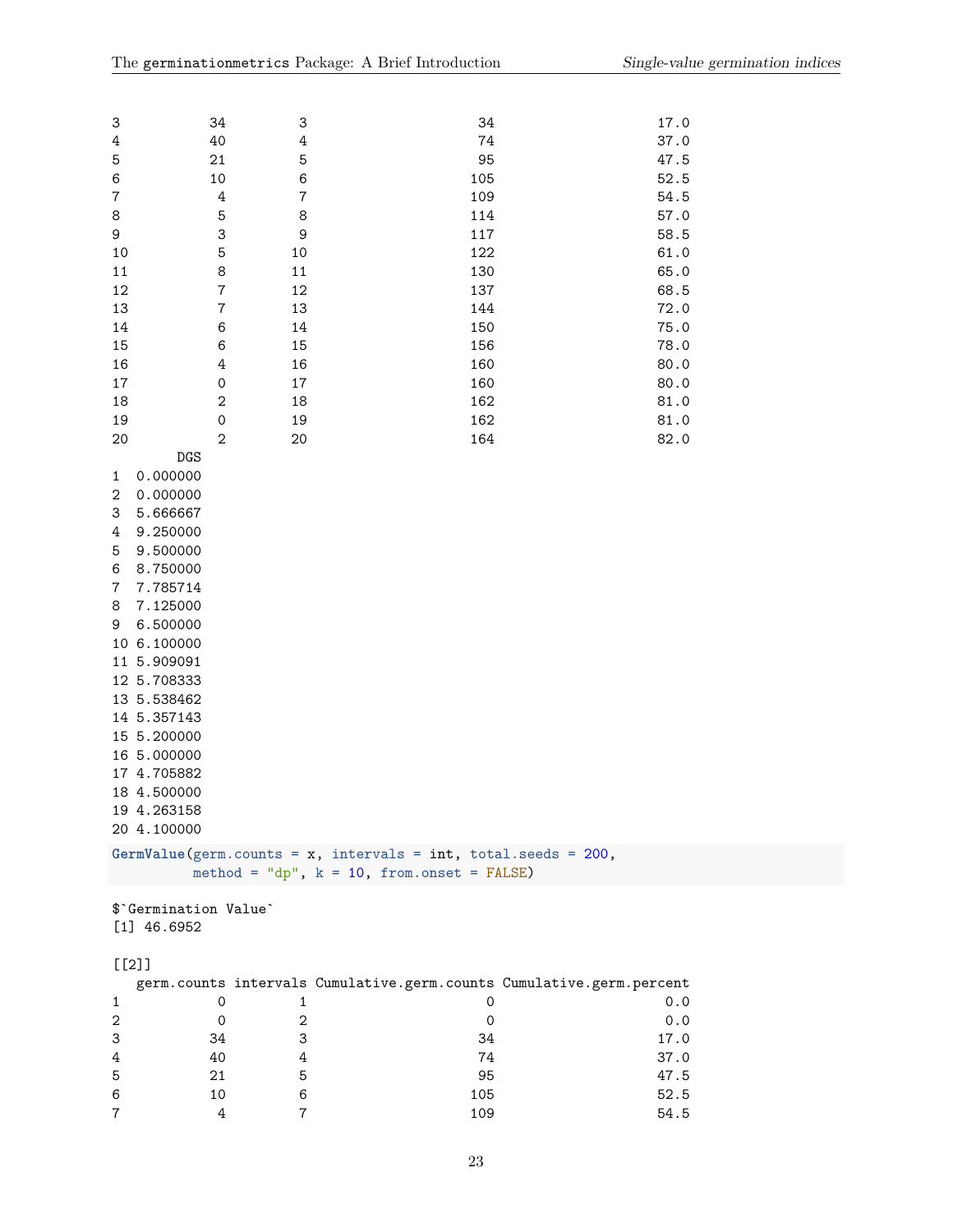| 8        |                            | 5                  | 8                                                                 | 114                                                                  | 57.0 |
|----------|----------------------------|--------------------|-------------------------------------------------------------------|----------------------------------------------------------------------|------|
| 9        |                            | 3                  | 9                                                                 | 117                                                                  | 58.5 |
| 10       |                            | 5                  | 10                                                                | 122                                                                  | 61.0 |
| 11       |                            | 8                  | 11                                                                | 130                                                                  | 65.0 |
| 12       |                            | $\boldsymbol{7}$   | 12                                                                | 137                                                                  | 68.5 |
| 13       |                            | $\overline{7}$     | 13                                                                | 144                                                                  | 72.0 |
| 14       |                            | 6                  | 14                                                                | 150                                                                  | 75.0 |
| 15       |                            | 6                  | 15                                                                | 156                                                                  | 78.0 |
| 16       |                            | 4                  | 16                                                                | 160                                                                  | 80.0 |
| 17       |                            | 0                  | 17                                                                | 160                                                                  | 80.0 |
| 18       |                            | $\mathbf{2}$       | 18                                                                | 162                                                                  | 81.0 |
| 19       |                            | 0                  | 19                                                                | 162                                                                  | 81.0 |
| 20       |                            | $\mathbf{2}$       | 20                                                                | 164                                                                  | 82.0 |
|          |                            | DGS SumDGSbyN      | GV                                                                |                                                                      |      |
| 1        | 0.000000                   | 0.000000           | 0.000000                                                          |                                                                      |      |
| 2        | 0.000000                   | 0.000000           | 0.000000                                                          |                                                                      |      |
| 3        | 5.666667                   | 1.888889           | 3.211111                                                          |                                                                      |      |
| 4        | 9.250000                   |                    | 3.729167 13.797917                                                |                                                                      |      |
| 5        | 9.500000                   |                    | 4.883333 23.195833                                                |                                                                      |      |
| 6        | 8.750000                   |                    | 5.527778 29.020833                                                |                                                                      |      |
| 7        | 7.785714                   |                    | 5.850340 31.884354                                                |                                                                      |      |
|          | 7.125000                   |                    | 6.009673 34.255134                                                |                                                                      |      |
| 8        | 6.500000                   |                    | 6.064153 35.475298                                                |                                                                      |      |
| 9        | 10 6.100000                |                    | 6.067738 37.013202                                                |                                                                      |      |
|          |                            |                    |                                                                   |                                                                      |      |
|          | 11 5.909091                |                    | 6.053316 39.346552                                                |                                                                      |      |
|          | 12 5.708333                |                    | 6.024567 41.268285                                                |                                                                      |      |
|          | 13 5.538462                |                    | 5.987174 43.107655                                                |                                                                      |      |
|          | 14 5.357143                |                    | 5.942172 44.566291                                                |                                                                      |      |
|          | 15 5.200000                |                    | 5.892694 45.963013                                                |                                                                      |      |
|          | 16 5.000000                |                    | 5.836901 46.695205                                                |                                                                      |      |
|          | 17 4.705882                |                    | 5.770370 46.162961                                                |                                                                      |      |
|          | 18 4.500000                |                    | 5.699794 46.168331                                                |                                                                      |      |
|          | 19 4.263158                |                    | 5.624182 45.555871                                                |                                                                      |      |
|          | 20 4.100000                |                    | 5.547972 45.493374                                                |                                                                      |      |
|          |                            |                    |                                                                   |                                                                      |      |
|          | \$testend                  |                    |                                                                   |                                                                      |      |
|          | $[1] 16$                   |                    |                                                                   |                                                                      |      |
|          |                            |                    | # From cumulative germination counts                              |                                                                      |      |
|          | #------------------------- |                    |                                                                   |                                                                      |      |
|          |                            |                    | PeakValue(germ.counts = $y$ , interval = int, total.seeds = 200,  |                                                                      |      |
|          |                            | $partial = FALSE)$ |                                                                   |                                                                      |      |
|          |                            |                    |                                                                   |                                                                      |      |
|          | $[1]$ 9.5                  |                    |                                                                   |                                                                      |      |
|          |                            |                    | GermValue(germ.counts = $y$ , intervals = int, total.seeds = 200, |                                                                      |      |
|          |                            |                    | $partial = FALSE, method = "czabator")$                           |                                                                      |      |
|          |                            |                    |                                                                   |                                                                      |      |
|          | \$ Germination Value       |                    |                                                                   |                                                                      |      |
|          | $[1]$ 38.95                |                    |                                                                   |                                                                      |      |
|          |                            |                    |                                                                   |                                                                      |      |
| $[$ [2]] |                            |                    |                                                                   |                                                                      |      |
|          |                            |                    |                                                                   | germ.counts intervals Cumulative.germ.counts Cumulative.germ.percent |      |
|          |                            |                    |                                                                   | 21                                                                   |      |

| 3 | - 34 | -34 | 17.0 |
|---|------|-----|------|
| 4 | 40   |     | 37.0 |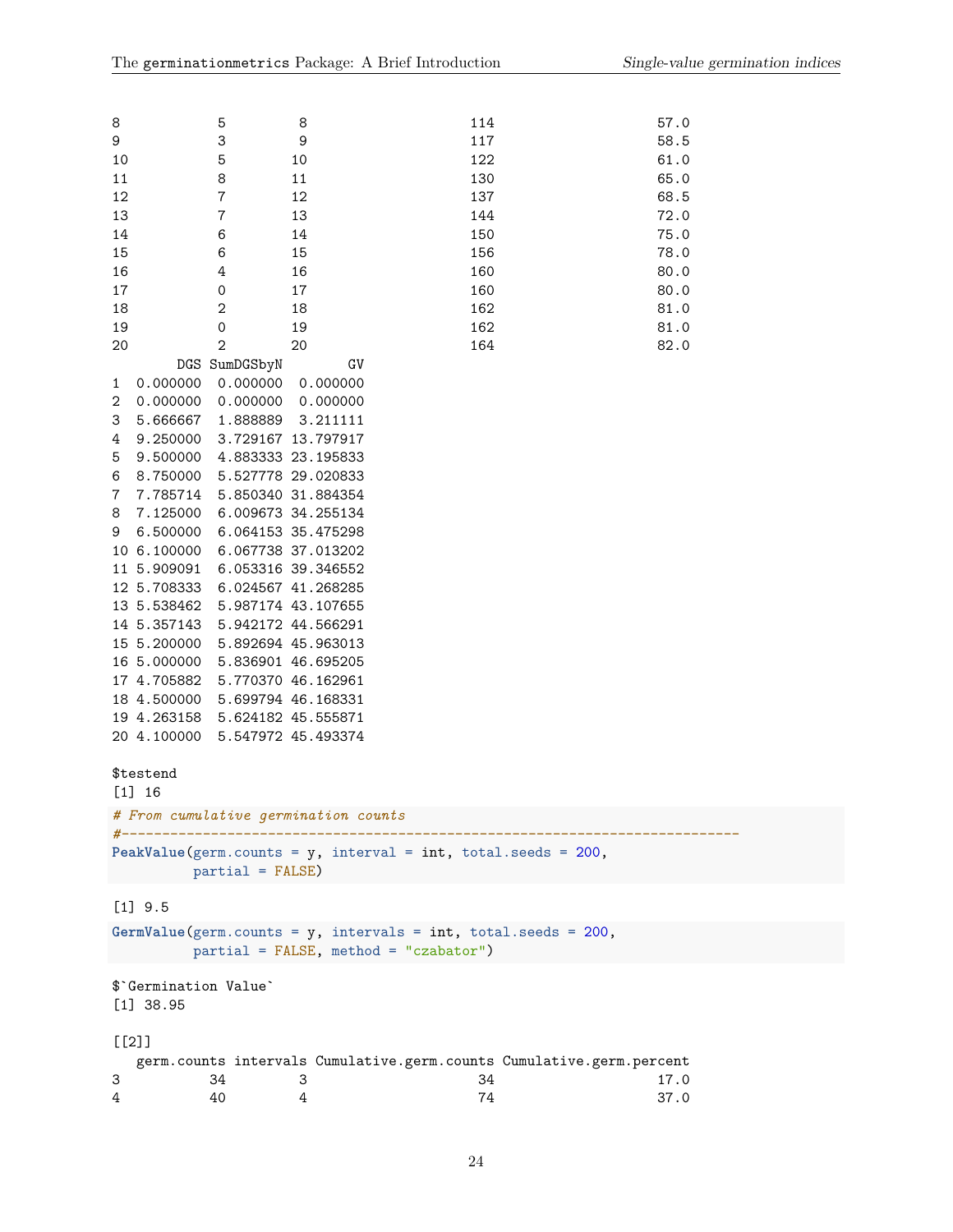| 5              |             | 21               | 5              | 95                                                                | 47.5 |
|----------------|-------------|------------------|----------------|-------------------------------------------------------------------|------|
| $\,6$          |             | 10               | 6              | 105                                                               | 52.5 |
| $\overline{7}$ |             | $\ensuremath{4}$ | $\overline{7}$ | 109                                                               | 54.5 |
| 8              |             | 5                | 8              | 114                                                               | 57.0 |
| 9              |             | 3                | 9              | 117                                                               | 58.5 |
| 10             |             | 5                | 10             | 122                                                               | 61.0 |
| 11             |             | 8                | 11             | 130                                                               | 65.0 |
| 12             |             | $\overline{7}$   | 12             | 137                                                               | 68.5 |
| 13             |             | $\overline{7}$   | 13             | 144                                                               | 72.0 |
| 14             |             | 6                | 14             | 150                                                               | 75.0 |
| 15             |             | 6                | 15             | 156                                                               | 78.0 |
| 16             |             | 4                | 16             | 160                                                               | 80.0 |
| $17\,$         |             | $\mathbf 0$      | 17             | 160                                                               | 80.0 |
| 18             |             | $\overline{2}$   | 18             | 162                                                               | 81.0 |
| 19             |             | 0                | 19             | 162                                                               | 81.0 |
| 20             |             | $\overline{2}$   | 20             | 164                                                               | 82.0 |
|                | DGS         |                  |                |                                                                   |      |
| 3              | 5.666667    |                  |                |                                                                   |      |
| 4              | 9.250000    |                  |                |                                                                   |      |
| 5              | 9.500000    |                  |                |                                                                   |      |
| 6              | 8.750000    |                  |                |                                                                   |      |
| 7              | 7.785714    |                  |                |                                                                   |      |
| 8              | 7.125000    |                  |                |                                                                   |      |
| 9              | 6.500000    |                  |                |                                                                   |      |
|                | 10 6.100000 |                  |                |                                                                   |      |
|                | 11 5.909091 |                  |                |                                                                   |      |
|                | 12 5.708333 |                  |                |                                                                   |      |
|                | 13 5.538462 |                  |                |                                                                   |      |
|                | 14 5.357143 |                  |                |                                                                   |      |
|                | 15 5.200000 |                  |                |                                                                   |      |
|                | 16 5.000000 |                  |                |                                                                   |      |
|                | 17 4.705882 |                  |                |                                                                   |      |
|                | 18 4.500000 |                  |                |                                                                   |      |
|                | 19 4.263158 |                  |                |                                                                   |      |
|                | 20 4.100000 |                  |                |                                                                   |      |
|                |             |                  |                | GermValue(germ.counts = $y$ , intervals = int, total.seeds = 200, |      |
|                |             |                  |                | partial = FALSE, method = "dp", $k = 10$ )                        |      |
|                |             |                  |                |                                                                   |      |

\$`Germination Value` [1] 53.36595

# [[2]]

|                |    |    |     | germ.counts intervals Cumulative.germ.counts Cumulative.germ.percent |
|----------------|----|----|-----|----------------------------------------------------------------------|
| 3              | 34 | 3  | 34  | 17.0                                                                 |
| 4              | 40 |    | 74  | 37.0                                                                 |
| 5              | 21 | 5  | 95  | 47.5                                                                 |
| 6              | 10 | 6  | 105 | 52.5                                                                 |
| $\overline{7}$ | 4  |    | 109 | 54.5                                                                 |
| 8              | 5  | 8  | 114 | 57.0                                                                 |
| 9              | 3  | 9  | 117 | 58.5                                                                 |
| 10             | 5  | 10 | 122 | 61.0                                                                 |
| 11             | 8  | 11 | 130 | 65.0                                                                 |
| 12             |    | 12 | 137 | 68.5                                                                 |
| 13             |    | 13 | 144 | 72.0                                                                 |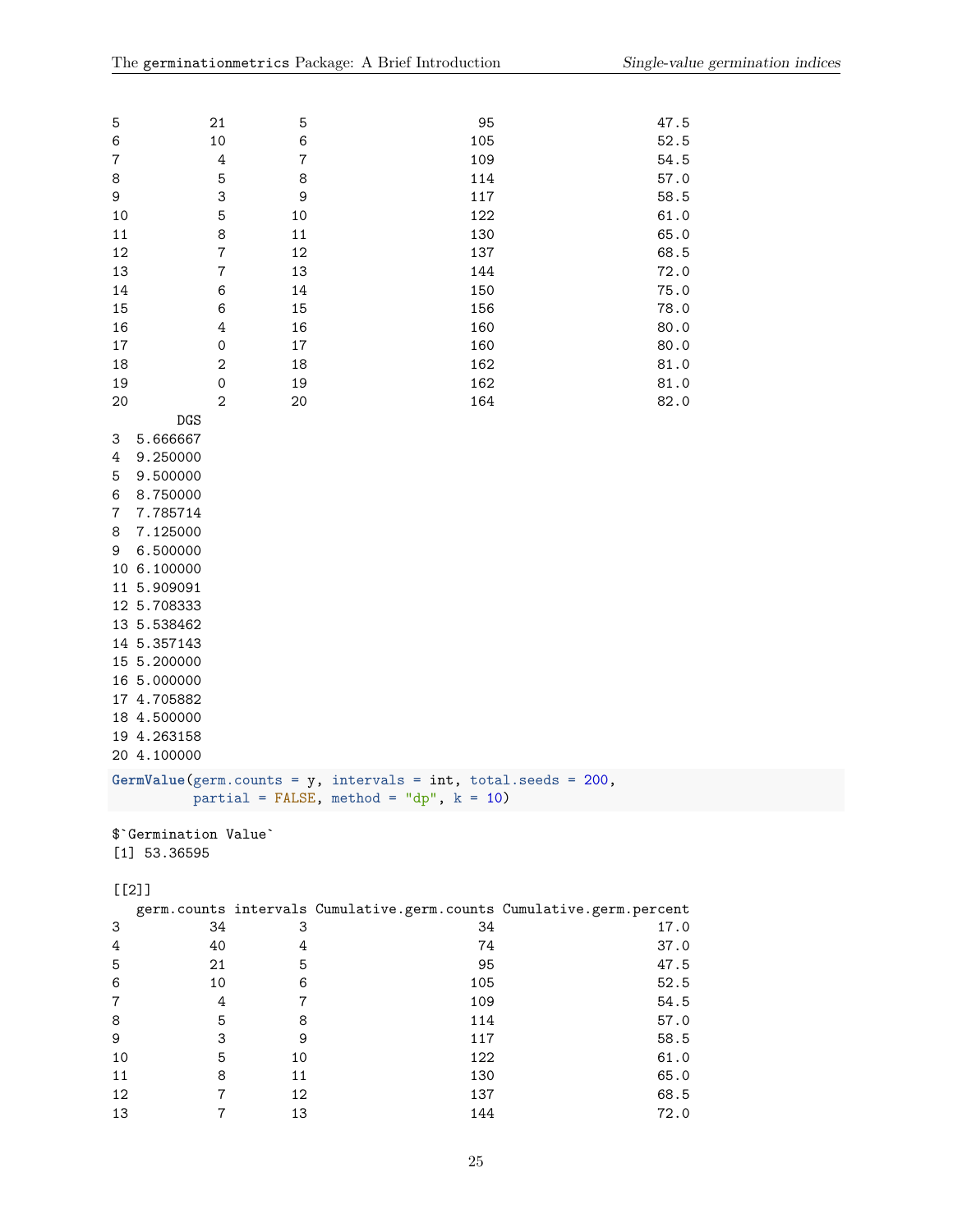| 14                             | 6                           | 14                                                                | 150                                                                  | 75.0 |
|--------------------------------|-----------------------------|-------------------------------------------------------------------|----------------------------------------------------------------------|------|
| 15                             | 6                           | 15                                                                | 156                                                                  | 78.0 |
| 16                             | 4                           | 16                                                                | 160                                                                  | 80.0 |
| 17                             | 0                           | 17                                                                | 160                                                                  | 80.0 |
| 18                             | $\mathbf{2}$                | 18                                                                | 162                                                                  | 81.0 |
| 19                             | $\mathsf{O}\xspace$         | 19                                                                | 162                                                                  | 81.0 |
| 20                             | $\overline{2}$              | 20                                                                | 164                                                                  | 82.0 |
|                                | DGS SumDGSbyN               | GV                                                                |                                                                      |      |
| 3                              | 5.666667 5.666667           | 9.633333                                                          |                                                                      |      |
| 4                              | 9.250000 7.458333 27.595833 |                                                                   |                                                                      |      |
| 5                              | 9.500000 8.138889 38.659722 |                                                                   |                                                                      |      |
| 6                              | 8.750000 8.291667 43.531250 |                                                                   |                                                                      |      |
| 7                              | 7.785714 8.190476 44.638095 |                                                                   |                                                                      |      |
| 8                              | 7.125000 8.012897 45.673512 |                                                                   |                                                                      |      |
| 9                              | 6.500000 7.796769 45.611097 |                                                                   |                                                                      |      |
| 10 6.100000 7.584673 46.266503 |                             |                                                                   |                                                                      |      |
| 11 5.909091 7.398497 48.090230 |                             |                                                                   |                                                                      |      |
| 12 5.708333 7.229481 49.521942 |                             |                                                                   |                                                                      |      |
| 13 5.538462 7.075752 50.945411 |                             |                                                                   |                                                                      |      |
| 14 5.357143 6.932534 51.994006 |                             |                                                                   |                                                                      |      |
| 15 5.200000 6.799262 53.034246 |                             |                                                                   |                                                                      |      |
| 16 5.000000 6.670744 53.365948 |                             |                                                                   |                                                                      |      |
| 17 4.705882 6.539753 52.318022 |                             |                                                                   |                                                                      |      |
| 18 4.500000 6.412268 51.939373 |                             |                                                                   |                                                                      |      |
| 19 4.263158 6.285850 50.915385 |                             |                                                                   |                                                                      |      |
| 20 4.100000 6.164414 50.548194 |                             |                                                                   |                                                                      |      |
|                                |                             |                                                                   |                                                                      |      |
| \$testend                      |                             |                                                                   |                                                                      |      |
| $[1] 16$                       |                             |                                                                   |                                                                      |      |
|                                |                             | GermValue(germ.counts = $y$ , intervals = int, total.seeds = 200, |                                                                      |      |
|                                |                             |                                                                   | partial = FALSE, method = "czabator", from.onset = FALSE)            |      |
|                                |                             |                                                                   |                                                                      |      |
| \$'Germination Value'          |                             |                                                                   |                                                                      |      |
| $[1]$ 38.95                    |                             |                                                                   |                                                                      |      |
|                                |                             |                                                                   |                                                                      |      |
| $[$ [2]]                       |                             |                                                                   |                                                                      |      |
|                                |                             |                                                                   | germ.counts intervals Cumulative.germ.counts Cumulative.germ.percent |      |
| 1                              | $\mathbf 0$                 | $\mathbf{1}$                                                      | $\mathbf 0$                                                          | 0.0  |
| $\sqrt{2}$                     | $\mathsf{O}\xspace$         | $\sqrt{2}$                                                        | $\mathsf{O}\xspace$                                                  | 0.0  |
| 3                              | 34                          | 3                                                                 | 34                                                                   | 17.0 |
| 4                              | 40                          | $\ensuremath{4}$                                                  | 74                                                                   | 37.0 |
| 5                              | 21                          | 5                                                                 | 95                                                                   | 47.5 |
| 6                              | 10                          | 6                                                                 | 105                                                                  | 52.5 |
| 7                              | $\ensuremath{4}$            | $\bf 7$                                                           | 109                                                                  | 54.5 |
| 8                              | $\overline{5}$              | 8                                                                 | 114                                                                  | 57.0 |
| 9                              | 3                           | $\mathsf 9$                                                       | 117                                                                  | 58.5 |
| 10                             | 5                           | 10                                                                | 122                                                                  | 61.0 |
| 11                             | 8                           | $11\,$                                                            | 130                                                                  | 65.0 |
| 12                             | $\overline{7}$              | 12                                                                | 137                                                                  | 68.5 |
| 13                             | $\overline{\mathbf{7}}$     | 13                                                                | 144                                                                  | 72.0 |
| 14                             | 6                           | 14                                                                | 150                                                                  | 75.0 |
| 15                             | 6                           | 15                                                                | 156                                                                  | 78.0 |
| 16                             | $\ensuremath{4}$            | 16                                                                | 160                                                                  | 80.0 |
| $17\,$                         | $\mathsf{O}\xspace$         | 17                                                                | 160                                                                  | 80.0 |
|                                |                             |                                                                   |                                                                      |      |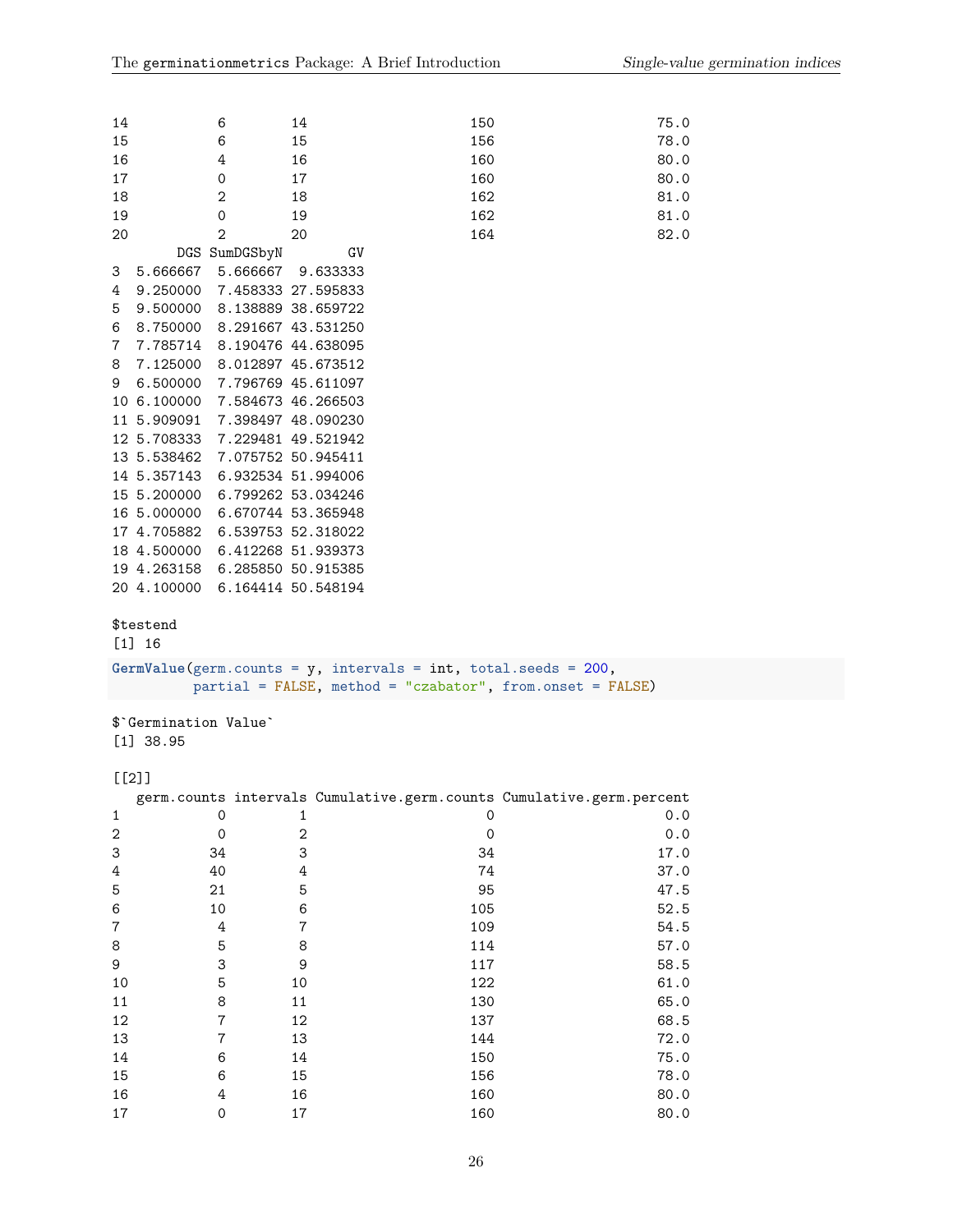| 18             |                   | $\mathbf{2}$   | 18                                                                | 162 | 81.0 |
|----------------|-------------------|----------------|-------------------------------------------------------------------|-----|------|
| 19             |                   | $\mathbf 0$    | 19                                                                | 162 | 81.0 |
| 20             |                   | $\overline{2}$ | 20                                                                | 164 | 82.0 |
|                | <b>DGS</b>        |                |                                                                   |     |      |
| $\mathbf{1}$   | 0.000000          |                |                                                                   |     |      |
| $\overline{2}$ | 0.000000          |                |                                                                   |     |      |
| 3              | 5.666667          |                |                                                                   |     |      |
|                | 4 9.250000        |                |                                                                   |     |      |
| 5              | 9.500000          |                |                                                                   |     |      |
| 6              | 8.750000          |                |                                                                   |     |      |
|                | 7 7.785714        |                |                                                                   |     |      |
| 8              | 7.125000          |                |                                                                   |     |      |
|                | 9 6.500000        |                |                                                                   |     |      |
|                | 10 6.100000       |                |                                                                   |     |      |
|                | 11 5.909091       |                |                                                                   |     |      |
|                | 12 5.708333       |                |                                                                   |     |      |
|                | 13 5.538462       |                |                                                                   |     |      |
|                | 14 5.357143       |                |                                                                   |     |      |
|                | 15 5.200000       |                |                                                                   |     |      |
|                | 16 5.000000       |                |                                                                   |     |      |
|                | 17 4.705882       |                |                                                                   |     |      |
|                | 18 4.500000       |                |                                                                   |     |      |
|                | 19 4.263158       |                |                                                                   |     |      |
|                | 20 4.100000       |                |                                                                   |     |      |
|                |                   |                | GermValue(germ.counts = $y$ , intervals = int, total.seeds = 200, |     |      |
|                |                   |                | partial = FALSE, method = "dp", $k = 10$ , from.onset = FALSE)    |     |      |
|                | $\phi \circ \phi$ |                |                                                                   |     |      |

\$`Germination Value` [1] 46.6952

# $[$ [2]]

|                |                |          |             | germ.counts intervals Cumulative.germ.counts Cumulative.germ.percent |
|----------------|----------------|----------|-------------|----------------------------------------------------------------------|
| $\mathbf{1}$   | 0              | 1        | 0           | 0.0                                                                  |
| $\mathbf{2}$   | $\mathbf 0$    | 2        | $\mathbf 0$ | 0.0                                                                  |
| 3              | 34             | 3        | 34          | 17.0                                                                 |
| 4              | 40             | 4        | 74          | 37.0                                                                 |
| 5              | 21             | 5        | 95          | 47.5                                                                 |
| 6              | 10             | 6        | 105         | 52.5                                                                 |
| $\overline{7}$ | 4              | 7        | 109         | 54.5                                                                 |
| 8              | 5              | 8        | 114         | 57.0                                                                 |
| 9              | 3              | 9        | 117         | 58.5                                                                 |
| 10             | 5              | 10       | 122         | 61.0                                                                 |
| 11             | 8              | 11       | 130         | 65.0                                                                 |
| 12             | 7              | 12       | 137         | 68.5                                                                 |
| 13             | $\overline{7}$ | 13       | 144         | 72.0                                                                 |
| 14             | 6              | 14       | 150         | 75.0                                                                 |
| 15             | 6              | 15       | 156         | 78.0                                                                 |
| 16             | 4              | 16       | 160         | 80.0                                                                 |
| 17             | $\Omega$       | 17       | 160         | 80.0                                                                 |
| 18             | $\mathbf{2}$   | 18       | 162         | 81.0                                                                 |
| 19             | 0              | 19       | 162         | 81.0                                                                 |
| 20             | $\overline{2}$ | 20       | 164         | 82.0                                                                 |
|                | DGS SumDGSbyN  |          | GV          |                                                                      |
| $\mathbf{1}$   | 0.000000       | 0.000000 | 0.000000    |                                                                      |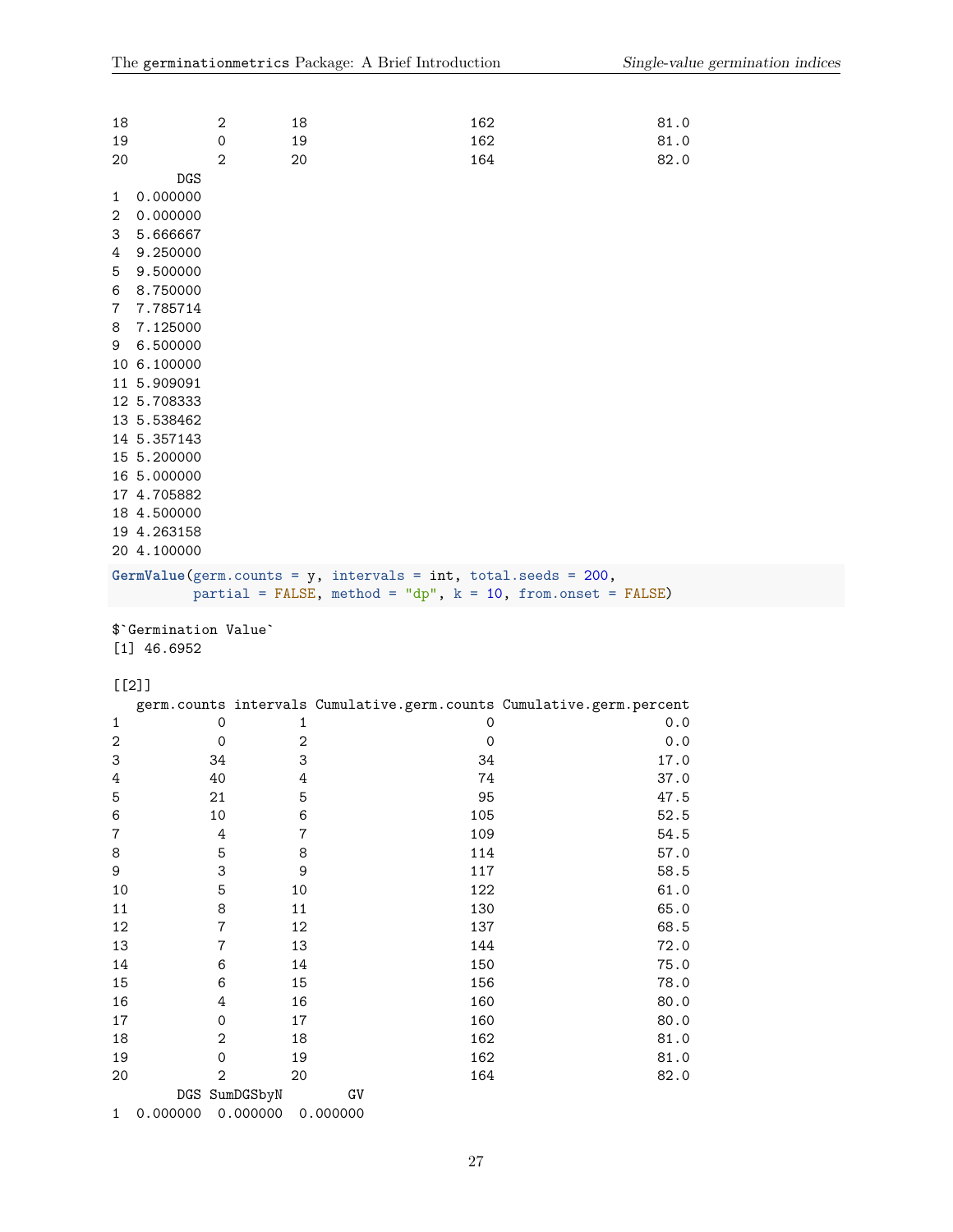```
2 0.000000 0.000000 0.000000
3 5.666667 1.888889 3.211111
4 9.250000 3.729167 13.797917
5 9.500000 4.883333 23.195833
6 8.750000 5.527778 29.020833
7 7.785714 5.850340 31.884354
8 7.125000 6.009673 34.255134
9 6.500000 6.064153 35.475298
10 6.100000 6.067738 37.013202
11 5.909091 6.053316 39.346552
12 5.708333 6.024567 41.268285
13 5.538462 5.987174 43.107655
14 5.357143 5.942172 44.566291
15 5.200000 5.892694 45.963013
16 5.000000 5.836901 46.695205
17 4.705882 5.770370 46.162961
18 4.500000 5.699794 46.168331
19 4.263158 5.624182 45.555871
20 4.100000 5.547972 45.493374
$testend
[1] 16
CUGerm()
x <- c(0, 0, 0, 0, 4, 17, 10, 7, 1, 0, 1, 0, 0, 0)
y <- c(0, 0, 0, 0, 4, 21, 31, 38, 39, 39, 40, 40, 40, 40)
int <- 1:length(x)
# From partial germination counts
#----------------------------------------------------------------------------
CUGerm(germ.counts = x, intervals = int)[1] 0.7092199
# From cumulative germination counts
#----------------------------------------------------------------------------
CUGerm(germ.counts = y, intervals = int, partial = FALSE)
[1] 0.05267935
GermSynchrony(), GermUncertainty()
x <- c(0, 0, 0, 0, 4, 17, 10, 7, 1, 0, 1, 0, 0, 0)
y <- c(0, 0, 0, 0, 4, 21, 31, 38, 39, 39, 40, 40, 40, 40)
int <- 1:length(x)
# From partial germination counts
#----------------------------------------------------------------------------
GermSynchrony(germ.counts = x, intervals = int)
[1] 0.2666667
GermUncertainty(germ.counts = x, intervals = int)
```
[1] 2.062987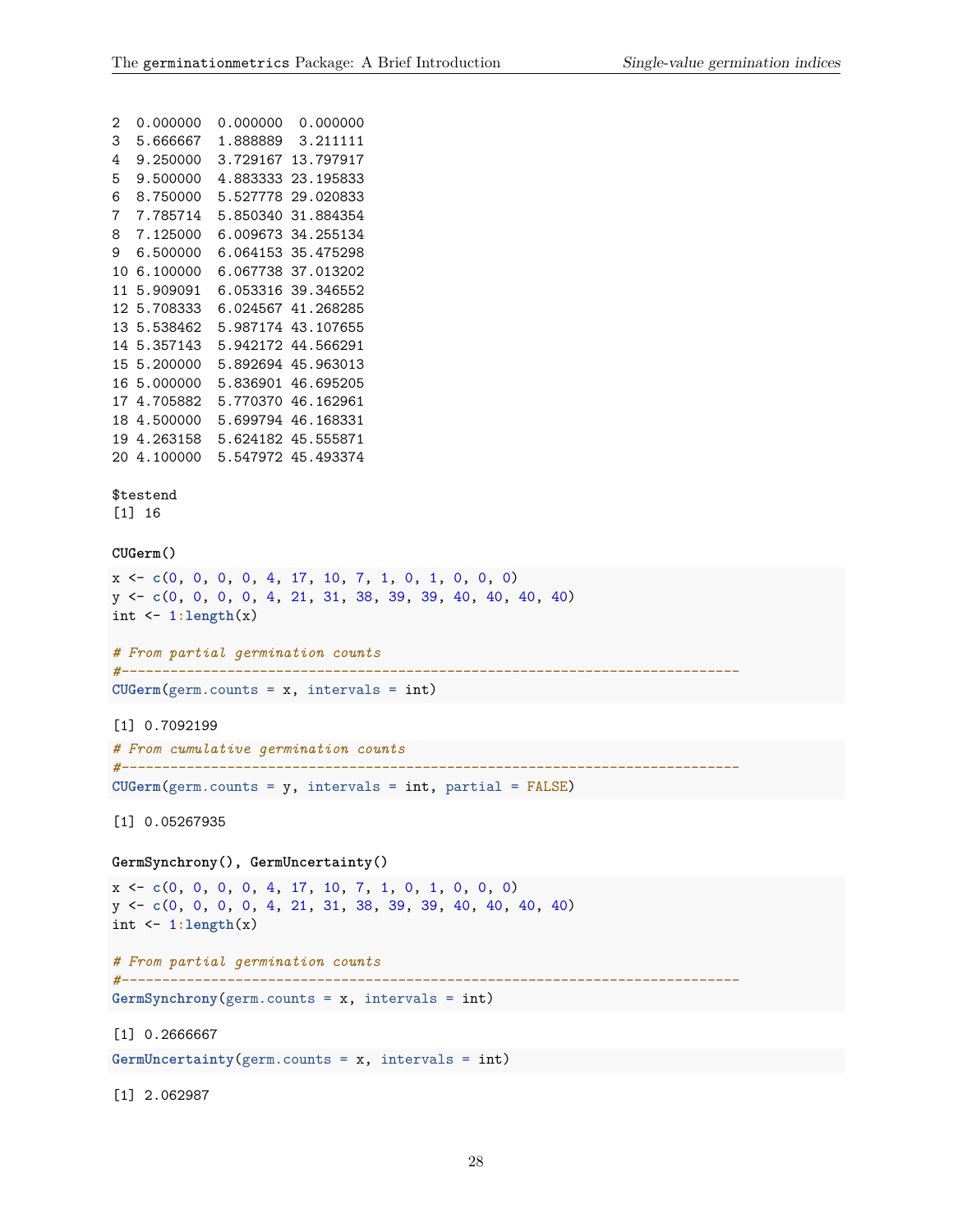| # From cumulative germination counts |                                                                    |
|--------------------------------------|--------------------------------------------------------------------|
|                                      |                                                                    |
|                                      | $GermSynchrony(germ.counts = y, intervals = int, partial = FALSE)$ |
|                                      |                                                                    |

#### [1] 0.2666667

**GermUncertainty**(germ.counts = y, intervals = int, partial = FALSE)

[1] 2.062987

## <span id="page-28-0"></span>**Curve fitting**

Several mathematical functions have been used to fit the cumulative germination count data and describe the germination process such as Richard's, Weibull, logistic, log-logistic, gaussian, four-parameter hill function etc. Currently germinationmetrics implements the four-parameter hill function to fit the count data and computed various associated metrics.

#### <span id="page-28-1"></span>**Four-parameter hill function**

The four-parameter hill function defined as follows (El-Kassaby et al., [2008\)](#page-43-19):

$$
f(x) = y = y_0 + \frac{ax^b}{x^b + c^b}
$$

Where,  $y$  is the cumulative germination percentage at time  $x$ ,  $y_0$  is the intercept on the y axis,  $a$  is the asymptote, *b* is a mathematical parameter controlling the shape and steepness of the germination curve and *c* is the "half-maximal activation level".

The details of various parameters that are computed from this function are given in Table 4.

**Table 4** Germination parameters estimated from the four-parameter hill function.

| Germination parameters                 | Details                                                                                                                                                                                                                                           | Unit | Measures                |
|----------------------------------------|---------------------------------------------------------------------------------------------------------------------------------------------------------------------------------------------------------------------------------------------------|------|-------------------------|
| y intercept $(y_0)$                    | The intercept on the y axis.                                                                                                                                                                                                                      |      |                         |
| Asymptote $(a)$                        | It is the maximum cumulative germination<br>percentage, which is equivalent to germination<br>capacity.                                                                                                                                           | $\%$ | Germination<br>capacity |
| Shape and steepness $(b)$              | Mathematical parameter controlling the shape and<br>steepness of the germination curve. The larger the<br>$b$ , the steeper the rise toward the asymptote $a$ ,<br>and the shorter the time between germination<br>onset and maximum germination. |      | Germination<br>rate     |
| Half-maximal activation<br>level $(c)$ | Time required for 50% of viable seeds to germinate.                                                                                                                                                                                               | time | Germination<br>time     |
| laq                                    | It is the time at germination onset and is<br>computed by solving four-parameter hill function<br>after setting y to 0 as follows:<br>$lag = b \sqrt{\frac{-y_0 c^b}{a + y_0}}$                                                                   | time | Germination<br>time     |

| $D_{lag-50}$ | The duration between the time at germination            | time | Germination |
|--------------|---------------------------------------------------------|------|-------------|
|              | onset $(lag)$ and that at 50% germination ( <i>c</i> ). |      | time        |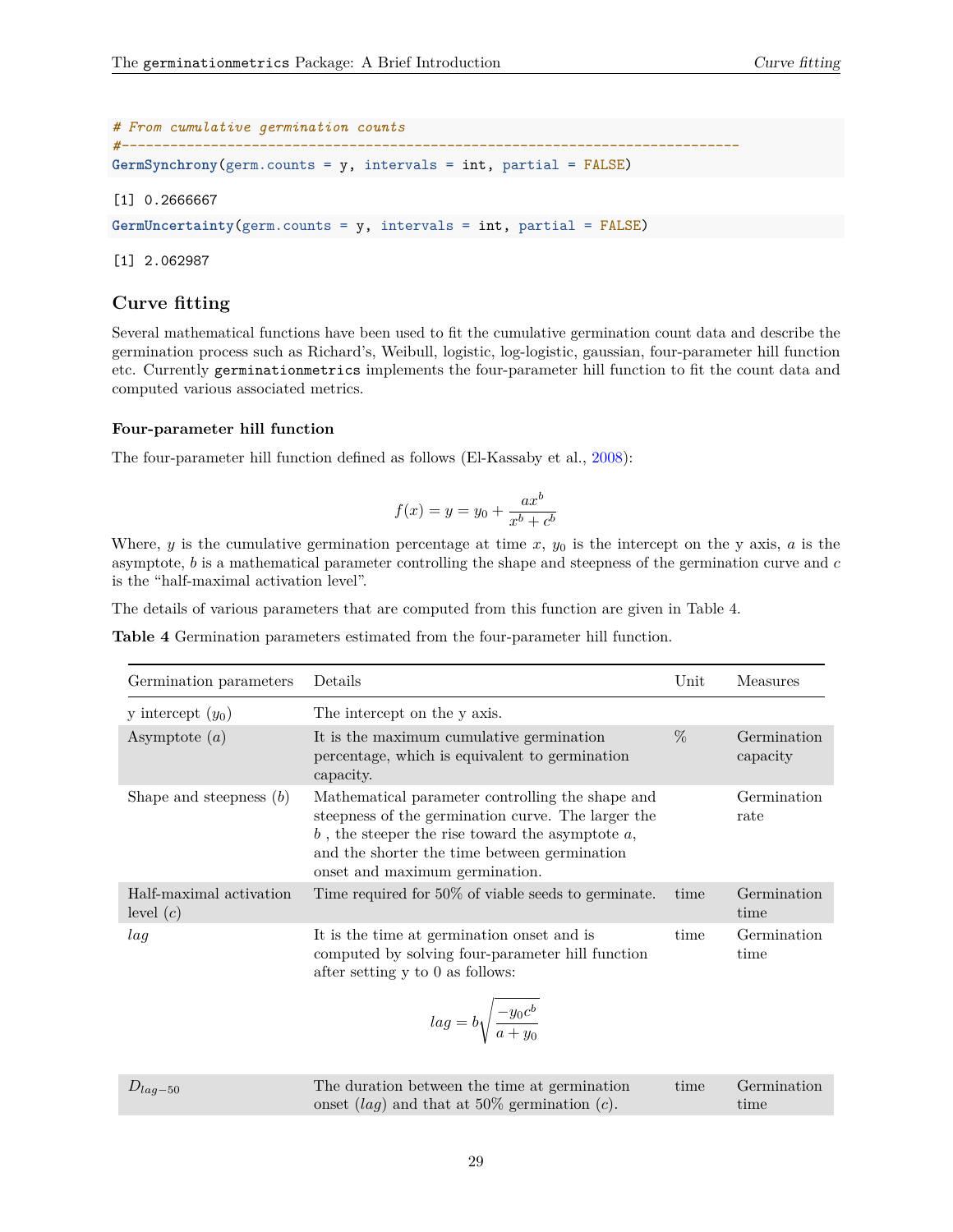| Germination parameters                        | Details                                                                                                                        | Unit | Measures            |
|-----------------------------------------------|--------------------------------------------------------------------------------------------------------------------------------|------|---------------------|
| $t_{50_{total}}$                              | Time required for 50% of total seeds to germinate.                                                                             | time | Germination<br>time |
| $t_{50$ <sub>germinated</sub>                 | Time required for 50% of viable/germinated seeds<br>to germinate                                                               | time | Germination<br>time |
| $t_{x_{total}}$                               | Time required for $x\%$ of total seeds to germinate.                                                                           | time | Germination<br>time |
| $t_{x_{germinated}}$                          | Time required for $x\%$ of viable/germinated seeds<br>to germinate                                                             | time | Germination<br>time |
| Uniformity $(U_{t_{max}-t_{min}})$            | It is the time interval between the percentages of<br>viable seeds specified in the arguments umin and<br>umin to germinate.   | time | Germination<br>time |
| Time at maximum<br>germination rate<br>(TMGR) | The partial derivative of the four-parameter hill<br>function gives the instantaneous rate of<br>germination $(s)$ as follows: | time | Germination<br>time |
|                                               | $s = \frac{\partial y}{\partial x} = \frac{abc^b x^{b-1}}{(c^b + x^b)^2}$                                                      |      |                     |
|                                               | From this function for instantaneous rate of<br>germination, $TMGR$ can be estimated as follows:                               |      |                     |
|                                               | $T MGR = b \sqrt{\frac{c^b(b-1)}{b+1}}$                                                                                        |      |                     |
|                                               | It represents the point in time when the<br>instantaneous rate of germination starts to decline.                               |      |                     |
| Area under the curve<br>(AUC)                 | It is obtained by integration of the fitted curve<br>between time 0 and time specified in the argument<br>tmax.                |      | Mixed               |
| MGT                                           | Calculated by integration of the fitted curve and<br>proper normalisation.                                                     | time | Germination<br>time |
| Skewness                                      | It is computed as follows:                                                                                                     |      |                     |
|                                               | $\frac{MGT}{t_{50_{germinated}}}$                                                                                              |      |                     |

## **Examples**

**FourPHFfit()**

```
x <- c(0, 0, 0, 0, 4, 17, 10, 7, 1, 0, 1, 0, 0, 0)
y <- c(0, 0, 0, 0, 4, 21, 31, 38, 39, 39, 40, 40, 40, 40)
int <- 1:length(x)
total.seeds = 50# From partial germination counts
#----------------------------------------------------------------------------
FourPHFfit(germ.counts = x, intervals = int, total.seeds = 50, tmax = 20)
```
\$data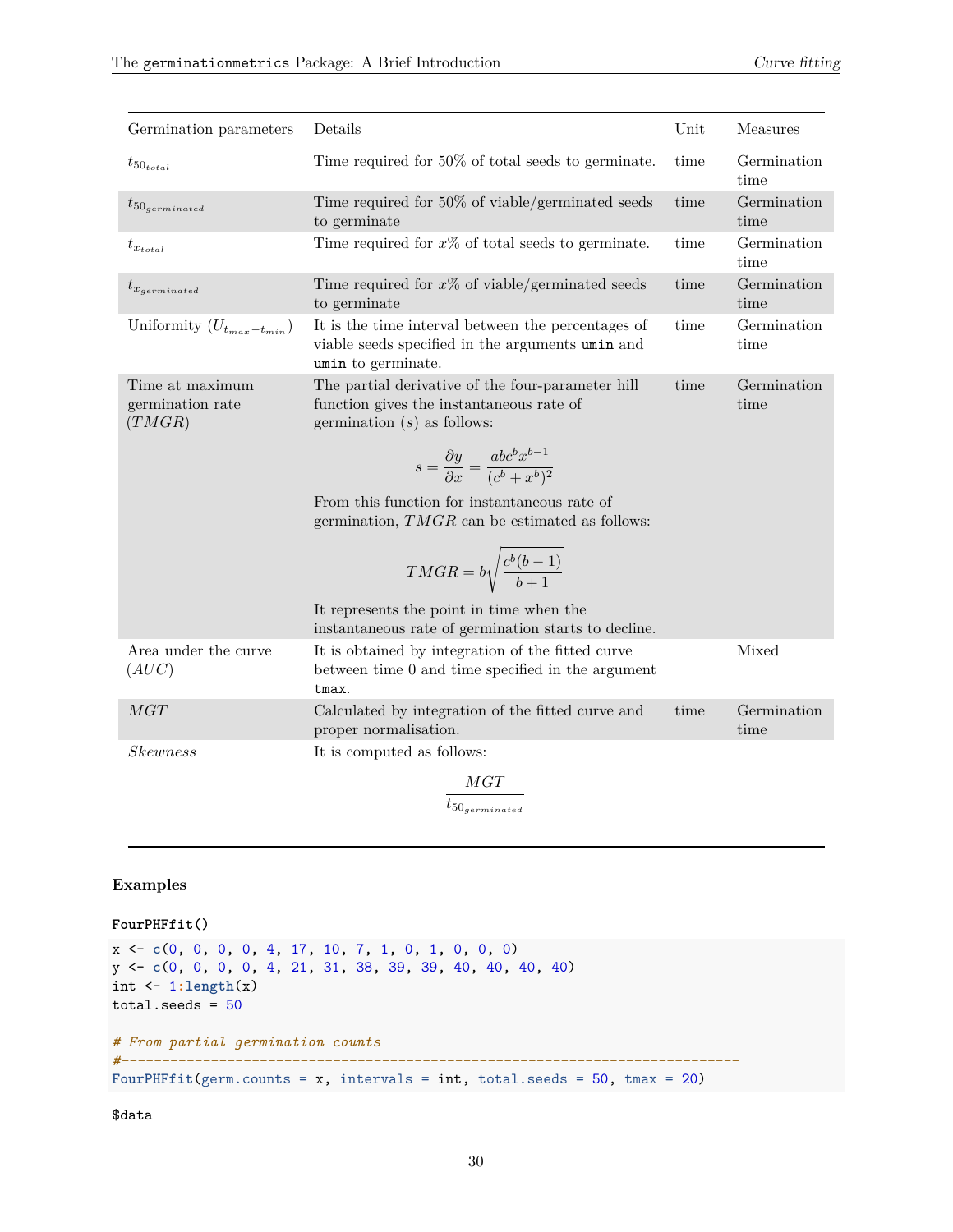| 1<br>2<br>3<br>4<br>5<br>6<br>7<br>8<br>9<br>10<br>11<br>12<br>13<br>14 | 0<br>0<br>$\overline{\phantom{0}}$<br>$\overline{\phantom{0}}$<br>8 <sup>8</sup><br>34<br>20<br>14<br>$\mathbf{2}$<br>0<br>$\overline{2}$<br>$\mathsf{O}$<br>0<br>0 | 0<br>0<br>0<br>$\overline{\phantom{0}}$<br>8<br>42<br>62<br>76<br>78<br>78<br>- 80<br>80<br>80<br>80 | gp csgp intervals       | 1<br>$\mathbf 2$<br>3<br>4<br>5<br>6<br>7<br>8<br>9<br>10<br>11<br>12<br>13<br>14                                                                                                                                            |  |         |                  |
|-------------------------------------------------------------------------|---------------------------------------------------------------------------------------------------------------------------------------------------------------------|------------------------------------------------------------------------------------------------------|-------------------------|------------------------------------------------------------------------------------------------------------------------------------------------------------------------------------------------------------------------------|--|---------|------------------|
| $\mathbf{1}$<br>3<br>4                                                  | term                                                                                                                                                                | \$Parameters                                                                                         |                         | estimate std.error statistic<br>a 80.000000 1.24158595 64.43372 1.973240e-14<br>2 b 9.881947 0.70779379 13.96162 6.952322e-08<br>c 6.034954 0.04952654 121.85294 3.399385e-17<br>y0 0.000000 0.91607007 0.00000 1.000000e+00 |  | p.value |                  |
| \$Fit<br>1                                                              |                                                                                                                                                                     | df.residual                                                                                          | 10                      | sigma isConv finTol logLik<br>1 1.769385 TRUE 1.490116e-08 -25.49868 60.99736 64.19265 31.30723                                                                                                                              |  |         | AIC BIC deviance |
| \$а                                                                     | $[1] 80$                                                                                                                                                            |                                                                                                      |                         |                                                                                                                                                                                                                              |  |         |                  |
| \$Ъ                                                                     |                                                                                                                                                                     | [1] 9.881947                                                                                         |                         |                                                                                                                                                                                                                              |  |         |                  |
| \$c                                                                     |                                                                                                                                                                     | $[1]$ 6.034954                                                                                       |                         |                                                                                                                                                                                                                              |  |         |                  |
| \$y0                                                                    | $[1] 0$                                                                                                                                                             |                                                                                                      |                         |                                                                                                                                                                                                                              |  |         |                  |
| \$lag                                                                   | $[1] 0$                                                                                                                                                             |                                                                                                      |                         |                                                                                                                                                                                                                              |  |         |                  |
|                                                                         | \$Dlag50                                                                                                                                                            | $[1]$ 6.034954                                                                                       |                         |                                                                                                                                                                                                                              |  |         |                  |
|                                                                         |                                                                                                                                                                     | \$t50.total<br>$[1]$ 6.355122                                                                        |                         |                                                                                                                                                                                                                              |  |         |                  |
|                                                                         |                                                                                                                                                                     | \$txp.total                                                                                          | $[1]$ 4.956266 6.744598 |                                                                                                                                                                                                                              |  |         |                  |

\$t50.Germinated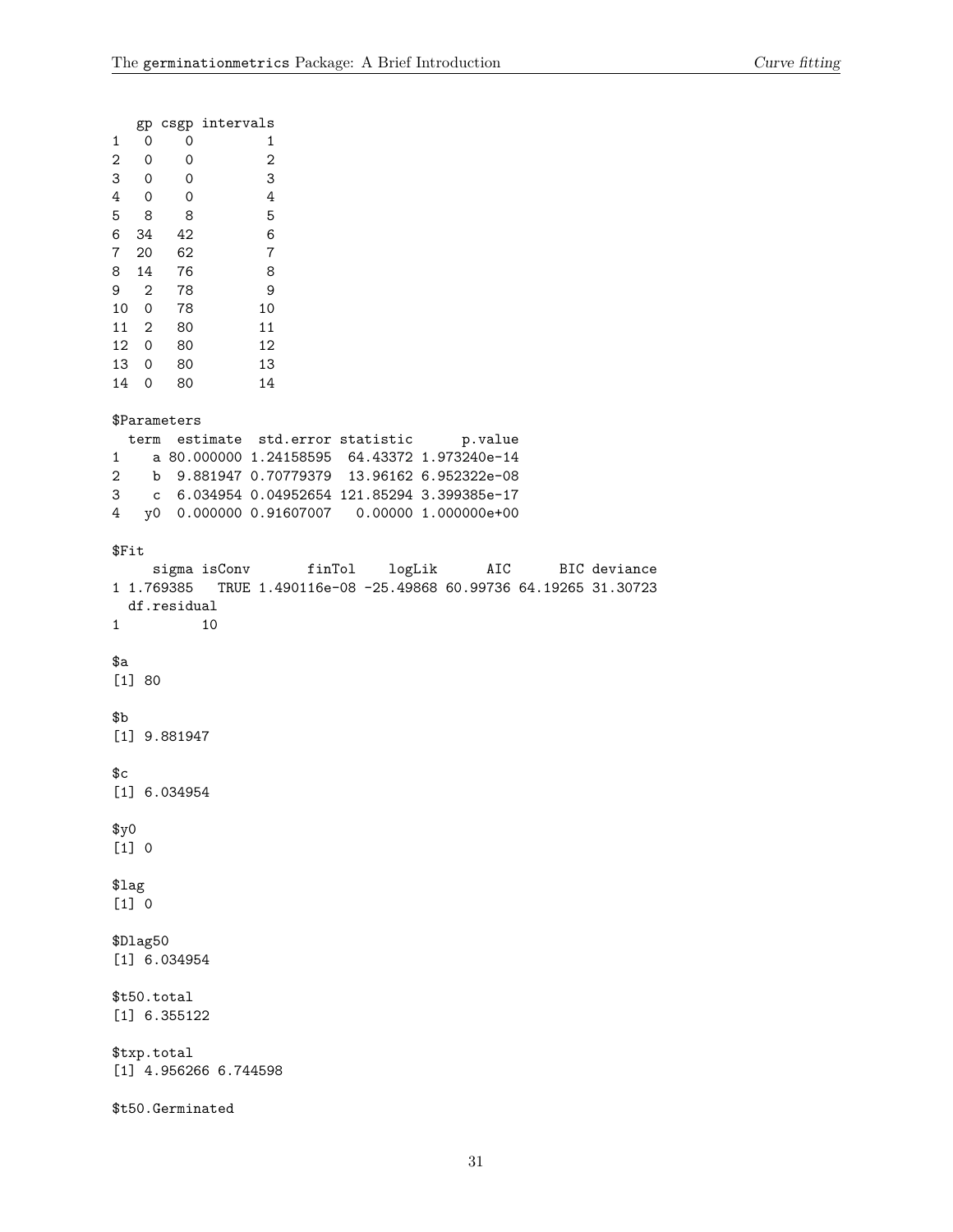```
[1] 6.034954
$txp.Germinated
[1] 4.831809 6.287724
$Uniformity
      90 10 uniformity
 7.537688 4.831809 2.705880
$TMGR
[1] 5.912195
$AUC
[1] 1108.975
$MGT
[1] 6.632252
$Skewness
[1] 1.098973
$msg
[1] "#1. Relative error in the sum of squares is at most `ftol'. "
$isConv
[1] TRUE
attr(,"class")
[1] "FourPHFfit"
# From cumulative germination counts
#----------------------------------------------------------------------------
FourPHFfit(germ.counts = y, intervals = int, total.seeds = 50, tmax = 20,
partial = FALSE)
$data
  gp csgp intervals
1 0 0 1
2 0 0 2
3 0 0 3
4 0 0 4
5 8 8 5
6 34 42 6
7 20 62 7
8 14 76 8
9 2 78 9
10 0 78 10
11 2 80 11
12 0 80 12
13 0 80 13
14 0 80 14
$Parameters
```
term estimate std.error statistic p.value 1 a 80.000000 1.2415867 64.43368 1.973252e-14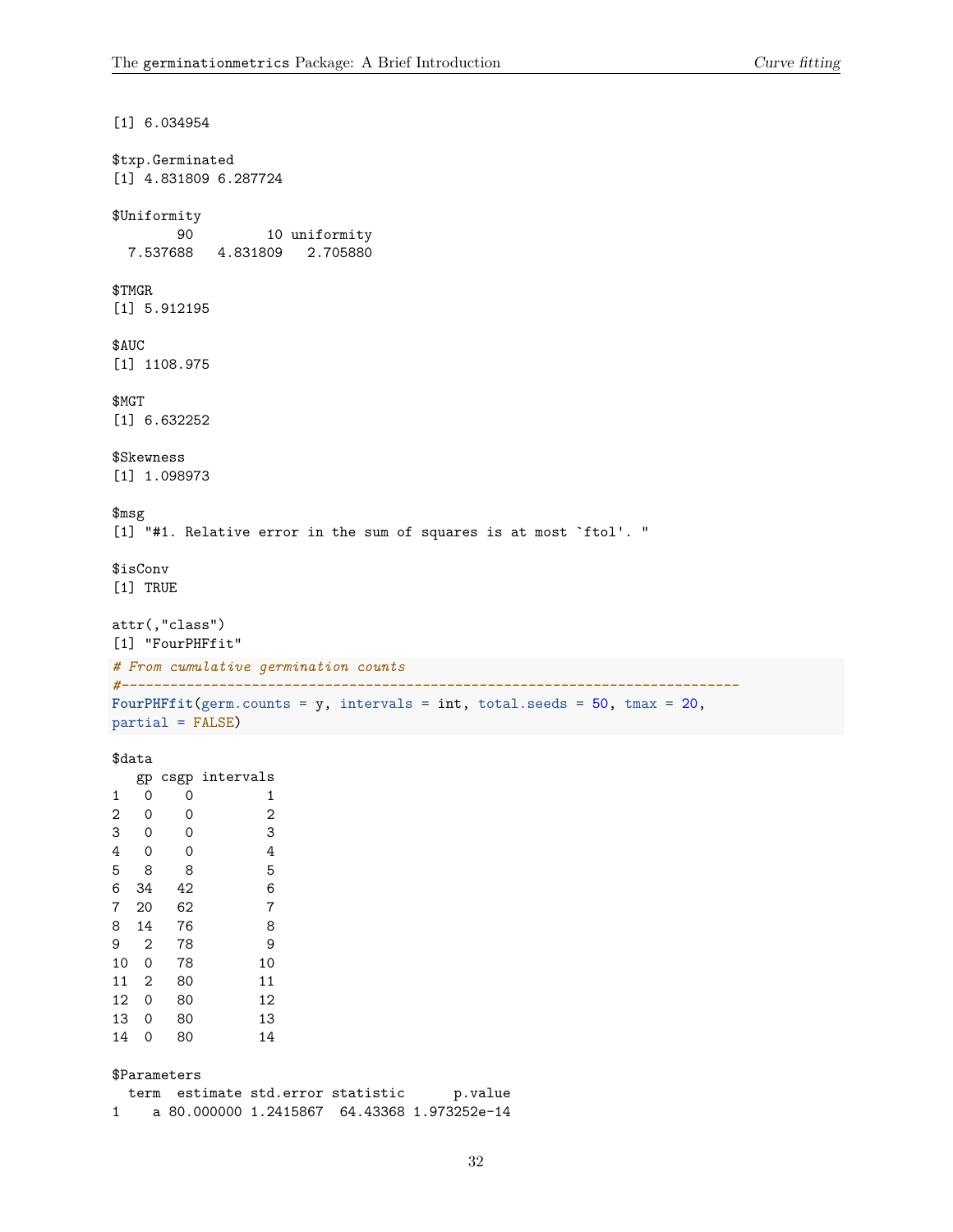2 b 9.881927 0.7077918 13.96163 6.952270e-08 3 c 6.034953 0.0495266 121.85275 3.399437e-17 4 y0 0.000000 0.9160705 0.00000 1.000000e+00 \$Fit sigma isConv finTol logLik AIC BIC deviance 1 1.769385 TRUE 1.490116e-08 -25.49868 60.99736 64.19265 31.30723 df.residual 1 10 \$a [1] 80 \$b [1] 9.881927  $c$ [1] 6.034953  $$y0$ [1] 0 \$lag [1] 0 \$Dlag50 [1] 6.034953 \$t50.total [1] 6.355121 \$txp.total [1] 4.956263 6.744599 \$t50.Germinated [1] 6.034953 \$txp.Germinated [1] 4.831806 6.287723 \$Uniformity 90 10 uniformity 7.537691 4.831806 2.705885 \$TMGR [1] 5.912194 \$AUC [1] 1108.976 \$MGT [1] 6.632252 \$Skewness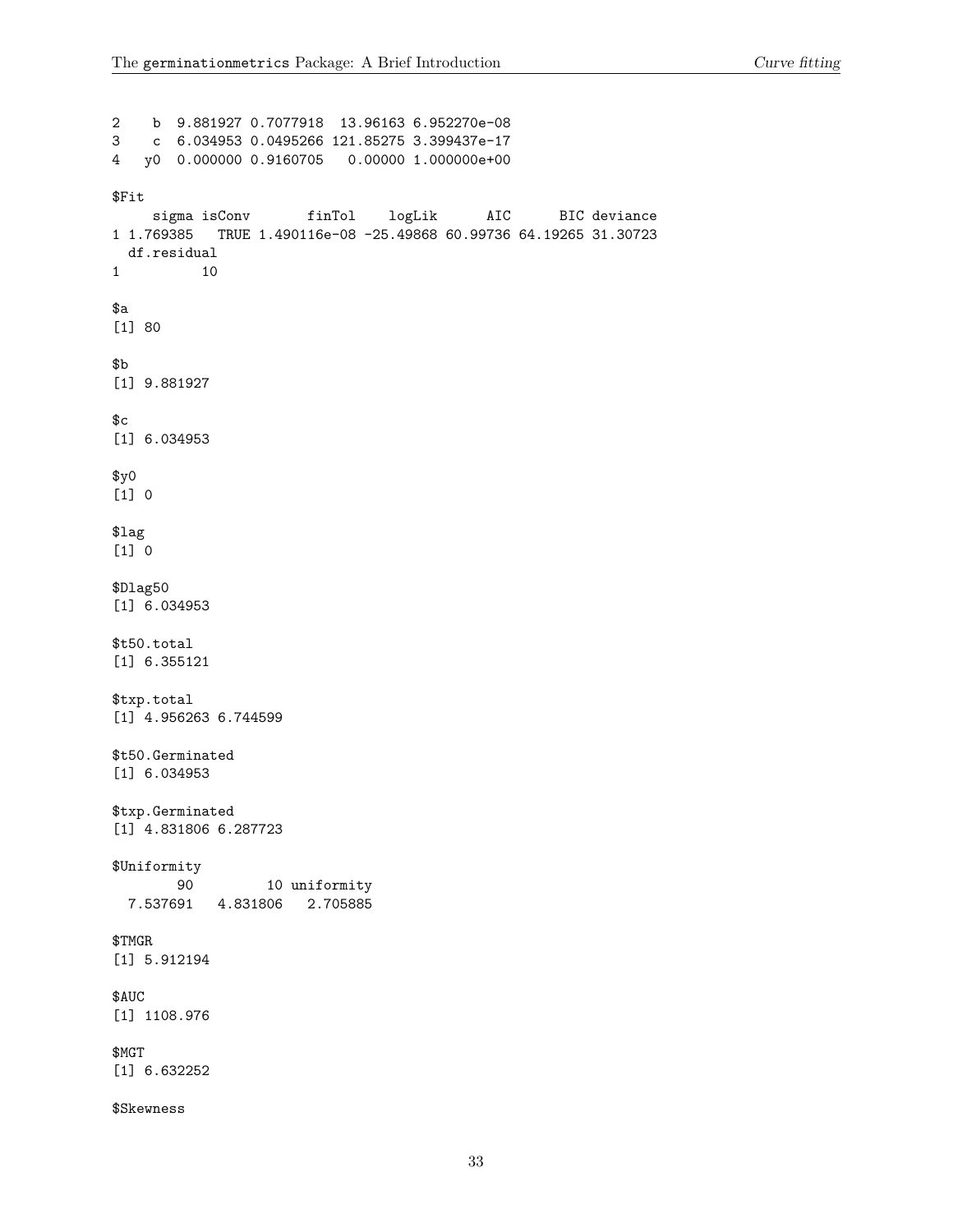```
[1] 1.098973
$msg
[1] "#1. Relative error in the sum of squares is at most `ftol'. "
$isConv
[1] TRUE
attr(,"class")
[1] "FourPHFfit"
x <- c(0, 0, 0, 0, 4, 17, 10, 7, 1, 0, 1, 0, 0, 0)
y <- c(0, 0, 0, 0, 4, 21, 31, 38, 39, 39, 40, 40, 40, 40)
int <- 1:length(x)
total.seeds = 50# From partial germination counts
#----------------------------------------------------------------------------
fit1 <- FourPHFfit(germ.counts = x, intervals = int,
                      total.eeds = 50, tmax = 20)
# From cumulative germination counts
#----------------------------------------------------------------------------
fit2 <- FourPHFfit(germ.counts = y, intervals = int,
                      total.seeds = 50, tmax = 20, partial = FALSE)
```
*# Default plots* **plot**(fit1)

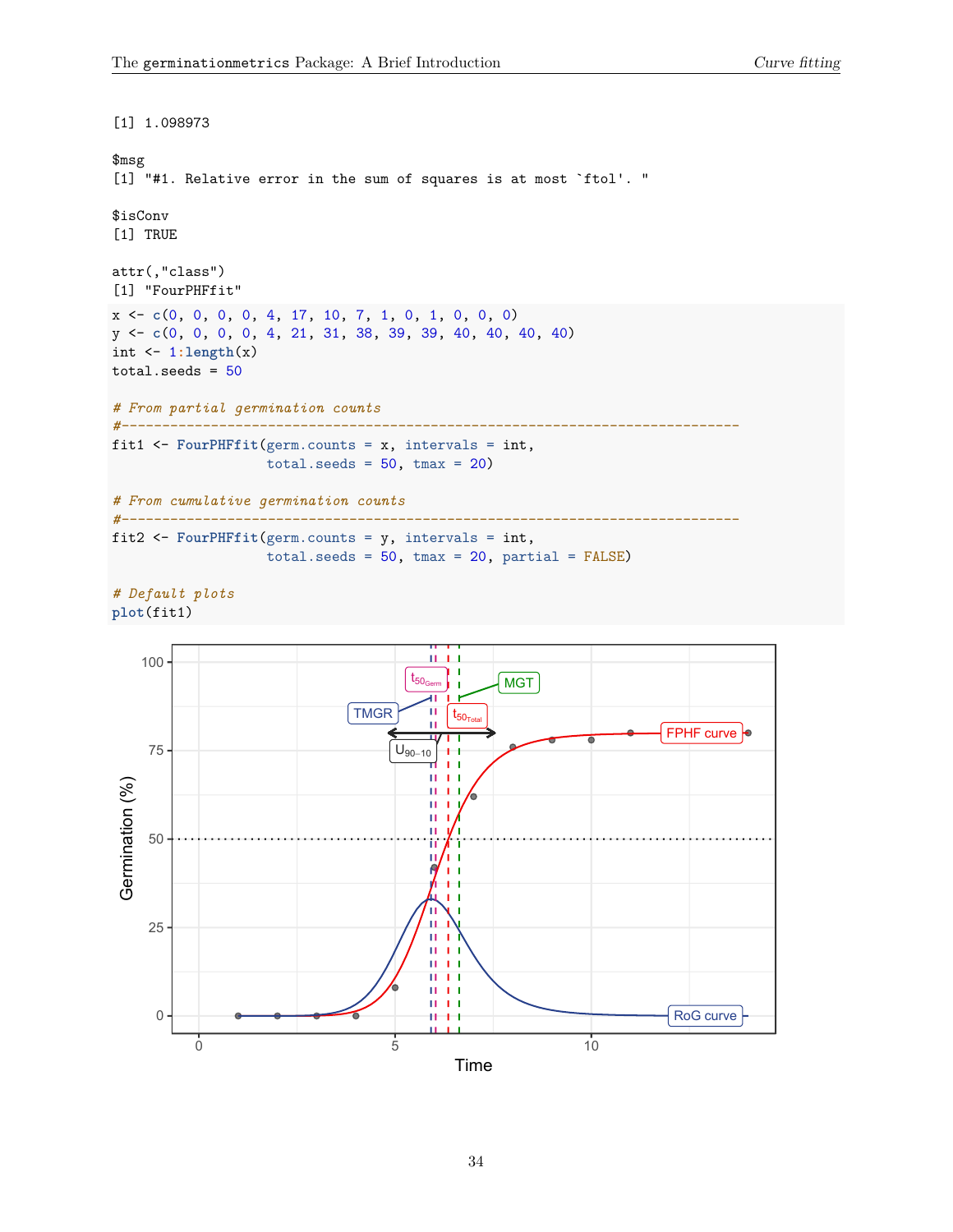**plot**(fit2)



# *# No labels* **plot**(fit1, plotlabels = FALSE)

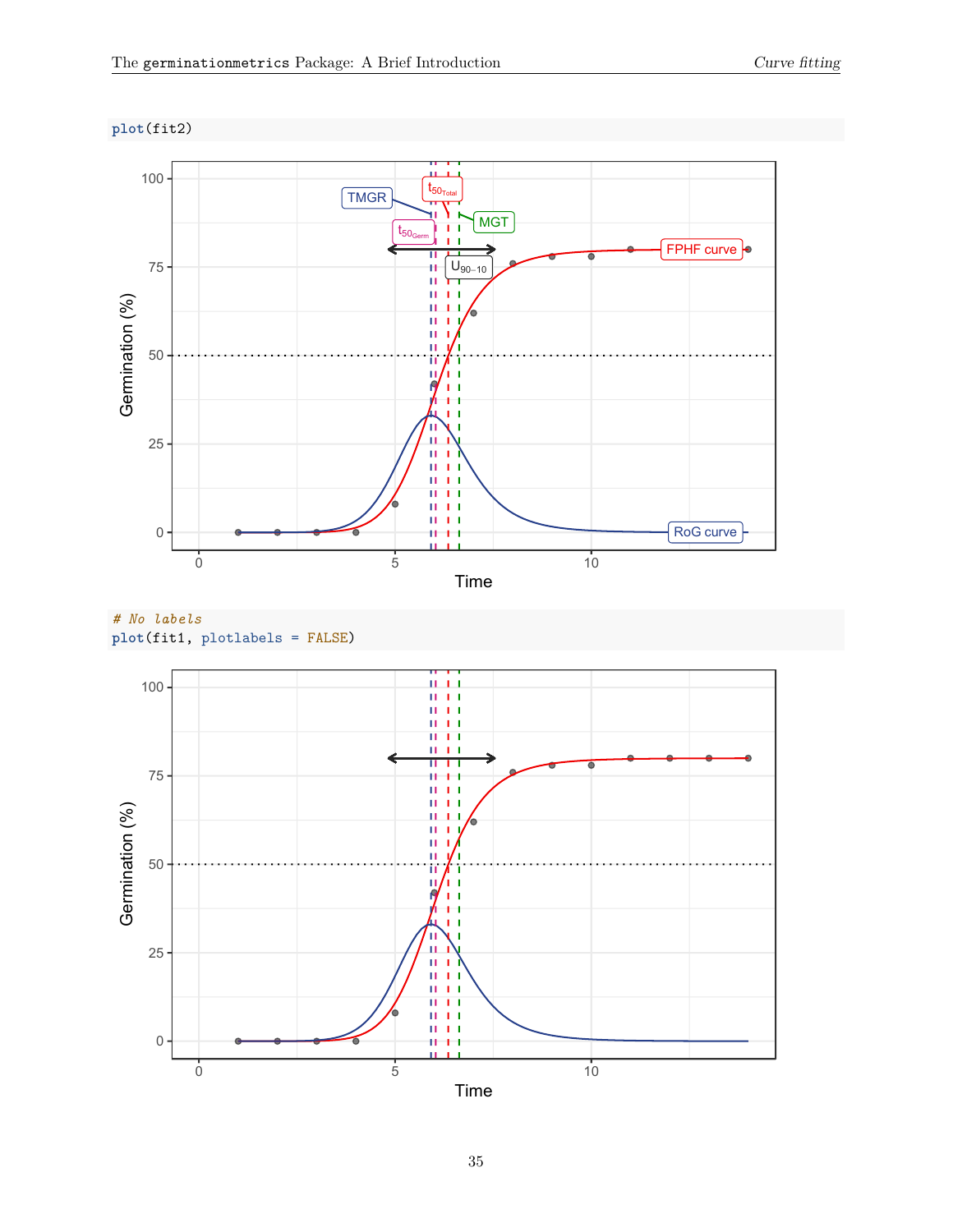### **plot**(fit2, plotlabels = FALSE)



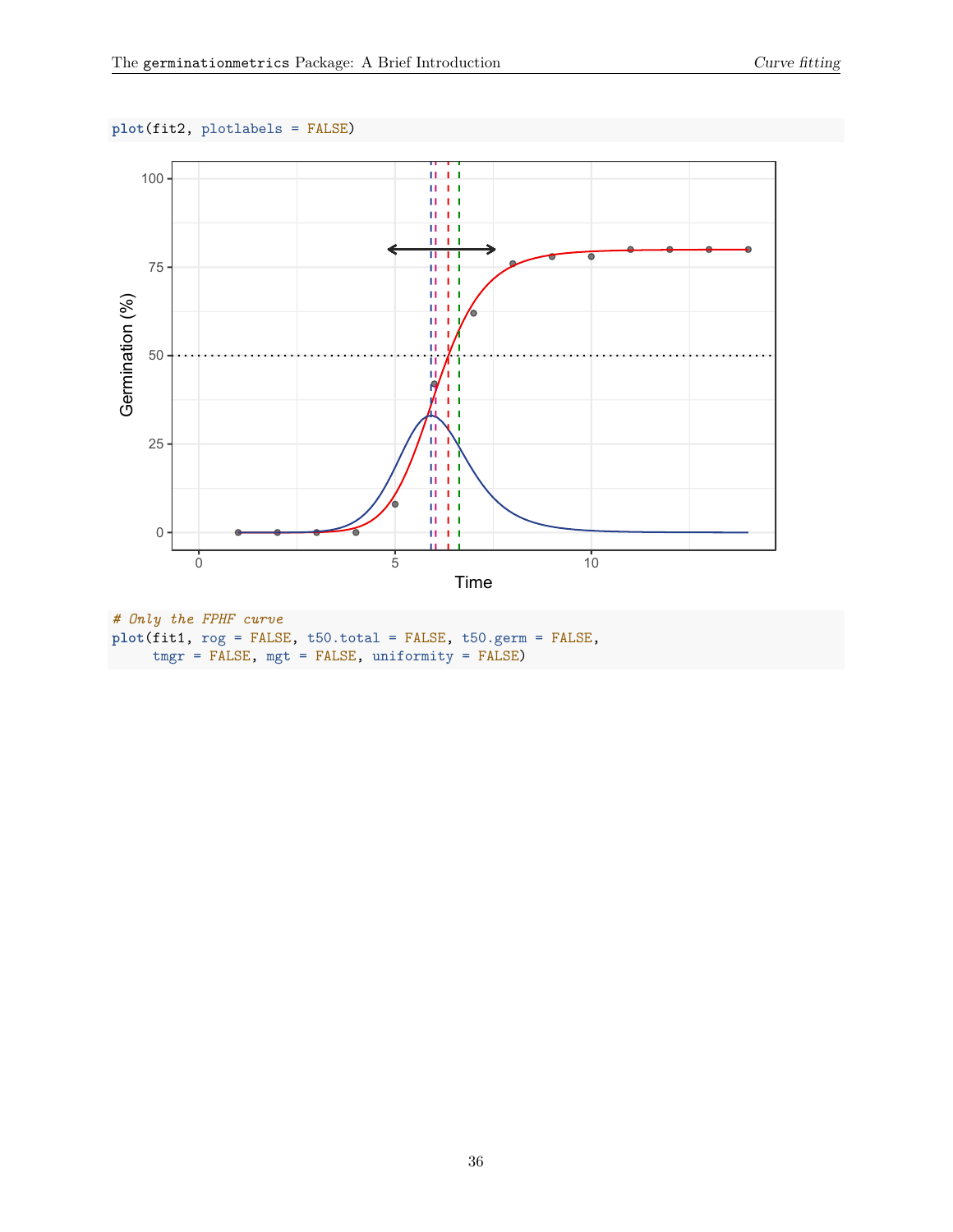





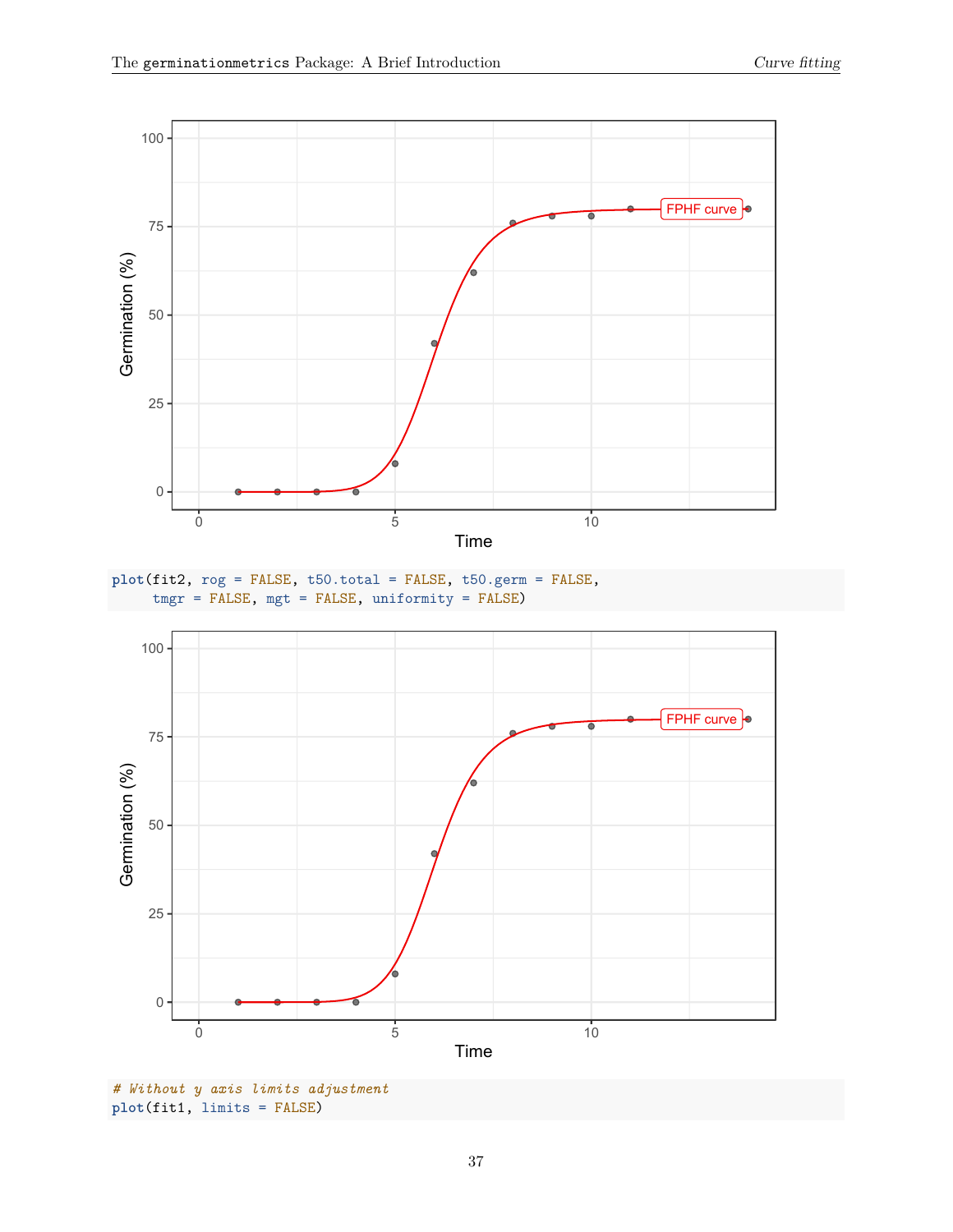





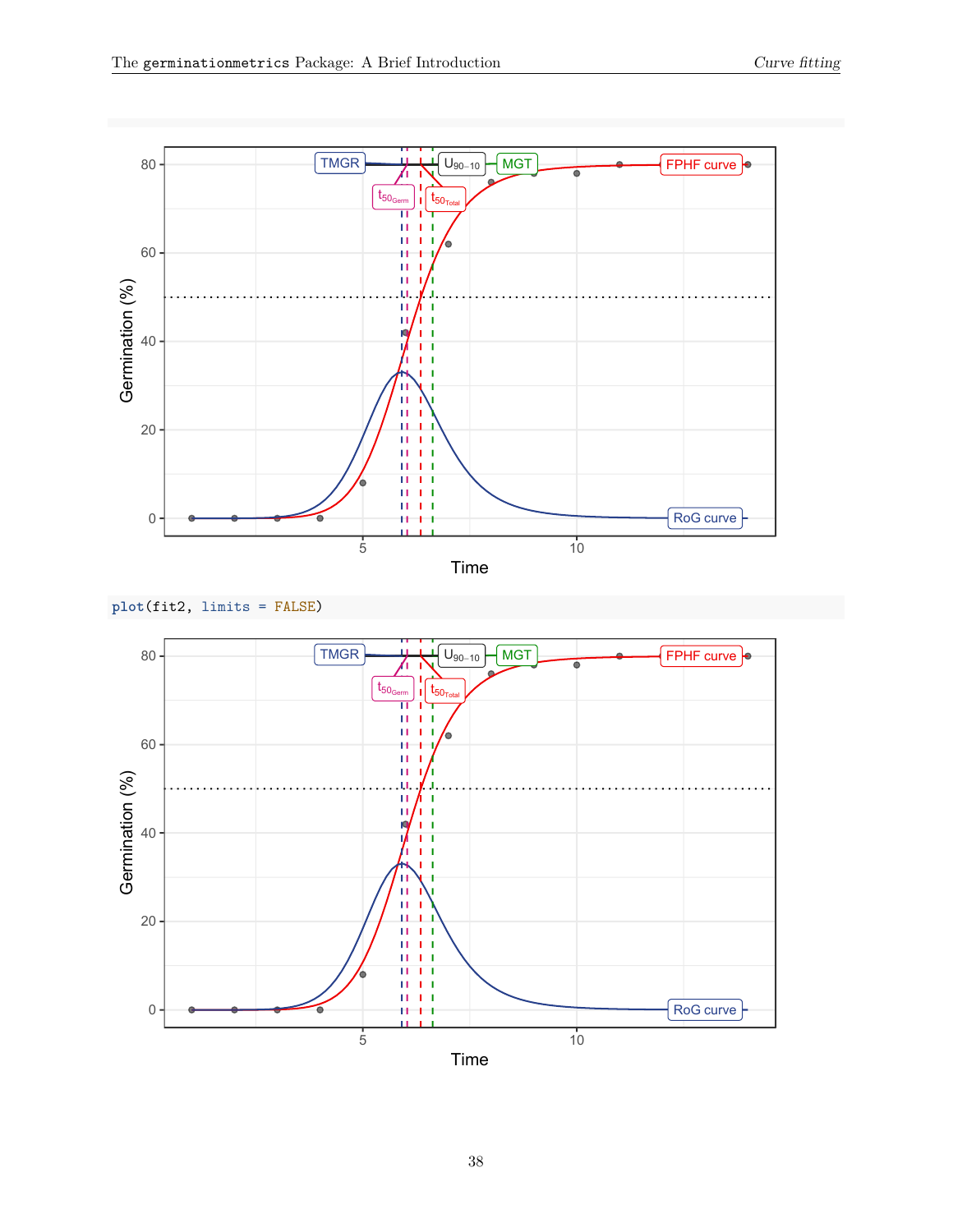# <span id="page-38-0"></span>**Wrapper function**

The wrapper function germination.indices() can be used to compute multiple germination indices from a data frame of germination counts recorded at specific time intervals for multiple samples in batch.

#### **germination.indices()**

```
data(gcdata)
counts.per.intervals <- c("Day01", "Day02", "Day03", "Day04", "Day05",
            "Day06", "Day07", "Day08", "Day09", "Day10",
            "Day11", "Day12", "Day13", "Day14")
germination.indices(gcdata, total.seeds.col = "Total Seeds",
         counts.intervals.cols = counts.per.intervals,
         intervals = 1:14, partial = TRUE, max.int = 5)Genotype Rep Day01 Day02 Day03 Day04 Day05 Day06 Day07 Day08 Day09
1 G1 1 0 0 0 0 4 17 10 7 1
2 G2 1 0 0 0 1 3 15 13 6 2
3 G3 1 0 0 0 2 3 18 9 8 2
4 G4 1 0 0 0 0 4 19 12 6 2
5 G5 1 0 0 0 0 5 20 12 8 1
6 G1 2 0 0 0 0 3 21 11 7 1
7 G2 2 0 0 0 0 4 18 11 7 1
8 G3 2 0 0 0 1 3 14 12 6 2
9 G4 2 0 0 0 1 3 19 10 8 1
10 G5 2 0 0 0 0 4 18 13 6 2
11 G1 3 0 0 0 0 5 21 11 8 1
12 G2 3 0 0 0 0 3 20 10 7 1
13 G3 3 0 0 0 0 4 19 12 8 1
14 G4 3 0 0 0 0 3 21 11 6 1
15 G5 3 0 0 0 0 4 17 10 8 1
 Day10 Day11 Day12 Day13 Day14 Total Seeds GermPercent FirstGermTime
1 0 1 0 0 0 50 80.00000 5
2 1 0 1 0 0 51 82.35294 4
3 1 1 1 0 0 48 93.75000 4
4 1 1 1 0 0 51 90.19608 5
5 0 0 1 1 0 50 96.00000 5
6 1 1 1 0 0 49 93.87755 5
7 0 1 0 0 0 48 87.50000 5
8 1 0 1 0 0 47 85.10638 4
9 1 1 1 0 0 52 86.53846 4
10 1 0 1 0 0 50 90.00000 5
11 0 0 1 1 0 51 94.11765 5
12 1 1 1 0 0 51 86.27451 5
13 1 0 1 1 0 49 95.91837 5
14 0 1 1 0 0 48 91.66667 5
15 1 1 0 0 0 48 87.50000 5
 LastGermTime PeakGermTime TimeSpreadGerm t50_Coolbear t50_Farooq
1 11 6 6 5.970588 5.941176
2 12 6 8 6.192308 6.153846
3 12 6 8 6.000000 5.972222
4 12 6 7 6.041667 6.000000
5 13 6 8 5.975000 5.950000
6 12 6 7 5.976190 5.952381
```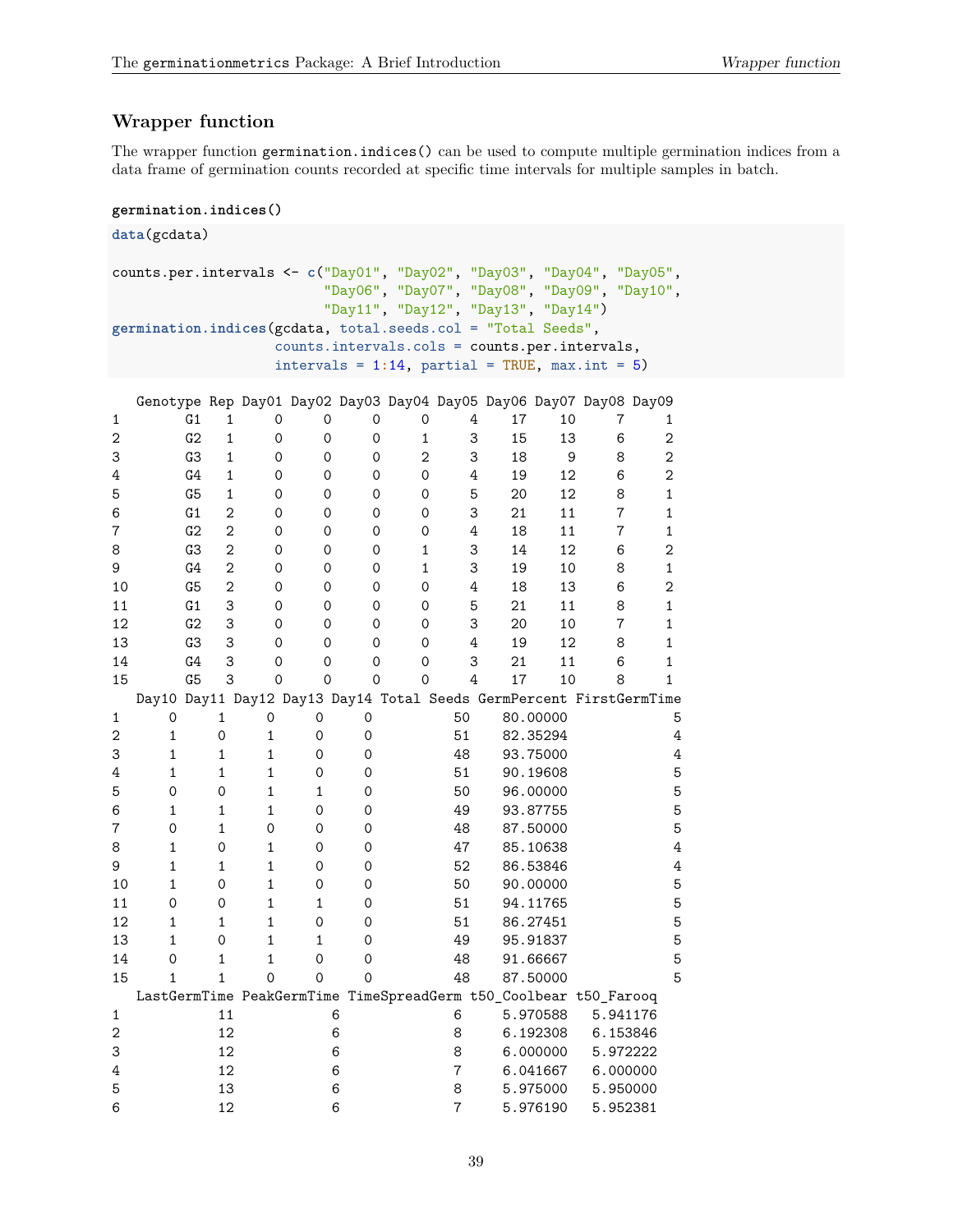| 7              | 11                                                          |            | 6                    | 6                          | 5.972222  | 5.944444 |
|----------------|-------------------------------------------------------------|------------|----------------------|----------------------------|-----------|----------|
| 8              | 12                                                          |            | 6                    | 8                          | 6.208333  | 6.166667 |
| 9              | 12                                                          |            | 6                    | 8                          | 6.000000  | 5.973684 |
| 10             | 12                                                          |            | $\,6$                | $\overline{7}$             | 6.076923  | 6.038462 |
| 11             | 13                                                          |            | $\,6$                | 8                          | 5.928571  | 5.904762 |
| 12             | 12                                                          |            | 6                    | $\bf 7$                    | 5.975000  | 5.950000 |
| 13             | 13                                                          |            | $\,6$                | 8                          | 6.083333  | 6.041667 |
| 14             | 12                                                          |            | $\,6$                | $\overline{7}$             | 5.928571  | 5.904762 |
| 15             | 11                                                          |            | 6                    | 6                          | 6.050000  | 6.000000 |
|                | MeanGermTime VarGermTime SEGermTime CVGermTime MeanGermRate |            |                      |                            |           |          |
| $\mathbf{1}$   | 6.700000                                                    | 1.446154   | 0.1901416  0.1794868 |                            | 0.1492537 |          |
| $\mathbf 2$    | 6.857143                                                    |            | 2.027875 0.2197333   | 0.2076717                  | 0.1458333 |          |
| 3              | 6.866667                                                    |            | 2.572727 0.2391061   | 0.2335882                  | 0.1456311 |          |
| 4              | 6.891304                                                    | 2.187923   | 0.2180907            | 0.2146419                  | 0.1451104 |          |
| 5              | 6.812500                                                    | 2.368351   | 0.2221275            | 0.2259002                  | 0.1467890 |          |
| $\,6$          | 6.869565                                                    | 2.071498   | 0.2122088            | 0.2095140                  | 0.1455696 |          |
| $\overline{7}$ | 6.690476                                                    | 1.389663   | 0.1818989            | 0.1761967                  | 0.1494662 |          |
| 8              | 6.875000                                                    | 2.112179   | 0.2297923            | 0.2113940                  | 0.1454545 |          |
| 9              | 6.866667                                                    | 2.300000   | 0.2260777            | 0.2208604                  | 0.1456311 |          |
| 10             | 6.822222                                                    | 1.831313   | 0.2017321            | 0.1983606                  | 0.1465798 |          |
| 11             | 6.791667                                                    | 2.381206   | 0.2227295            | 0.2272072                  | 0.1472393 |          |
| 12             | 6.886364                                                    | 2.149577   | 0.2210295            | 0.2129053                  | 0.1452145 |          |
| 13             | 6.936170                                                    | 2.539315   | 0.2324392            | 0.2297410                  | 0.1441718 |          |
| 14             | 6.772727                                                    |            | 1.900634 0.2078370   | 0.2035568                  | 0.1476510 |          |
| 15             | 6.809524                                                    | 1.670151   | 0.1994129            | 0.1897847                  | 0.1468531 |          |
|                | VarGermRate                                                 | SEGermRate |                      | CVG GermRateRecip_Coolbear |           |          |
| 1              | 0.0007176543 0.004235724 14.92537                           |            |                      |                            | 0.1674877 |          |
| 2              | 0.0009172090 0.004673148 14.58333                           |            |                      |                            | 0.1614907 |          |
| 3              | 0.0011572039 0.005071059 14.56311                           |            |                      |                            | 0.1666667 |          |
| 4              | 0.0009701218 0.004592342 14.51104                           |            |                      |                            | 0.1655172 |          |
| 5              | 0.0010995627 0.004786184 14.67890                           |            |                      |                            | 0.1673640 |          |
| 6              | 0.0009301809 0.004496813 14.55696                           |            |                      |                            | 0.1673307 |          |
|                |                                                             |            |                      |                            |           |          |
| 7              | 0.0006935558 0.004063648 14.94662                           |            |                      |                            | 0.1674419 |          |
| 8              | 0.0009454531 0.004861721 14.54545                           |            |                      |                            | 0.1610738 |          |
| 9              | 0.0010345321 0.004794747 14.56311                           |            |                      |                            | 0.1666667 |          |
|                | 10 0.0008453940 0.004334343 14.65798                        |            |                      |                            | 0.1645570 |          |
|                | 11 0.0011191581 0.004828643 14.72393                        |            |                      |                            | 0.1686747 |          |
|                | 12 0.0009558577 0.004660905 14.52145                        |            |                      |                            | 0.1673640 |          |
|                | 13 0.0010970785 0.004831366 14.41718                        |            |                      |                            | 0.1643836 |          |
|                | 14 0.0009033254 0.004531018 14.76510                        |            |                      |                            | 0.1686747 |          |
|                | 15 0.0007767634 0.004300508 14.68531                        |            |                      |                            | 0.1652893 |          |
|                | GermRateRecip_Farooq GermSpeed_Count GermSpeed_Percent      |            |                      |                            |           |          |
| 1              |                                                             | 0.1683168  | 6.138925             |                            | 12.27785  |          |
| 2              |                                                             | 0.1625000  | 6.362698             |                            | 12.47588  |          |
| 3              |                                                             | 0.1674419  | 6.882179             |                            | 14.33787  |          |
| 4              |                                                             | 0.1666667  | 6.927417             |                            | 13.58317  |          |
| 5              |                                                             | 0.1680672  | 7.318987             |                            | 14.63797  |          |
| 6              |                                                             | 0.1680000  | 6.931782             |                            | 14.14649  |          |
| 7              |                                                             | 0.1682243  | 6.448449             |                            | 13.43427  |          |
| 8              |                                                             | 0.1621622  | 6.053175             |                            | 12.87909  |          |
| 9              |                                                             | 0.1674009  | 6.830592             |                            | 13.13575  |          |
| 10             |                                                             | 0.1656051  | 6.812698             |                            | 13.62540  |          |
| 11             |                                                             | 0.1693548  | 7.342796             |                            | 14.39764  |          |
| 12             |                                                             | 0.1680672  | 6.622258             |                            | 12.98482  |          |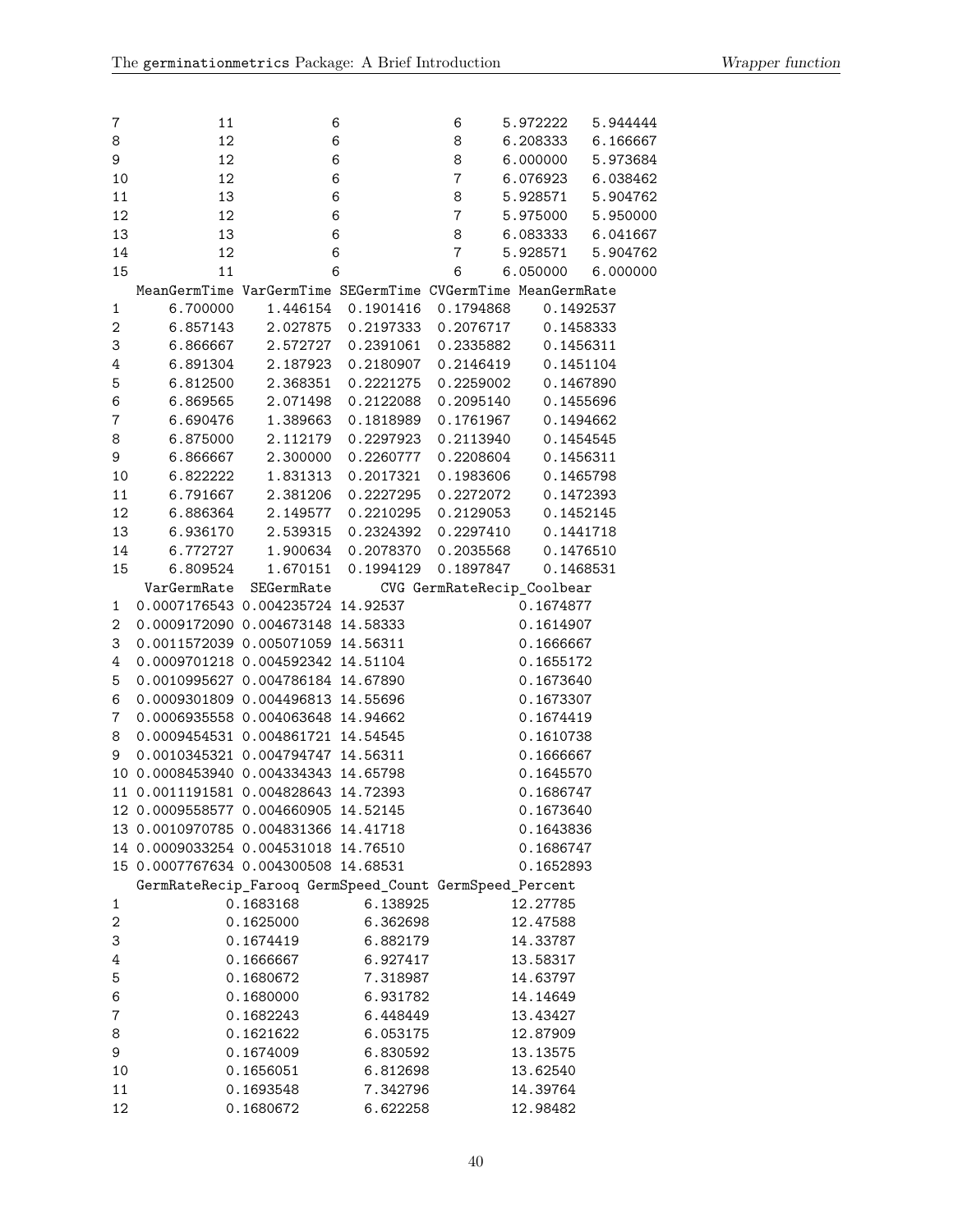| 14<br>0.1693548<br>6.706782<br>13.97246<br>15<br>0.1666667<br>6.363925<br>13.25818<br>GermSpeedAccumulated_Count GermSpeedAccumulated_Percent<br>34.61567<br>1<br>69.23134<br>$\mathbf 2$<br>35.54058<br>69.68741<br>3<br>38.29725<br>79.78594<br>4<br>75.85202<br>38.68453<br>5<br>41.00786<br>82.01571<br>6<br>38.77620<br>79.13509<br>$\bf 7$<br>36.38546<br>75.80304<br>8<br>33.77079<br>71.85275<br>9<br>38.11511<br>73.29829<br>10<br>38.19527<br>76.39054<br>11<br>41.17452<br>80.73436<br>12<br>37.00640<br>72.56158<br>13<br>39.29399<br>80.19182<br>14<br>37.69490<br>78.53103<br>15<br>35.69697<br>74.36868<br>GermSpeedCorrected_Normal GermSpeedCorrected_Accumulated<br>$\mathbf{1}$<br>0.07673656<br>0.4326958<br>$\mathbf 2$<br>0.07726134<br>0.4315642<br>3<br>0.07340991<br>0.4085040<br>4<br>0.07680397<br>0.4288937 |
|-----------------------------------------------------------------------------------------------------------------------------------------------------------------------------------------------------------------------------------------------------------------------------------------------------------------------------------------------------------------------------------------------------------------------------------------------------------------------------------------------------------------------------------------------------------------------------------------------------------------------------------------------------------------------------------------------------------------------------------------------------------------------------------------------------------------------------------------|
|                                                                                                                                                                                                                                                                                                                                                                                                                                                                                                                                                                                                                                                                                                                                                                                                                                         |
|                                                                                                                                                                                                                                                                                                                                                                                                                                                                                                                                                                                                                                                                                                                                                                                                                                         |
|                                                                                                                                                                                                                                                                                                                                                                                                                                                                                                                                                                                                                                                                                                                                                                                                                                         |
|                                                                                                                                                                                                                                                                                                                                                                                                                                                                                                                                                                                                                                                                                                                                                                                                                                         |
|                                                                                                                                                                                                                                                                                                                                                                                                                                                                                                                                                                                                                                                                                                                                                                                                                                         |
|                                                                                                                                                                                                                                                                                                                                                                                                                                                                                                                                                                                                                                                                                                                                                                                                                                         |
|                                                                                                                                                                                                                                                                                                                                                                                                                                                                                                                                                                                                                                                                                                                                                                                                                                         |
|                                                                                                                                                                                                                                                                                                                                                                                                                                                                                                                                                                                                                                                                                                                                                                                                                                         |
|                                                                                                                                                                                                                                                                                                                                                                                                                                                                                                                                                                                                                                                                                                                                                                                                                                         |
|                                                                                                                                                                                                                                                                                                                                                                                                                                                                                                                                                                                                                                                                                                                                                                                                                                         |
|                                                                                                                                                                                                                                                                                                                                                                                                                                                                                                                                                                                                                                                                                                                                                                                                                                         |
|                                                                                                                                                                                                                                                                                                                                                                                                                                                                                                                                                                                                                                                                                                                                                                                                                                         |
|                                                                                                                                                                                                                                                                                                                                                                                                                                                                                                                                                                                                                                                                                                                                                                                                                                         |
|                                                                                                                                                                                                                                                                                                                                                                                                                                                                                                                                                                                                                                                                                                                                                                                                                                         |
|                                                                                                                                                                                                                                                                                                                                                                                                                                                                                                                                                                                                                                                                                                                                                                                                                                         |
|                                                                                                                                                                                                                                                                                                                                                                                                                                                                                                                                                                                                                                                                                                                                                                                                                                         |
|                                                                                                                                                                                                                                                                                                                                                                                                                                                                                                                                                                                                                                                                                                                                                                                                                                         |
|                                                                                                                                                                                                                                                                                                                                                                                                                                                                                                                                                                                                                                                                                                                                                                                                                                         |
|                                                                                                                                                                                                                                                                                                                                                                                                                                                                                                                                                                                                                                                                                                                                                                                                                                         |
|                                                                                                                                                                                                                                                                                                                                                                                                                                                                                                                                                                                                                                                                                                                                                                                                                                         |
|                                                                                                                                                                                                                                                                                                                                                                                                                                                                                                                                                                                                                                                                                                                                                                                                                                         |
|                                                                                                                                                                                                                                                                                                                                                                                                                                                                                                                                                                                                                                                                                                                                                                                                                                         |
|                                                                                                                                                                                                                                                                                                                                                                                                                                                                                                                                                                                                                                                                                                                                                                                                                                         |
| 5<br>0.07623944<br>0.4271652                                                                                                                                                                                                                                                                                                                                                                                                                                                                                                                                                                                                                                                                                                                                                                                                            |
| 6<br>0.07383855<br>0.4130508                                                                                                                                                                                                                                                                                                                                                                                                                                                                                                                                                                                                                                                                                                                                                                                                            |
| $\bf 7$<br>0.07369656<br>0.4158338                                                                                                                                                                                                                                                                                                                                                                                                                                                                                                                                                                                                                                                                                                                                                                                                      |
| 8<br>0.07112480<br>0.3968068                                                                                                                                                                                                                                                                                                                                                                                                                                                                                                                                                                                                                                                                                                                                                                                                            |
| 9<br>0.07893128<br>0.4404413                                                                                                                                                                                                                                                                                                                                                                                                                                                                                                                                                                                                                                                                                                                                                                                                            |
| 10<br>0.07569665<br>0.4243919                                                                                                                                                                                                                                                                                                                                                                                                                                                                                                                                                                                                                                                                                                                                                                                                           |
| 11<br>0.07801721<br>0.4374793                                                                                                                                                                                                                                                                                                                                                                                                                                                                                                                                                                                                                                                                                                                                                                                                           |
| 12<br>0.07675799<br>0.4289379                                                                                                                                                                                                                                                                                                                                                                                                                                                                                                                                                                                                                                                                                                                                                                                                           |
| 13<br>0.07352419<br>0.4096608                                                                                                                                                                                                                                                                                                                                                                                                                                                                                                                                                                                                                                                                                                                                                                                                           |
| 14<br>0.07316490<br>0.4112171                                                                                                                                                                                                                                                                                                                                                                                                                                                                                                                                                                                                                                                                                                                                                                                                           |
| 15<br>0.07273057<br>0.4079653                                                                                                                                                                                                                                                                                                                                                                                                                                                                                                                                                                                                                                                                                                                                                                                                           |
| WeightGermPercent MeanGermPercent MeanGermNumber TimsonsIndex                                                                                                                                                                                                                                                                                                                                                                                                                                                                                                                                                                                                                                                                                                                                                                           |
| 47.42857<br>5.714286<br>2.857143<br>1<br>8.000000                                                                                                                                                                                                                                                                                                                                                                                                                                                                                                                                                                                                                                                                                                                                                                                       |
| $\boldsymbol{2}$<br>47.89916<br>5.882353 3.000000 9.803922                                                                                                                                                                                                                                                                                                                                                                                                                                                                                                                                                                                                                                                                                                                                                                              |
| 3<br>14.583333<br>54.46429<br>6.696429<br>3.214286                                                                                                                                                                                                                                                                                                                                                                                                                                                                                                                                                                                                                                                                                                                                                                                      |
| $\ensuremath{4}$<br>7.843137<br>52.24090<br>6.442577<br>3.285714                                                                                                                                                                                                                                                                                                                                                                                                                                                                                                                                                                                                                                                                                                                                                                        |
| 5<br>56.14286<br>10.000000<br>6.857143<br>3.428571                                                                                                                                                                                                                                                                                                                                                                                                                                                                                                                                                                                                                                                                                                                                                                                      |
| 6<br>54.51895<br>6.705539<br>3.285714<br>6.122449                                                                                                                                                                                                                                                                                                                                                                                                                                                                                                                                                                                                                                                                                                                                                                                       |
| $\boldsymbol{7}$<br>51.93452<br>6.250000<br>3.000000<br>8.333333<br>8<br>49.39210<br>2.857143<br>10.638298<br>6.079027                                                                                                                                                                                                                                                                                                                                                                                                                                                                                                                                                                                                                                                                                                                  |
| 9<br>50.27473<br>6.181319<br>3.214286<br>9.615385                                                                                                                                                                                                                                                                                                                                                                                                                                                                                                                                                                                                                                                                                                                                                                                       |
| 10<br>52.57143<br>6.428571<br>3.214286<br>8.000000                                                                                                                                                                                                                                                                                                                                                                                                                                                                                                                                                                                                                                                                                                                                                                                      |
| $11\,$<br>55.18207<br>6.722689<br>3.428571<br>9.803922                                                                                                                                                                                                                                                                                                                                                                                                                                                                                                                                                                                                                                                                                                                                                                                  |
| 12<br>50.00000<br>6.162465<br>3.142857<br>5.882353                                                                                                                                                                                                                                                                                                                                                                                                                                                                                                                                                                                                                                                                                                                                                                                      |
| 13<br>55.24781<br>6.851312<br>3.357143<br>8.163265                                                                                                                                                                                                                                                                                                                                                                                                                                                                                                                                                                                                                                                                                                                                                                                      |
| 14<br>53.86905<br>6.547619<br>3.142857<br>6.250000                                                                                                                                                                                                                                                                                                                                                                                                                                                                                                                                                                                                                                                                                                                                                                                      |
| 15<br>6.250000<br>3.000000<br>51.19048<br>8.333333                                                                                                                                                                                                                                                                                                                                                                                                                                                                                                                                                                                                                                                                                                                                                                                      |
| TimsonsIndex_Labouriau TimsonsIndex_KhanUngar GermRateGeorge PeakValue                                                                                                                                                                                                                                                                                                                                                                                                                                                                                                                                                                                                                                                                                                                                                                  |
| 0.5714286<br>$\overline{4}$<br>1.00<br>9.500000<br>1                                                                                                                                                                                                                                                                                                                                                                                                                                                                                                                                                                                                                                                                                                                                                                                    |
| $\mathbf 2$<br>1.25<br>5<br>0.7002801<br>9.313725                                                                                                                                                                                                                                                                                                                                                                                                                                                                                                                                                                                                                                                                                                                                                                                       |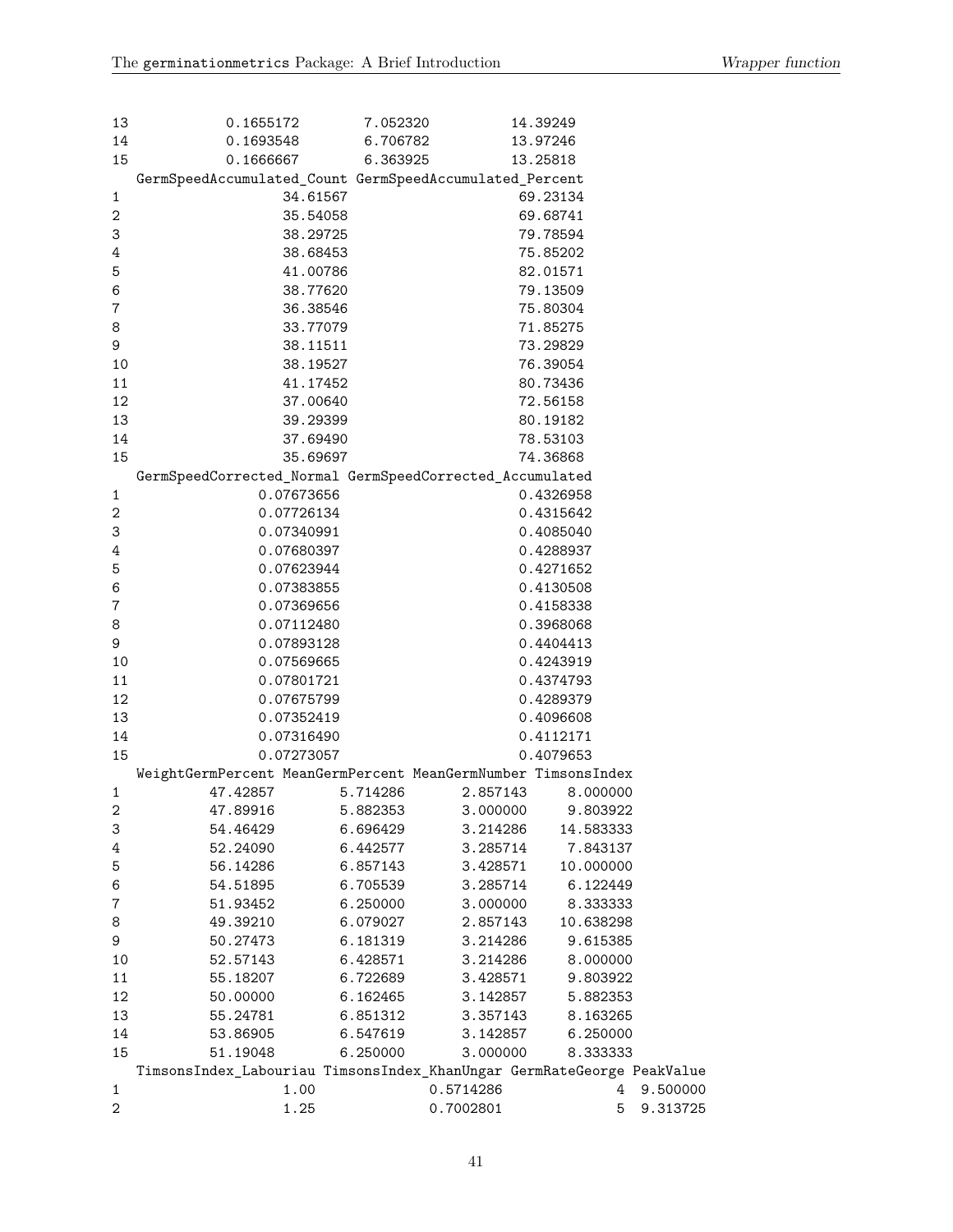| 3                |              | 1.40                                 |          | 1.0416667                                                               |          |                | 7 10.416667 |
|------------------|--------------|--------------------------------------|----------|-------------------------------------------------------------------------|----------|----------------|-------------|
| $\ensuremath{4}$ |              | 1.00                                 |          | 0.5602241                                                               |          |                | 4 10.049020 |
| $\mathbf 5$      |              | 1.00                                 |          | 0.7142857                                                               |          |                | 5 11.250000 |
| $\,6$            |              | 1.00                                 |          | 0.4373178                                                               |          |                | 3 10.714286 |
| $\boldsymbol{7}$ |              | 1.00                                 |          | 0.5952381                                                               |          |                | 4 10.416667 |
| 8                |              | 1.25                                 |          | 0.7598784                                                               |          |                | 5 9.574468  |
| 9                |              | 1.25                                 |          | 0.6868132                                                               |          | 5 <sup>5</sup> | 9.855769    |
| 10               |              | 1.00                                 |          | 0.5714286                                                               |          |                | 4 10.250000 |
| 11               |              | 1.00                                 |          | 0.7002801                                                               |          |                | 5 11.029412 |
| 12               |              | 1.00                                 |          | 0.4201681                                                               |          |                | 3 9.803922  |
| 13               |              | 1.00                                 |          | 0.5830904                                                               |          |                | 4 10.969388 |
| 14               |              | 1.00                                 |          | 0.4464286                                                               |          |                | 3 10.677083 |
| 15               |              | 1.00                                 |          | 0.5952381                                                               |          |                | 4 10.156250 |
|                  |              |                                      |          | GermValue_Czabator GermValue_DP GermValue_Czabator_mod GermValue_DP_mod |          |                |             |
| $\mathbf{1}$     |              | 54.28571                             | 57.93890 |                                                                         | 54.28571 |                | 39.56076    |
| $\boldsymbol{2}$ |              | 54.78662                             | 52.58713 |                                                                         | 54.78662 |                | 40.99260    |
| 3                |              | 69.75446                             | 68.62289 |                                                                         | 69.75446 |                | 53.42809    |
| $\ensuremath{4}$ |              | 64.74158                             | 70.43331 |                                                                         | 64.74158 |                | 48.86825    |
| $\mathbf 5$      |              | 77.14286                             | 80.16914 |                                                                         | 77.14286 |                | 56.23935    |
| $\,6$            |              | 71.84506                             | 76.51983 |                                                                         | 71.84506 |                | 53.06435    |
| $\bf 7$          |              | 65.10417                             | 69.41325 |                                                                         | 65.10417 |                | 47.37690    |
| 8                |              | 58.20345                             | 56.00669 |                                                                         | 58.20345 |                | 43.67948    |
| 9                |              | 60.92165                             | 58.13477 |                                                                         | 60.92165 |                | 45.30801    |
| 10               |              | 65.89286                             | 70.91875 |                                                                         | 65.89286 |                | 49.10820    |
| 11               |              | 74.14731                             | 77.39782 |                                                                         | 74.14731 |                | 54.27520    |
| 12               |              | 60.41632                             | 64.44988 |                                                                         | 60.41632 |                | 44.71582    |
| 13               |              | 75.15470                             | 78.16335 |                                                                         | 75.15470 |                | 54.94192    |
| 14               |              | 69.90947                             | 74.40140 |                                                                         | 69.90947 |                | 51.41913    |
| 15               |              | 63.47656                             | 67.62031 |                                                                         | 63.47656 |                | 46.48043    |
|                  |              | CUGerm GermSynchrony GermUncertainty |          |                                                                         |          |                |             |
| 1                | 0.7092199    | 0.2666667                            |          | 2.062987                                                                |          |                |             |
| $\mathbf{2}$     | 0.5051546    | 0.2346109                            |          | 2.321514                                                                |          |                |             |
| 3                | 0.3975265    | 0.2242424                            |          | 2.462012                                                                |          |                |             |
| 4                | 0.4672113    | 0.2502415                            |          | 2.279215                                                                |          |                |             |
| 5                | 0.4312184    | 0.2606383                            |          | 2.146051                                                                |          |                |             |
| 6                | 0.4934701    | 0.2792271                            |          | 2.160545                                                                |          |                |             |
| 7                | 0.7371500    | 0.2729384                            |          | 2.040796                                                                |          |                |             |
|                  | 8 0.4855842  | 0.2256410                            |          | 2.357249                                                                |          |                |             |
| 9                | 0.4446640    | 0.2494949                            |          | 2.321080                                                                |          |                |             |
|                  | 10 0.5584666 | 0.2555556                            |          | 2.187983                                                                |          |                |             |
|                  | 11 0.4288905 | 0.2686170                            |          | 2.128670                                                                |          |                |             |
|                  | 12 0.4760266 | 0.2737844                            |          | 2.185245                                                                |          |                |             |
|                  | 13 0.4023679 | 0.2506938                            |          | 2.241181                                                                |          |                |             |
|                  | 14 0.5383760 | 0.2991543                            |          | 2.037680                                                                |          |                |             |

## <span id="page-41-0"></span>**Citing germinationmetrics**

15 0.6133519 0.2497096 2.185028

To cite the R package 'germinationmetrics' in publications use:

Aravind, J., Vimala Devi, S., Radhamani, J., Jacob, S. R., and Kalyani Srinivasan (2019). germinationmetrics: Seed Germination Indices and Curve Fitting. R package version 0.1.3,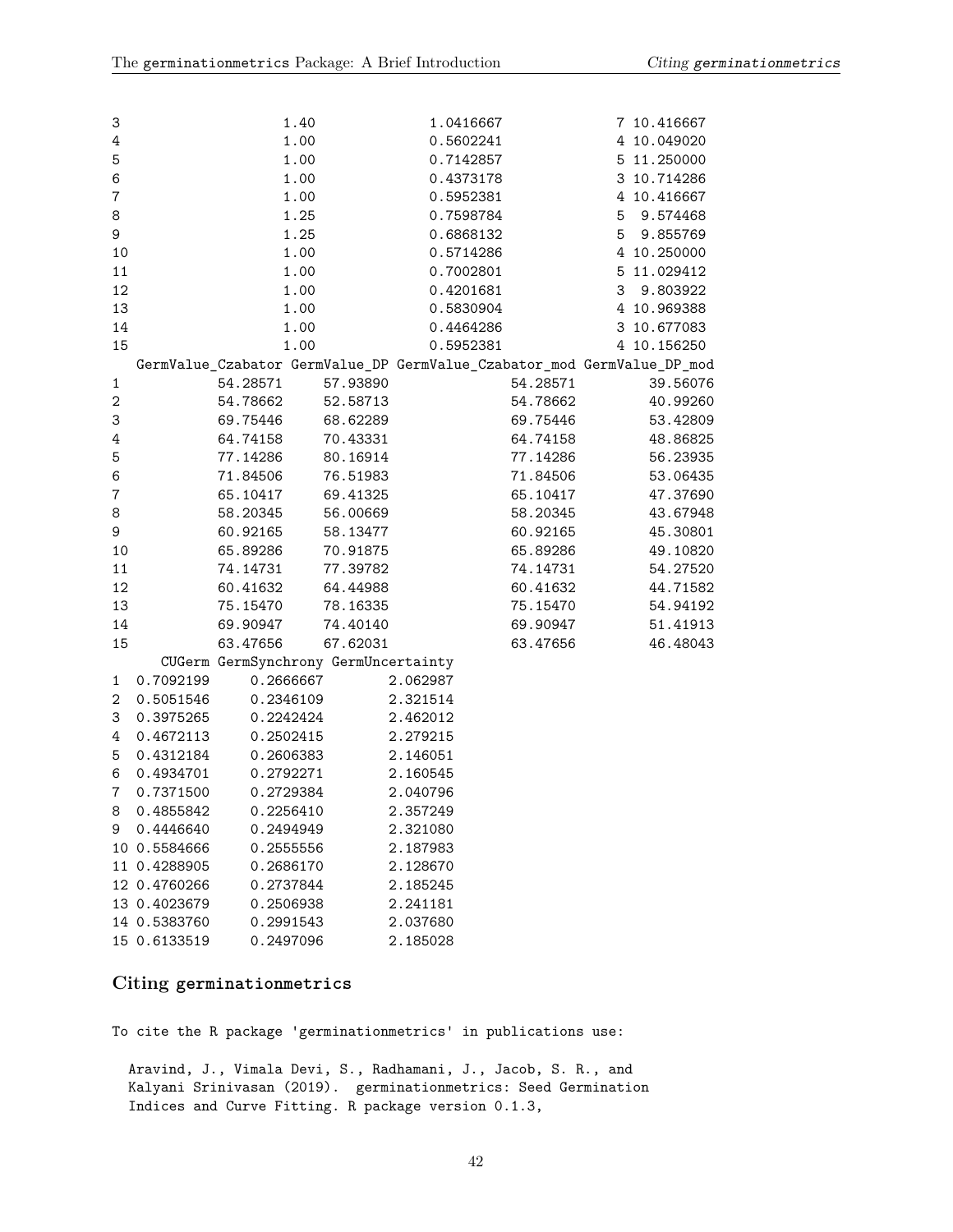https://github.com/aravind-j/germinationmetricshttps://cran.r-project.org/package=germinationmetrics.

```
A BibTeX entry for LaTeX users is
```

```
@Manual{,
 title = {germinationmetrics: Seed Germination Indices and Curve Fitting},
 author = {J. Aravind and S. {Vimala Devi} and J. Radhamani and Sherry Rachel Jacob and {Kalyani Srin
 year = {2019},
 note = {R package version 0.1.3},
 note = {https://github.com/aravind-j/germinationmetrics},
 note = {https://cran.r-project.org/package=germinationmetrics},
}
```
This free and open-source software implements academic research by the authors and co-workers. If you use it, please support the project by citing the package.

### <span id="page-42-0"></span>**Session Info**

```
sessionInfo()
R Under development (unstable) (2018-10-27 r75507)
Platform: x86_64-w64-mingw32/x64 (64-bit)
Running under: Windows 10 x64 (build 17134)
Matrix products: default
locale:
[1] LC COLLATE=C LC CTYPE=English India.1252
[3] LC_MONETARY=English_India.1252 LC_NUMERIC=C
[5] LC_TIME=English_India.1252
attached base packages:
[1] stats graphics grDevices utils datasets methods base
other attached packages:
[1] germinationmetrics_0.1.3
loaded via a namespace (and not attached):
[1] Rcpp_1.0.0 highr_0.7 pillar_1.3.1
[4] compiler_3.6.0 plyr_1.8.4 bindr_0.1.1
[7] bitops_1.0-6 tools_3.6.0 digest_0.6.18
[10] lattice_0.20-38 nlme_3.1-137 evaluate_0.12
[13] tibble_2.0.1 gtable_0.2.0 pkgconfig_2.0.2
[16] rlang_0.3.1 bibtex_0.4.2 curl_3.3<br>[19] ggrepel_0.8.0 yaml_2.2.0 xfun_0.4
[19] ggrepel_0.8.0 yaml_2.2.0 xfun_0.4
[22] bindrcpp_0.2.2 httr_1.4.0 stringr_1.3.1
[25] dplyr_0.7.8 knitr_1.21 generics_0.0.2
[28] gbRd_0.4-11 grid_3.6.0 tidyselect_0.2.5
[31] glue_1.3.0 data.table_1.12.0 R6_2.3.0
[34] Rdpack_0.10-3 XML_3.98-1.16 minpack.lm_1.2-1
[37] rmarkdown_1.11 pander_0.6.3 tidyr_0.8.2
[40] ggplot2_3.1.0 purrr_0.2.5 magrittr_1.5
[43] backports_1.1.3 scales_1.0.0 htmltools_0.3.6
```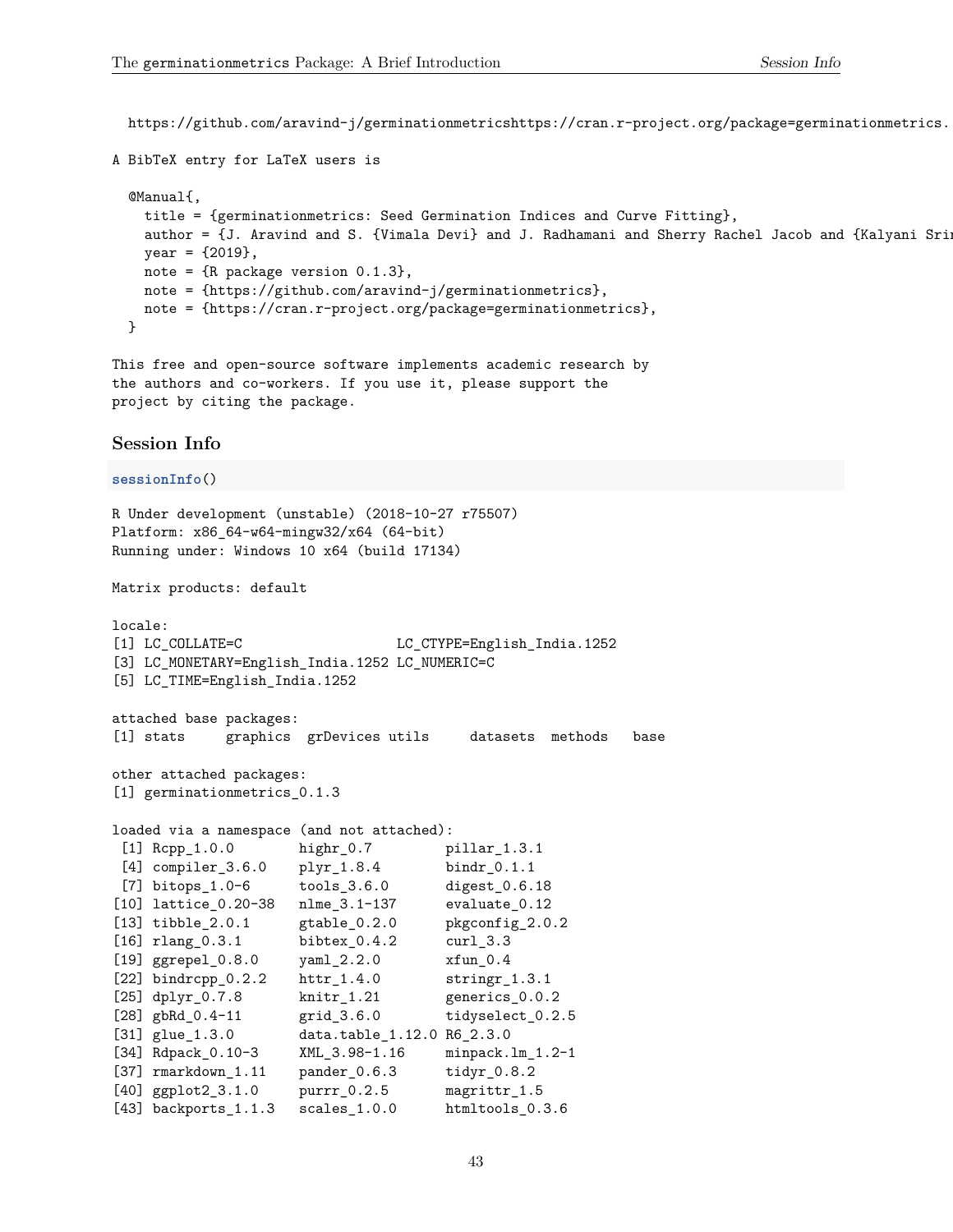<span id="page-43-15"></span><span id="page-43-11"></span><span id="page-43-9"></span><span id="page-43-8"></span><span id="page-43-3"></span>

|                        | [46] assertthat_0.2.0 colorspace_1.4-0 labeling_0.3 |                |
|------------------------|-----------------------------------------------------|----------------|
| $[49]$ stringi $1.2.4$ | RCurl 1.95-4.11                                     | lazyeval 0.2.1 |
| $[52]$ munsell $0.5.0$ | bron 0.5.1                                          | $crayon_1.3.4$ |

### <span id="page-43-17"></span><span id="page-43-0"></span>**References**

<span id="page-43-10"></span>Allan, R. E., Vogel, O. A., and Peterson, C. J. (1962). Seedling emergence rate of fall-sown wheat and its association with plant height and coleoptile length. *Agronomy Journal* 54, 347. doi[:10/cm7jct.](https://doi.org/10/cm7jct)

<span id="page-43-12"></span>Al-Mudaris, M. A. (1998). Notes on various parameters recording the speed of seed germination. *Der Tropenlandwirt-Journal of Agriculture in the Tropics and Subtropics* 99, 147–154.

<span id="page-43-14"></span>AOSA (1983). *Seed Vigor Testing Handbook*. Ithaca, NY, USA: Association of Official Seed Analysts.

<span id="page-43-4"></span>Baskin, C. C., and Baskin, J. M. (1998). *Seeds: Ecology, Biogeography, and Evolution of Dormancy and Germination*. San Diego: Academic Press.

Bewley, J. D., and Black, M. (1994). *Seeds: Physiology of Development and Germination.* New York, USA: Plenum Publishing Corporation Available at: [https://www.cabdirect.org/cabdirect/abstract/19950315483.](https://www.cabdirect.org/cabdirect/abstract/19950315483)

<span id="page-43-2"></span>Bonner, F. T. (1967). Ideal sowing depth for sweetgum seed. *Tree Planters' Notes* 18, 1–1. Available at: [https://www.fs.usda.gov/treesearch/pubs/download/42583.pdf.](https://www.fs.usda.gov/treesearch/pubs/download/42583.pdf)

<span id="page-43-18"></span><span id="page-43-6"></span>Bouton, J. H., Dudeck, A. E., and Smith, R. L. (1976). Germination in freshly harvested seed of centipedegrass. *Agronomy Journal* 68, 991. doi[:10/cskpqh.](https://doi.org/10/cskpqh)

<span id="page-43-1"></span>Bradbeer, J. W. (1988). *Seed Dormancy and Germination*. Glasgow; London: Blackie Available at: <www.springer.com/in/book/9780216916364> [Accessed January 15, 2018].

Brown, R. F., and Mayer, D. G. (1988). Representing cumulative germination. 1. A critical analysis of single-value germination indices. *Annals of Botany* 61, 117–125. doi[:10.1093/oxfordjournals.aob.a087534.](https://doi.org/10.1093/oxfordjournals.aob.a087534)

<span id="page-43-7"></span>Coolbear, P., Francis, A., and Grierson, D. (1984). The effect of low temperature pre-sowing treatment on the germination performance and membrane integrity of artificially aged tomato seeds. *Journal of Experimental Botany* 35, 1609–1617. doi[:10.1093/jxb/35.11.1609.](https://doi.org/10.1093/jxb/35.11.1609)

<span id="page-43-13"></span>Czabator, F. J. (1962). Germination value: An index combining speed and completeness of pine seed germination. *Forest Science* 8, 386–396. doi[:10.1093/forestscience/8.4.386.](https://doi.org/10.1093/forestscience/8.4.386)

<span id="page-43-5"></span>Djavanshir, K., and Pourbeik, H. (1976). Germination value-A new formula. *Silvae genetica* 25, 79–83.

Edmond, J. B., and Drapala, W. J. (1958). The effects of temperature, sand and soil, and acetone on germination of okra seed. *Proceedings of the American Society for Horticultural Science* 71, 428–434.

<span id="page-43-16"></span>Edwards, T. I. (1932). Temperature relations of seed germination. *The Quarterly Review of Biology* 7, 428–443.

<span id="page-43-19"></span>El-Kassaby, Y. A., Moss, I., Kolotelo, D., and Stoehr, M. (2008). Seed germination: Mathematical representation and parameters extraction. *Forest Science* 54, 220–227. doi[:10.1093/forestscience/54.2.220.](https://doi.org/10.1093/forestscience/54.2.220)

Ellis, R. H., and Roberts, E. H. (1980). Improved equations for the prediction of seed longevity. *Annals of Botany* 45, 13–30. doi[:10.1093/oxfordjournals.aob.a085797.](https://doi.org/10.1093/oxfordjournals.aob.a085797)

Evetts, L. L., and Burnside, O. C. (1972). Germination and seedling development of common milkweed and other species. *Weed Science* 20, 371–378. doi[:10.1017/S004317450003589x.](https://doi.org/10.1017/S004317450003589x)

Farooq, M., Basra, S. M. A., Ahmad, N., and Hafeez, K. (2005). Thermal hardening: A new seed vigor enhancement tool in rice. *Journal of Integrative Plant Biology* 47, 187–193. doi[:10.1111/J.1744-](https://doi.org/10.1111/J.1744-7909.2005.00031.x) [7909.2005.00031.x.](https://doi.org/10.1111/J.1744-7909.2005.00031.x)

George, D. W. (1961). Influence of germination temperature on the expression of post-harvest dormancy in wheat. *Crop Science Abstracts; Western Society of Crop Science Annual Meeting, 1961*, 15.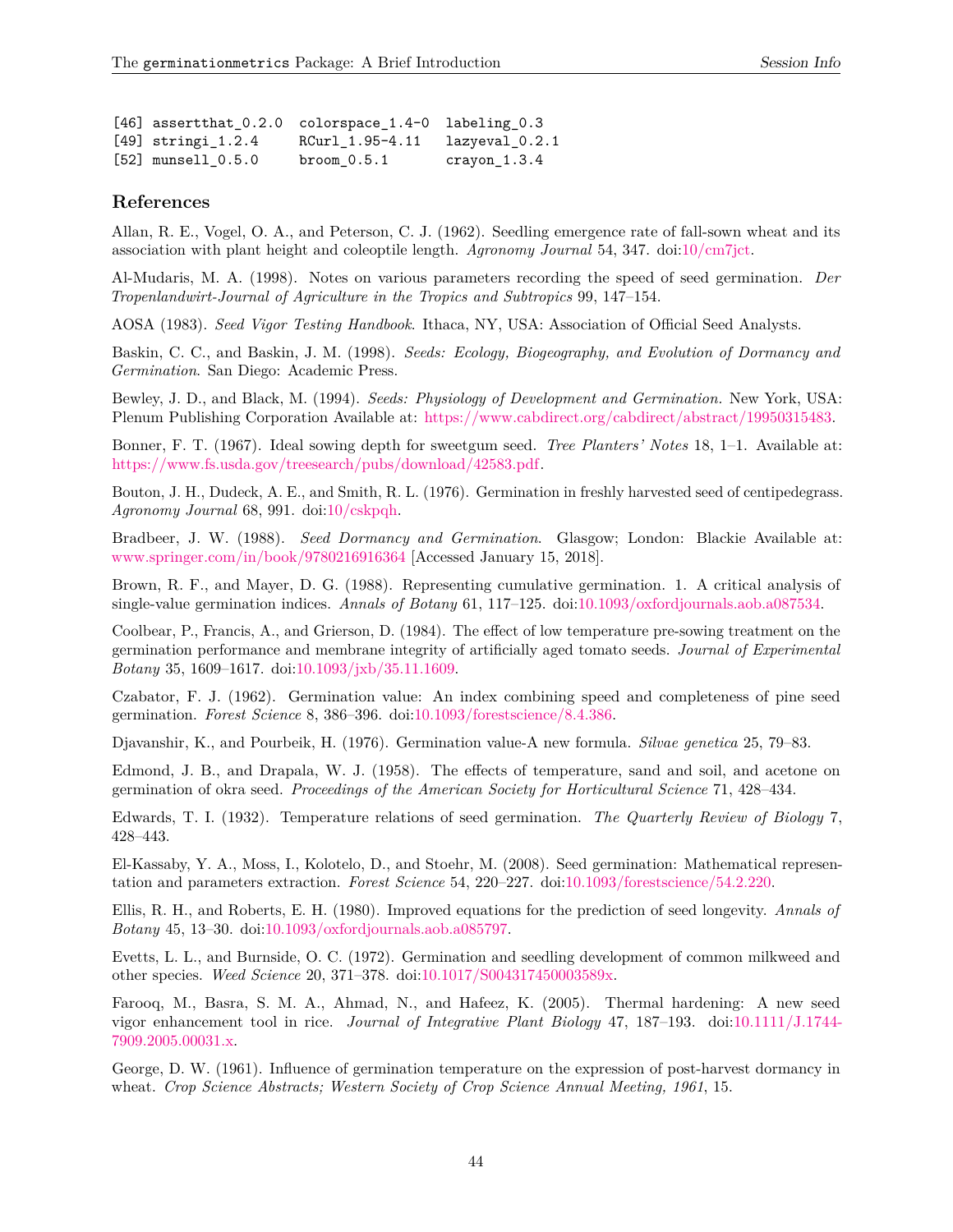<span id="page-44-16"></span><span id="page-44-15"></span><span id="page-44-13"></span><span id="page-44-5"></span><span id="page-44-4"></span><span id="page-44-1"></span>Goloff, A. A., and Bazzaz, F. A. (1975). A germination model for natural seed populations. *Journal of Theoretical Biology* 52, 259–283. doi[:10.1016/0022-5193\(75\)90001-6.](https://doi.org/10.1016/0022-5193(75)90001-6)

<span id="page-44-18"></span>Goodchild, N. A., and Walker, M. G. (1971). A method of measuring seed germination in physiological studies. *Annals of Botany* 35, 615–621. Available at: <https://www.jstor.org/stable/42908843> [Accessed January 15, 2018].

<span id="page-44-0"></span>Gordon, A. G. (1969). Some observations on the germination energy tests for cereals. *Proceedings of the Association of Official Seed Analysts* 59, 58–72. Available at: <https://www.jstor.org/stable/23432357> [Accessed December 11, 2018].

<span id="page-44-3"></span>Gordon, A. G. (1971). The germination resistance test - A new test for measuring germination quality of cereals. *Canadian Journal of Plant Science* 51, 181–183. doi[:10/fh6586.](https://doi.org/10/fh6586)

<span id="page-44-11"></span>Grose, R. J., and Zimmer, W. J. (1958). Some laboratory germination responses of the seeds of river red gum, *Eucalyptus camaldulensis* Dehn. Syn. *Eucalyptus rostrata* Schlecht. *Australian Journal of Botany* 6, 129. doi[:10/bkp42t.](https://doi.org/10/bkp42t)

<span id="page-44-14"></span>Haugland, E., and Brandsaeter, L. O. (1996). Experiments on bioassay sensitivity in the study of allelopathy. *Journal of Chemical Ecology* 22, 1845–1859.

<span id="page-44-17"></span>Heydecker, W. (1972). *Seed Ecology. Proceedings of the Nineteenth Easter School in Agricultural Science, University of Nottingham, 1972*. University Park, USA: Pennsylvania State University Press.

<span id="page-44-12"></span>ISTA (2015). Chapter 5: The germination test. *International Rules for Seed Testing. International Seed Testing Association, Zurich, Switzerland.* 2015, i–5–56. Available at: [https://doi.org/10.15258/istarules.2015.](https://doi.org/10.15258/istarules.2015.05) [05.](https://doi.org/10.15258/istarules.2015.05)

<span id="page-44-8"></span>Kader, M. A. (2005). A comparison of seed germination calculation formulae and the associated interpretation of resulting data. *Journal and Proceedings of the Royal Society of New South Wales* 138, 65–75.

<span id="page-44-2"></span>Kendrick, R. E., and Frankland, B. (1969). Photocontrol of germination in *Amaranthus caudatus*. *Planta* 85, 326–339. doi[:10.1007/bf00381281.](https://doi.org/10.1007/bf00381281)

<span id="page-44-7"></span>Khamassi, K., Harbaoui, K., Jaime, A. T. da S., and Jeddi, F. B. (2013). Optimal germination temperature assessed by indices and models in field bean (*Vicia faba* L. Var. *Minor*). *Agriculturae Conspectus Scientificus* 78, 131–136. Available at: [https://hrcak.srce.hr/104663.](https://hrcak.srce.hr/104663)

<span id="page-44-10"></span><span id="page-44-6"></span>Khan, M. A., and Ungar, I. A. (1984). The effect of salinity and temperature on the germination of polymorphic seeds and growth of *Atriplex triangularis* Willd. *American Journal of Botany* 71, 481–489. doi[:10.2307/2443323.](https://doi.org/10.2307/2443323)

<span id="page-44-9"></span>Khandakar, A. L., and Bradbeer, J. W. (1983). Jute seed quality. *Bangladesh Agricultural Research Council, Dhaka*.

Kotowski, F. (1926). Temperature relations to germination of vegetable seeds. *Proceedings of the American Society for Horticultural Science* 23, 176–184.

Labouriau, L. G. (1983a). *A Germinação Das Sementes*. Organização dos Estados Americanos. Programa Regional de Desenvolvimento Científico e Tecnológico. Série de Biologia. Monografia 24.

Labouriau, L. G. (1983b). Uma nova linha de pesquisa na fisiologia da germinação das sementes. *Anais do XXXIV Congresso Nacional de Botânica. SBB, Porto Alegre*, 11–50.

Labouriau, L. G., and Valadares, M. E. B. (1976). On the germination of seeds of *Calotropis procera* (Ait.) Ait. F. *Anais da Academia Brasileira de Ciências* 48.

Maguire, J. D. (1962). Speed of germination - Aid in selection and evaluation for seedling emergence and vigor. *Crop Science* 2, 176–177. doi[:10.2135/cropsci1962.0011183x000200020033x.](https://doi.org/10.2135/cropsci1962.0011183x000200020033x)

Nichols, M. A., and Heydecker, W. (1968). Two approaches to the study of germination data. *Proceedings of the International Seed Testing Association* 33, 531–540.